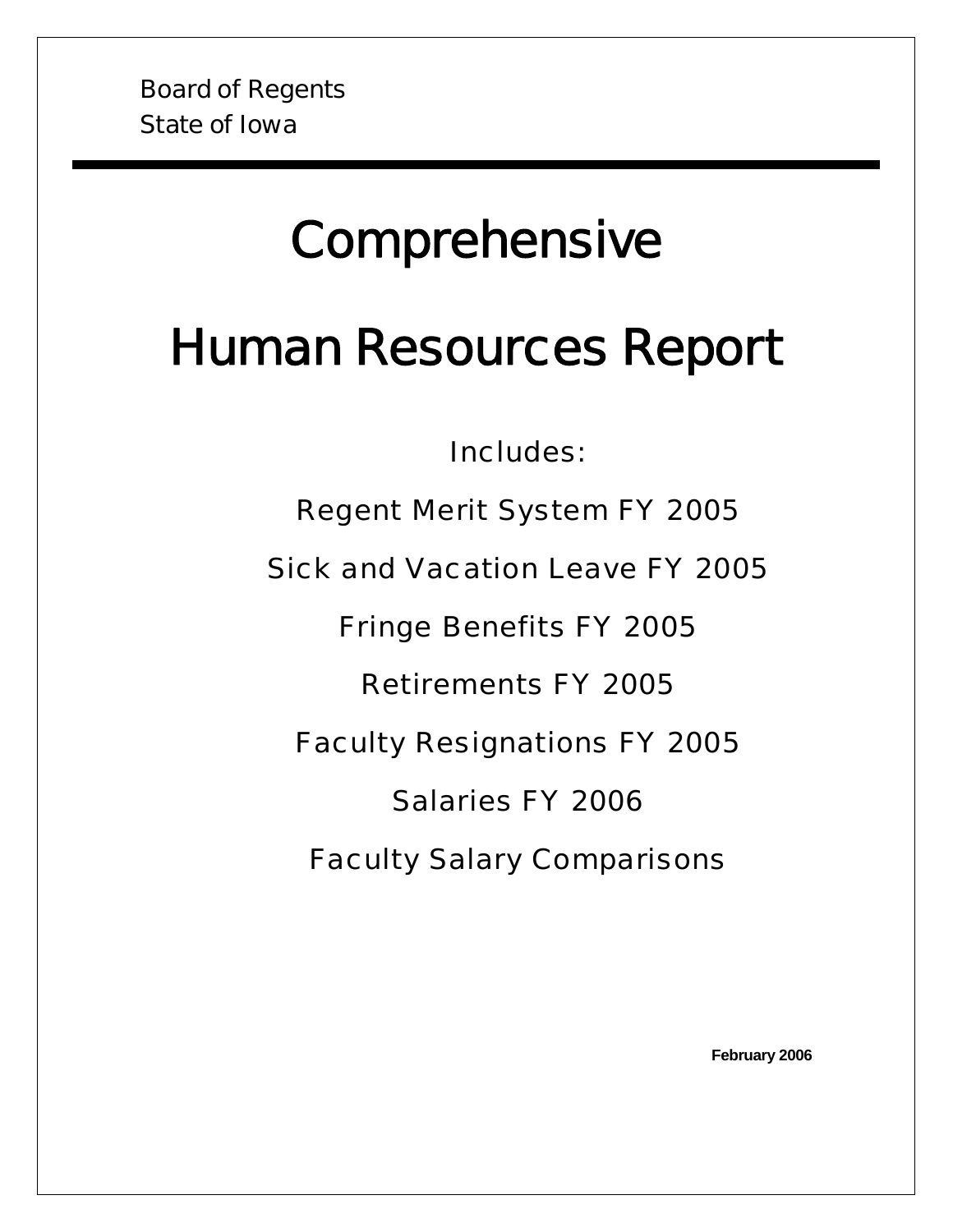# TABLE OF CONTENTS

| PART <sub>1</sub> | Regent Merit System FY 2005       | Page 3  |
|-------------------|-----------------------------------|---------|
| PART <sub>2</sub> | Sick and Vacation Leave FY 2005   | Page 8  |
| PART <sub>3</sub> | Fringe Benefits FY 2005           | Page 11 |
| PART <sub>4</sub> | Retirements FY 2005               | Page 29 |
| PART <sub>5</sub> | Faculty Resignations FY 2005      | Page 32 |
| PART <sub>6</sub> | Salaries FY 2006                  | Page 41 |
| PART <sub>7</sub> | <b>Faculty Salary Comparisons</b> | Page 47 |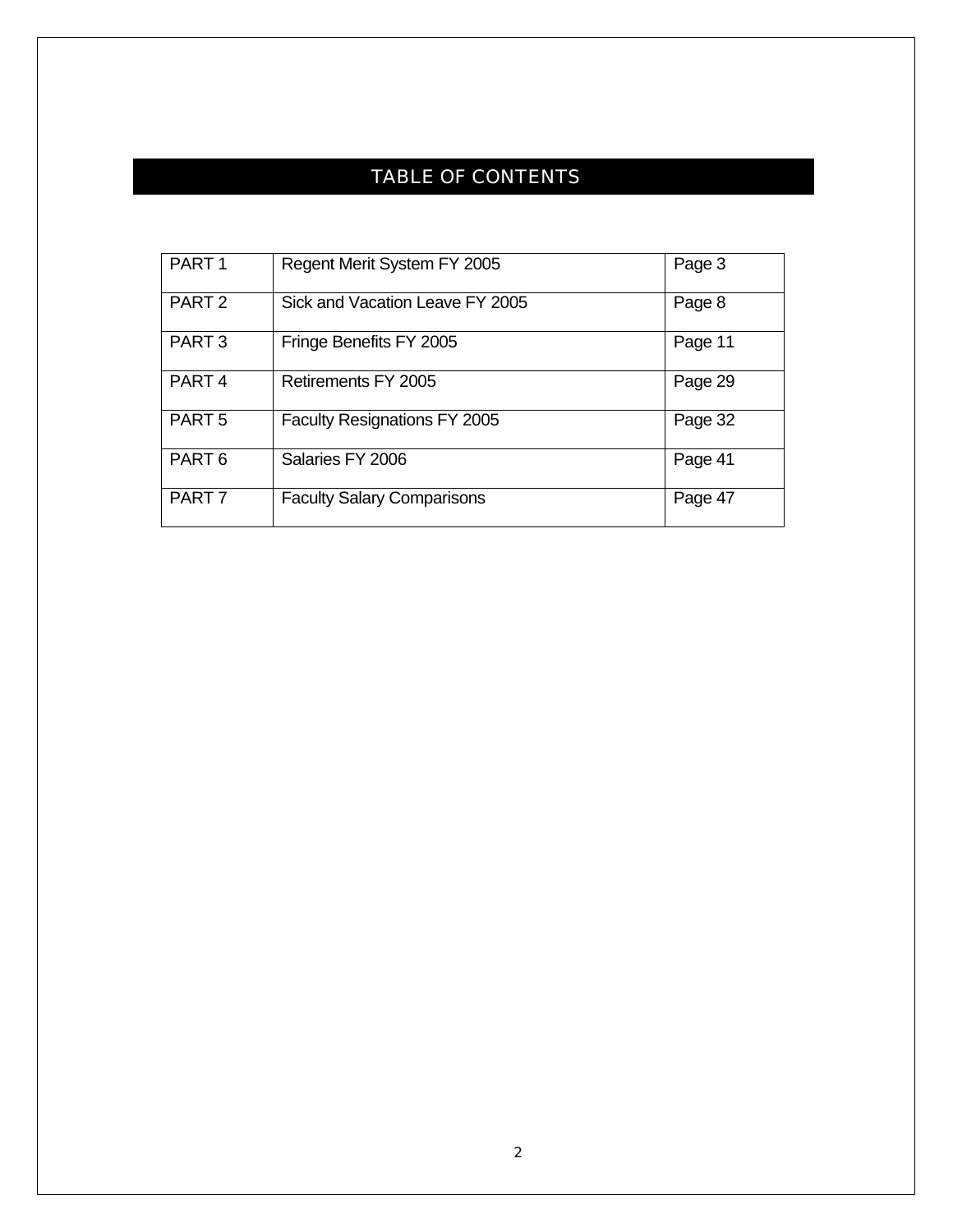

# Regent Merit System – FY 2005

The Regent Merit System is authorized by Iowa Code §8A.412. Rules governing classification, compensation, promotion, demotion, transfer, grievances, leave and discipline are outlined in the Iowa Administrative Code, 681, Chapter 3. Approximately 90% of the employees in the Merit System are in AFSCME bargaining units and are covered by the terms of the AFSCME collective bargaining agreement.

## Employees By Institution

|                    | <b>SUI</b> | <b>ISU</b> | <b>UNI</b> | <b>ISD</b> | <b>IBSSS</b> | <b>TOTAL</b> |
|--------------------|------------|------------|------------|------------|--------------|--------------|
| Supervisory        | 655        | 175        | 84         |            |              | 919          |
| <b>Blue Collar</b> | 1,375      | 668        | 256        | 23         | 18           | 2,340        |
| Security           | 58         | 28         | 18         |            |              | 104          |
| Technical          | 1,169      | 187        | 32         | 25         | 33           | 1,446        |
| Clerical           | 2,060      | 758        | 237        | 4          |              | 3,065        |
| TOTALS             | 5,317      | 1,816      | 627        | 54         | 60           | 7,874        |

# Minority Employment

|                        | <b>SUI</b> | <b>ISU</b> | <b>UNI</b> | <b>ISD</b> | <b>IBSSS</b> |
|------------------------|------------|------------|------------|------------|--------------|
| Male Maiority          | 29.8%      | 33.8%      | 28.6%      | 29.6%      | 25.0%        |
| <b>Female Majority</b> | 62.8%      | 62.4%      | 62.4%      | 57.4%      | 73.35        |
| <b>Male Minority</b>   | $3.0\%$    | 1.1%       | 3.2%       | 9.3%       |              |
| <b>Female Minority</b> | 4.3%       | $2.6\%$    | 5.9%       | 3.7%       | 1.6%         |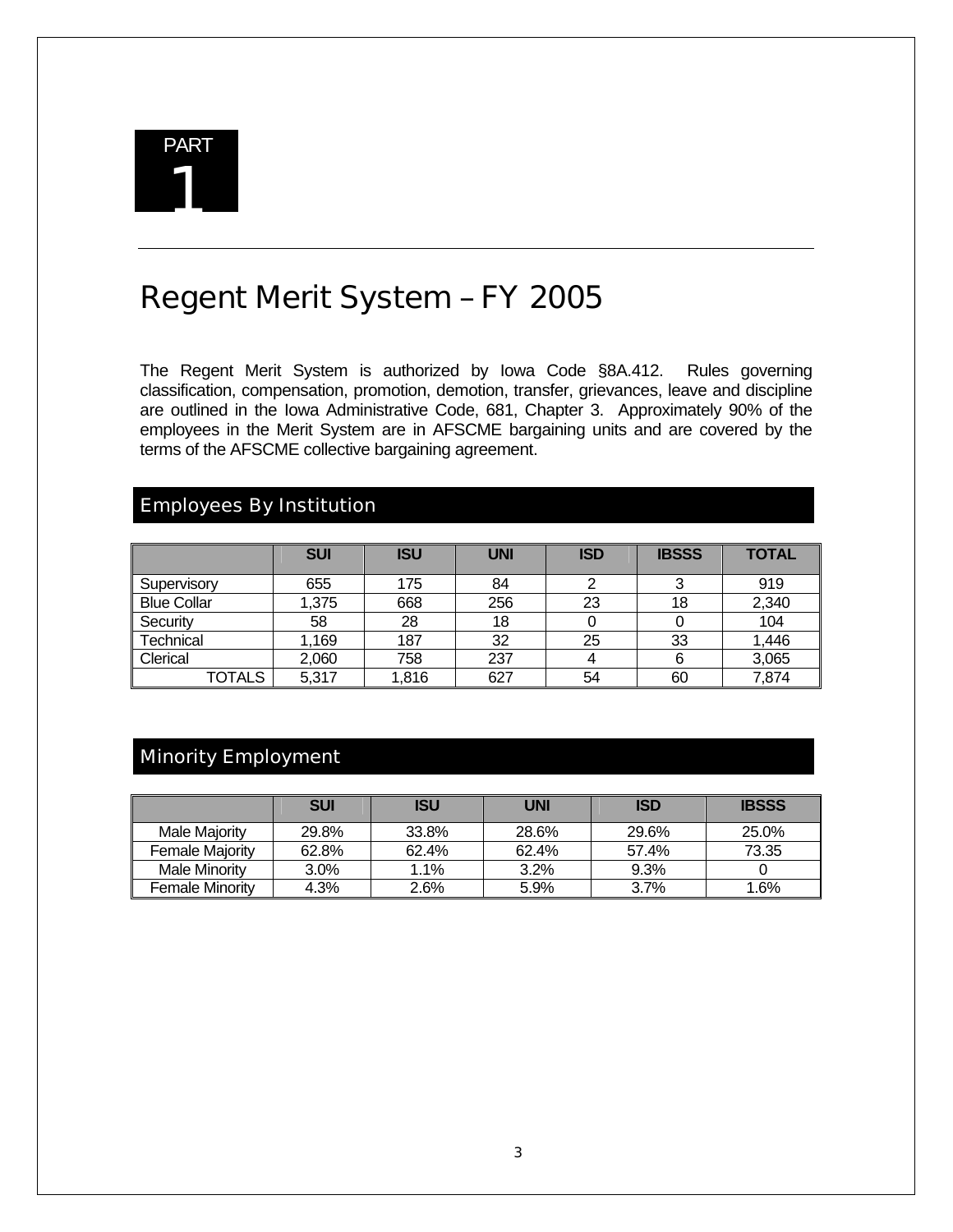## Employment Activity – Appointments

|                                     | <b>System</b> | <b>SUI</b> | <b>ISU</b> | <b>UNI</b> | <b>ISD</b> | <b>IBSSS</b> |
|-------------------------------------|---------------|------------|------------|------------|------------|--------------|
| <b>Original Entry</b>               | 627           | 530        | 65         | 13         |            |              |
| <b>Reinstatements</b>               | 40            | 37         |            |            |            |              |
| Reemployments and<br>Recalls        |               | っ          |            |            |            |              |
| <b>TOTAL</b><br><b>APPOINTMENTS</b> | 673           | 570        | 70         | 14         | 13         |              |

#### Employment Activity – Other Personnel Transactions

|                        | <b>Promotions</b> | <b>Contract</b><br><b>Transfers</b> | <b>Merit</b><br><b>Transfers</b> | <b>Demotions</b> |
|------------------------|-------------------|-------------------------------------|----------------------------------|------------------|
| <b>Male Minority</b>   |                   | 10                                  |                                  |                  |
| <b>Female Minority</b> |                   | 18                                  |                                  |                  |
| <b>Male Majority</b>   | 49                | 90                                  | 18                               |                  |
| <b>Female Majority</b> | 94                | 174                                 | 104                              | 30               |
| TOTAL                  | 147               | 292                                 | 132                              | 42               |

|                        | <b>Resignations</b> | <b>Retirements</b> | Layoffs | <b>Dismissal for</b><br><b>Cause</b> |
|------------------------|---------------------|--------------------|---------|--------------------------------------|
| <b>Male Minority</b>   |                     |                    |         |                                      |
| <b>Female Minority</b> |                     |                    |         |                                      |
| <b>Male Majority</b>   | 120                 | 36                 |         |                                      |
| <b>Female Majority</b> | 314                 | 73                 |         | 26                                   |
| TOTAL                  | 482                 | 113                | 29      |                                      |

#### Classification Activity

The Regent Merit System Classification Plan consists of 301 individual classes. Each position is allocated to one of the 301 classifications. The classification plan is administered and maintained by classification analysts at each institution and the staff in the Board Office. Employee and department requests for the reclassification of positions are reviewed on each campus and forwarded with recommendations to the Board Office for disposition.

In fiscal year 2005, 189 requests for reclassification were decided as shown in the following tables. In addition to reclassification requests, the appropriate classifications were determined for 172 new positions.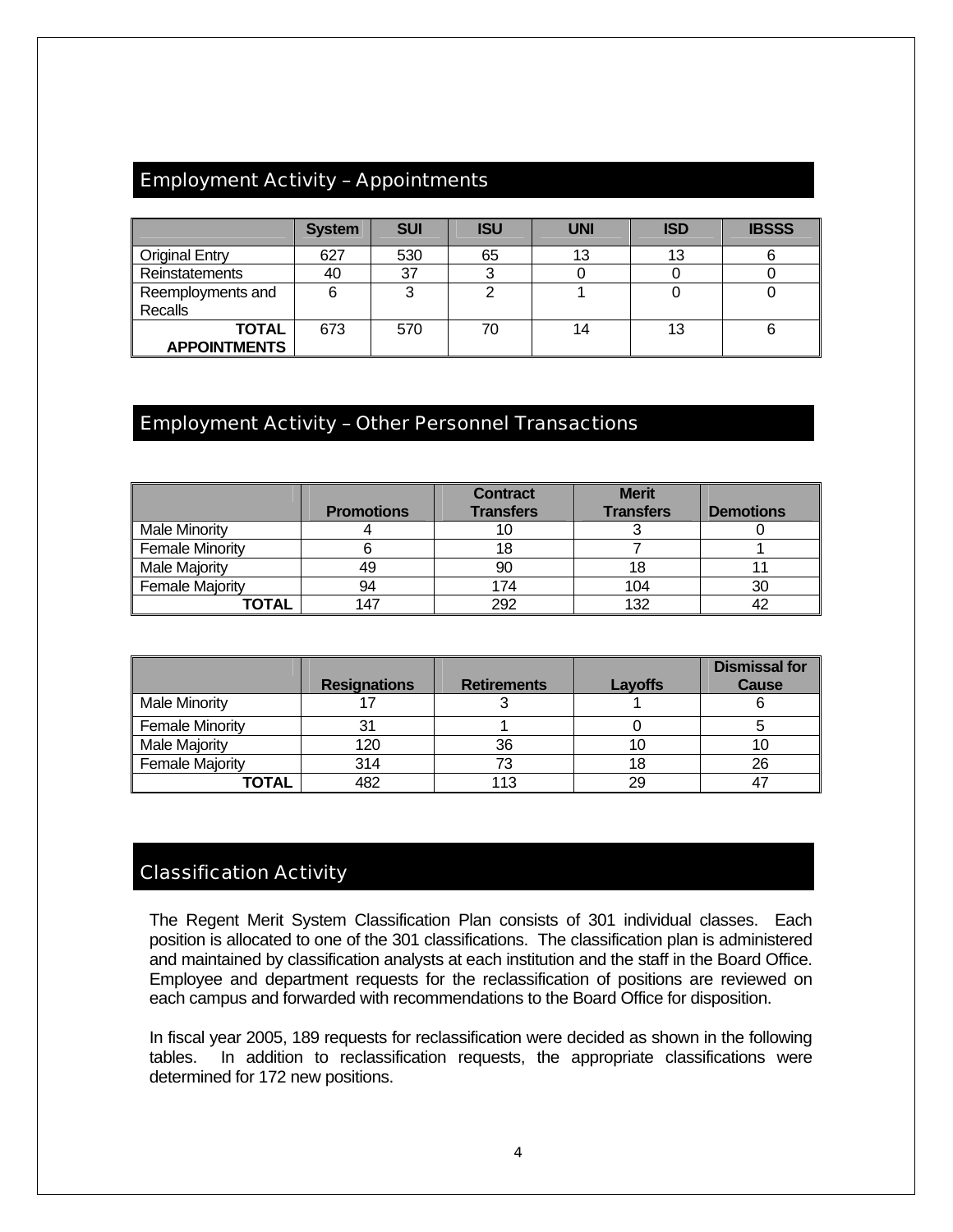|                    | <b>SUI</b> | <b>ISU</b> | <b>UNI</b> | <b>ISD</b> | <b>IBSSS</b> | <b>TOTAL</b> |
|--------------------|------------|------------|------------|------------|--------------|--------------|
| Supervisory        |            |            |            |            |              |              |
| <b>Blue Collar</b> | 31         |            |            |            |              |              |
| Security           |            |            |            |            |              |              |
| Technical          |            | 15         |            |            |              | 25           |
| Clerical           | 62         | 36         |            |            |              | 107          |
| <b>TOTAL</b>       | 107        | 67         | 10         |            |              | 189          |

#### **Reclassification Studies – FY 2005**

#### **Results of Reclassification Reviews -- FY 2005**

|              | <b>Total Reclass</b><br><b>Requests</b> | No Change in<br><b>Class</b> | <b>Change in</b><br><b>Class/No</b><br><b>Change in</b><br><b>Pay Grade</b> | <b>Change in</b><br>Class/<br><b>Higher Pay</b><br>Grade | <b>Change in</b><br>Class/<br><b>Lower Pay</b><br>Grade |
|--------------|-----------------------------------------|------------------------------|-----------------------------------------------------------------------------|----------------------------------------------------------|---------------------------------------------------------|
| <b>SUI</b>   | 107                                     | 20                           | 15                                                                          | 72                                                       |                                                         |
| <b>ISU</b>   | 67                                      |                              |                                                                             | 46                                                       | 15                                                      |
| <b>UNI</b>   | 12                                      |                              |                                                                             |                                                          |                                                         |
| <b>ISD</b>   |                                         |                              |                                                                             |                                                          |                                                         |
| <b>IBSSS</b> | っ                                       |                              |                                                                             | 3                                                        |                                                         |
| <b>TOTAL</b> | 189                                     | 24                           | 19                                                                          | 130                                                      | 16                                                      |

#### **Classification Actions FY 2001 - 2005**

|                      | <b>FY 2001</b> | <b>FY 2002</b> | <b>FY 2003</b> | <b>FY 2004</b> | <b>FY 2005</b> |
|----------------------|----------------|----------------|----------------|----------------|----------------|
| Reclassification     |                |                |                |                |                |
| Requests             | 315            | 250            | 321            | 191            | 189            |
| New Position         |                |                |                |                |                |
| Classifications      | 258            | 171            | 284            | 292            | 172            |
| <b>TOTAL ACTIONS</b> | 573            | 421            | 605            | 483            | 361            |

The classification plan is flexible and may be revised as the need arises with Board approval. The vast majority of the classifications are in AFSCME bargaining units. The collective bargaining agreement with AFSCME gives the union time to comment on the establishment of new classes and the deletion of existing classes. Changes of title and pay grades are negotiated with the union. Pay grade changes and pay grade determinations for new classifications are made through application of the job evaluation instrument. This instrument allows each class to be evaluated based upon the skill, effort, responsibility and working conditions for the classification in accordance with the state's comparable worth law.

Classifications that have been revised or added during FY 2005 are as follows:

 Medical Assistant I, pay grade 406 Medical Assistant II, pay grade 408 Clinical Technician I, pay grade 405 Clinical Technician II, pay grade 407 Clinical Technician III, pay grade 409 Veterinary Teaching Hospital Assistant I, pay grade 505 Veterinary Teaching Hospital Assistant II, pay grade 508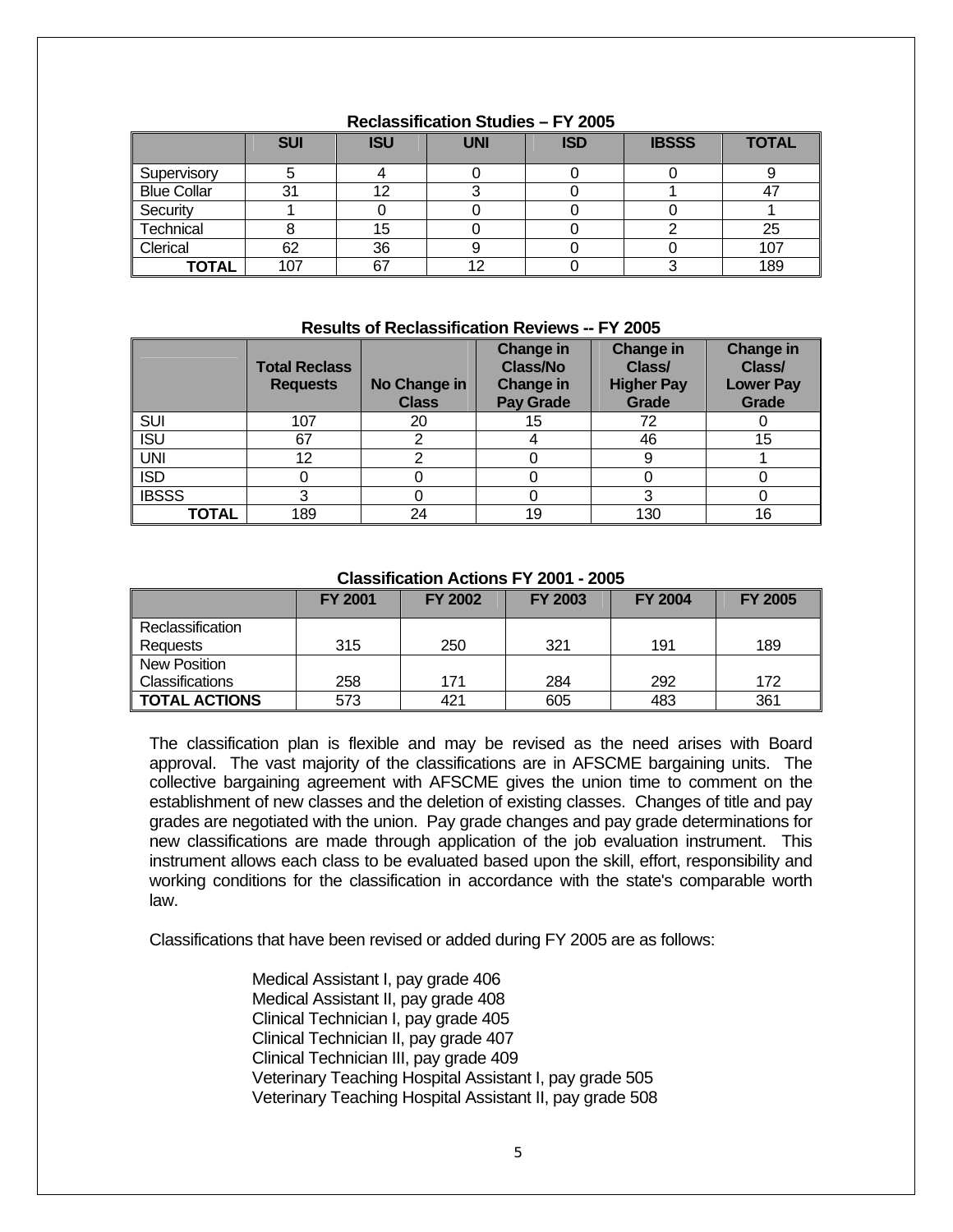These classifications are in AFSCME bargaining unit and appropriate contacts were made to the union before the classifications were implemented.

#### Compensation

The Merit System Pay Plan is applied uniformly at each Regent institution and is developed to reflect appropriations approved by the General Assembly, the state law on comparable worth, and the collective bargaining agreement negotiated with the American Federation of State, County and Municipal Employees (AFSCME) which represents the blue collar, security, technical and clerical employees of the Regent Merit System and similar employees of other state agencies.

On January 1, 2005, Regent Merit System employees in AFSCME bargaining units received a 2% across-the-board increase. Annual step increases are given on the employee's anniversary date (not to exceed the maximum of the pay grade) and are valued at 4.5%.

Supervisory and confidential employees in the Regent Merit System were treated in a fashion similar to those covered by the collective bargaining agreement.

The average merit system salary increased from \$33,035 in FY 2004 to \$34,466 in FY 2005, an increase of approximately 4.3%.

|              | <b>Average Annual</b><br><b>Salary</b> |
|--------------|----------------------------------------|
| SUI          | \$33,939                               |
| <b>ISU</b>   | \$35,726                               |
| <b>UNI</b>   | \$35,726                               |
| <b>ISD</b>   | \$31,445                               |
| <b>IBSSS</b> | \$32,618                               |
| System-Wide  | \$34,466                               |

Salaries of approximately 40% of Regent Merit System staff are in the upper quartile of the pay grades.

#### Appeals

Three appeal or grievance procedures are available to Regent Merit System employees. One applies to employees who want to appeal the Merit System Director's decision regarding classifications of their positions. In accordance with the merit rules, those appeals are heard by a committee consisting of a Resident Director or representative from another Regent institution, a peer employee, and an outside chairperson who is knowledgeable in matters of job classification. Classification appeals in the past five years are shown in the table below.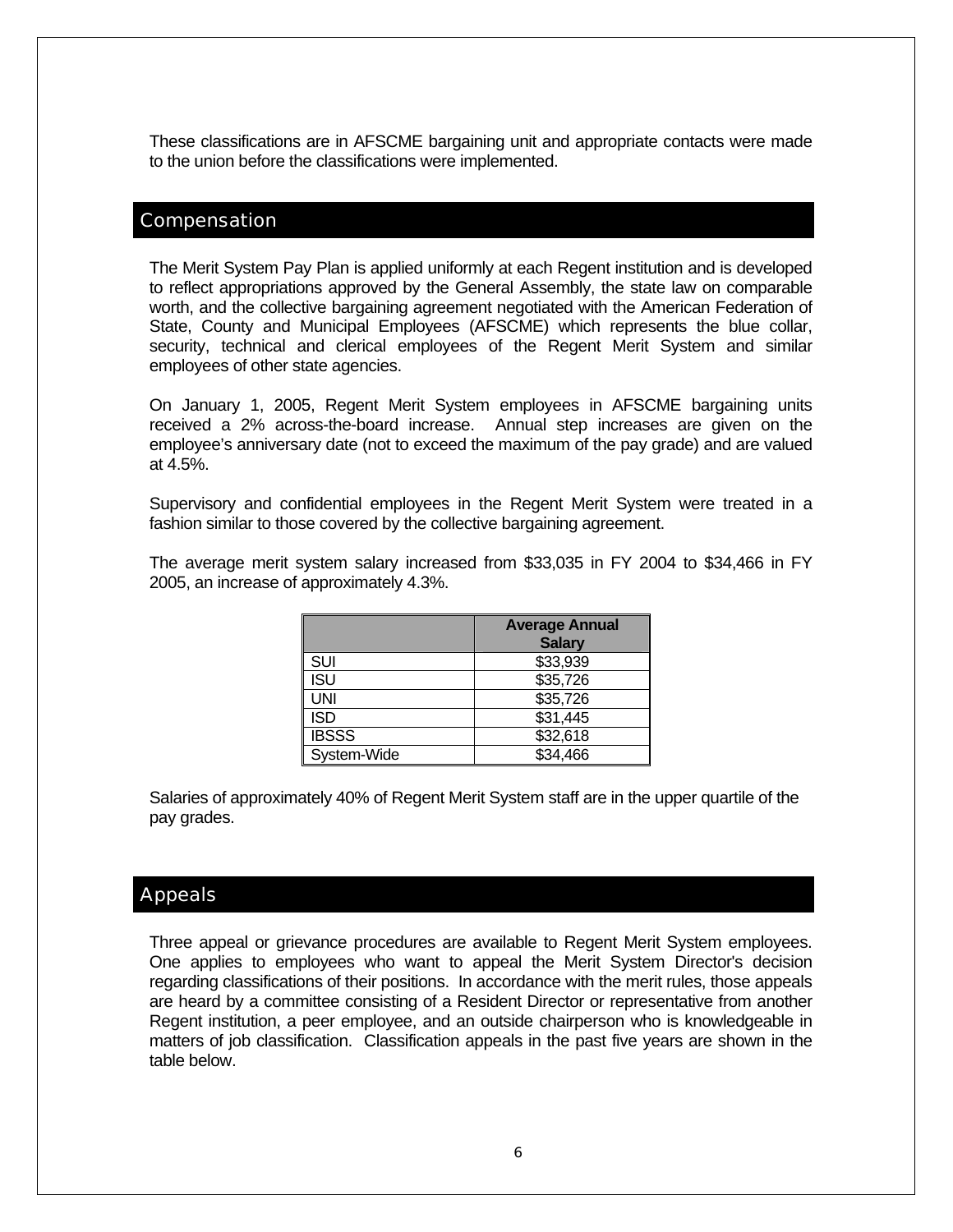|                           | <b>FY 2001</b> | <b>FY 2002</b> | <b>FY 2003</b> | <b>FY 2004</b> | <b>FY 2005</b> |
|---------------------------|----------------|----------------|----------------|----------------|----------------|
| Number of Appeals         | 20             |                |                |                |                |
| <b>Decisions Upheld</b>   |                |                |                |                |                |
| <b>Decisions Reversed</b> |                |                |                |                |                |
| Withdrawn                 |                |                |                |                |                |

A second appeal process is available to employees who allege violation of merit or institutional rules governing terms and conditions of employment. An arbitrator selected from lists provided by the Federal Mediation and Conciliation Service hears those appeals at the final step. No appeals were filed during the year.

A third appeal procedure is applicable to employees who allege violation of the collective bargaining agreement between the State and AFSCME. Those appeals are resolved in accordance with the negotiated grievance process.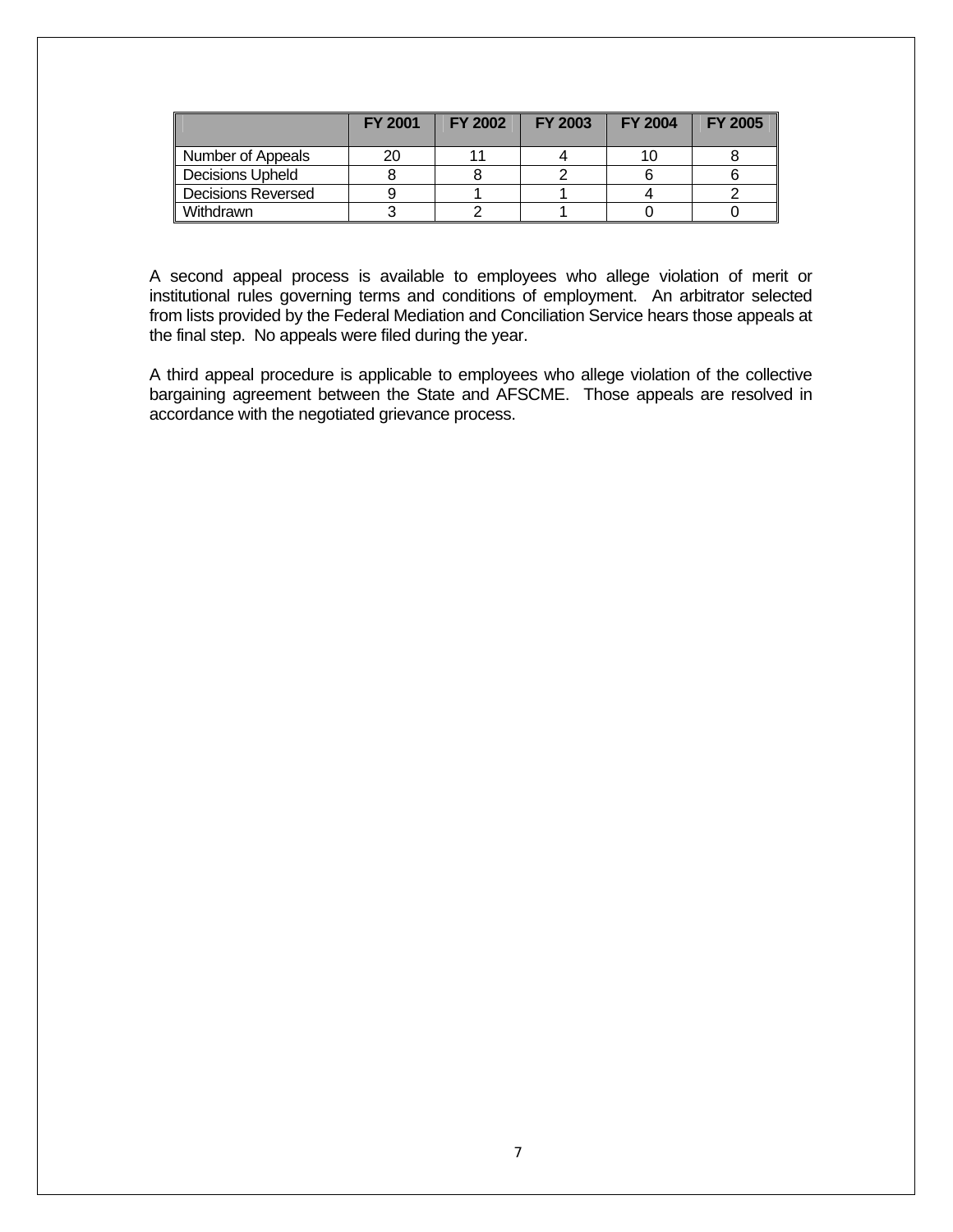

# Sick and Vacation Leave

Permanent employees of the State of Iowa earn 1½ days of sick leave per month. Unused leave is carried forward each year. Upon retirement, an employee receives payment for the employee's remaining sick leave balance, to a maximum of \$2,000.

- Sick leave may be used for personal illness, for attendance at funerals of immediate family members; and for temporary emergency care of ill or injured family members.
- Regent employees used 161,100 days of sick leave in FY 2005 at a cost of \$26.8 million.
- Average usage per employee was 6.8 days. The average usage in FY 2004 was 6.4 days.

Employees of the Regents Merit System earn vacation leave based on years of service as follows:

| <b>YEARS OF SERVICE</b>                                | <b>WEEKS OF VACATION</b> |
|--------------------------------------------------------|--------------------------|
| First through $4^{\text{th}}$                          | 2 weeks                  |
| $\frac{1}{2}$ 5 <sup>th</sup> through 11 <sup>th</sup> | 3 weeks                  |
| $12^{\text{th}}$ through 19 <sup>th</sup>              | 4 weeks                  |
| $\sqrt{20^{th}}$ through $24^{th}$                     | 4.4 weeks                |
| $\sqrt{25}$ and beyond                                 | 5 weeks                  |

Full-time professional and scientific employees and 12-month faculty accrue vacation at the rate of 22 working days (plus two unscheduled holidays) per year.

University of Iowa employees in the SEIU bargaining unit hired on or after July 1, 1999, earn vacation as follows: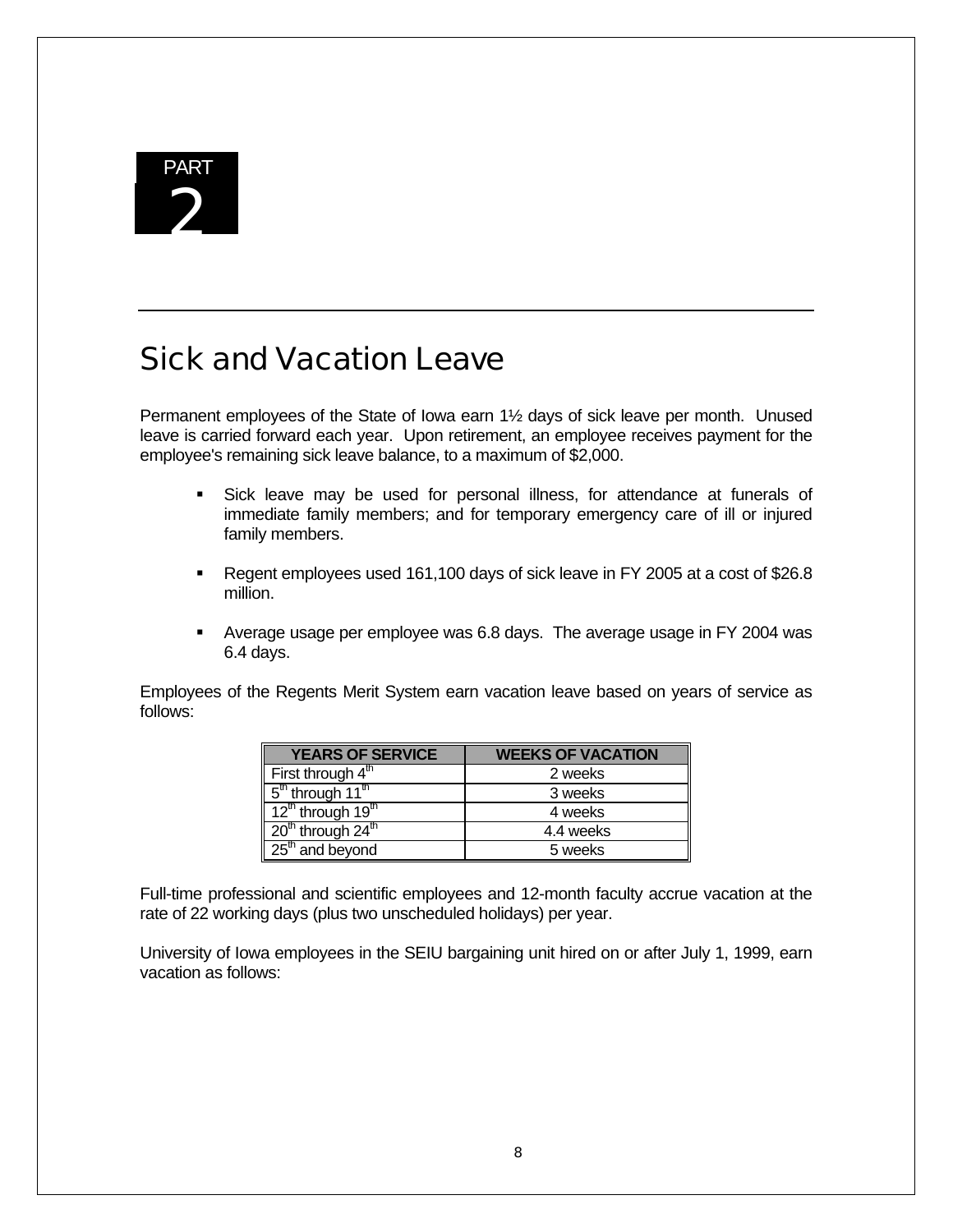| <b>YEARS OF</b><br><b>SERVICE</b> | <b>ANNUAL</b><br><b>ACCRUAL</b> | <b>MONTHLY</b><br><b>ACCRUAL</b> | <b>MAXIMUM</b><br><b>ACCRUAL</b> |
|-----------------------------------|---------------------------------|----------------------------------|----------------------------------|
|                                   |                                 |                                  |                                  |
| Up to $3$                         | 120 hours                       | 10.0 hours                       | 240 hours                        |
| More than 3, up to 6              | 160 hours                       | 13,333 hours                     | 320 hours                        |
| More than 6                       | 192 hours                       | 16.0 hours                       | 384 hours                        |

Average vacation use per employee was 17.3 days. Average vacation use in FY 2004 was 16.5 days. Charts on the following two pages provide specifics on leave usage at the five institutions.

The following holidays are granted annually to employees:

| New Year's Day                     | <b>Thanksgiving Day</b>                             |
|------------------------------------|-----------------------------------------------------|
| Memorial Day                       | Friday after Thanksgiving                           |
| Independence Day                   | Christmas Day                                       |
| Labor Day                          |                                                     |
|                                    | Two days designated by the head of each institution |
| Two days to be accrued as vacation |                                                     |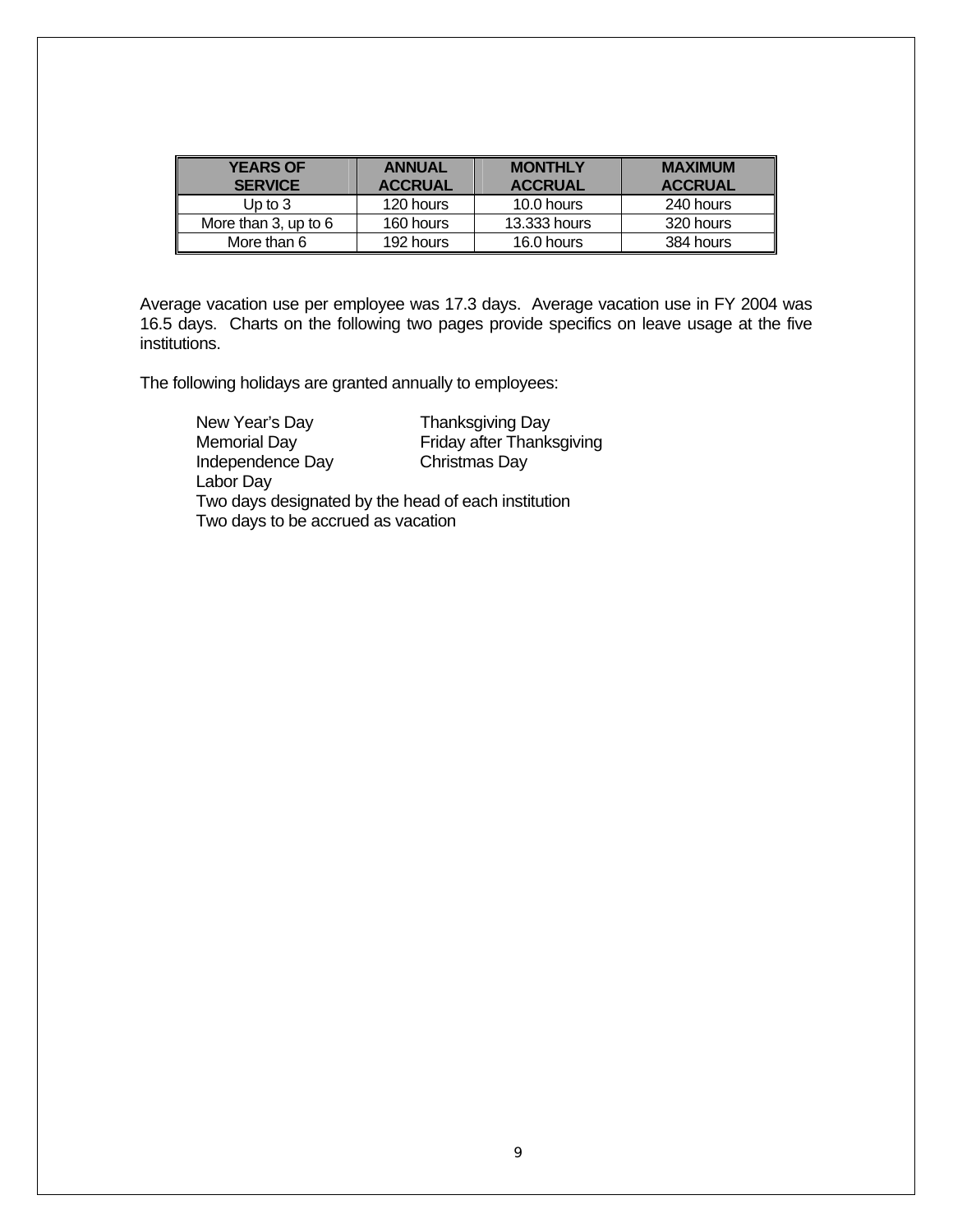| SUI                                            | Faculty        |              | <b>P&amp;S</b> |              | <b>Merit</b> |              | <b>Total</b> |                 |
|------------------------------------------------|----------------|--------------|----------------|--------------|--------------|--------------|--------------|-----------------|
|                                                | <b>Sick</b>    | Vacation     | <b>Sick</b>    | Vacation     | <b>Sick</b>  | Vacation     | <b>Sick</b>  | Vacation        |
|                                                |                |              |                |              |              |              |              |                 |
| <b>Total Employees</b>                         |                |              |                |              |              |              |              |                 |
| <b>Earning Leave</b>                           | 2,239          | 1,246        | 7,075          | 7,223        | 5,821        | 5,863        | 15,135       | 14,332          |
| <b>Total Value of Leave</b>                    |                |              |                |              |              |              |              |                 |
| Used                                           | \$1,723,550    | \$11,486,253 | \$9,649,333    | \$26,174,611 | \$7,628,343  | \$13,162,966 | \$19,001,226 | \$50,823,830    |
|                                                |                |              |                |              |              |              |              |                 |
| <b>Total Days Used</b>                         | 3,321.13       | 20,802.13    | 51,588.75      | 130,202.38   | 58,503.25    | 95,361.50    | 113,413      | 246,366         |
| Average Days Used                              |                |              |                |              |              |              |              |                 |
| Per Employee                                   | 1.48           | 16.70        | 7.29           | 18.03        | 10.05        | 16.26        | 7.49         | 17.19           |
|                                                |                |              |                |              |              |              |              |                 |
| <b>ISU</b>                                     | <b>Faculty</b> |              | <b>P&amp;S</b> |              | Merit        |              | Total        |                 |
|                                                | <b>Sick</b>    | Vacation     | <b>Sick</b>    | Vacation     | <b>Sick</b>  | Vacation     | <b>Sick</b>  | <b>Vacation</b> |
| <b>Total Employees</b>                         |                |              |                |              |              |              |              |                 |
| <b>Earning Leave</b>                           | 1,859          | 502          | 2,530          | 2,502        | 1,918        | 1,916        | 6,307        | 4,920           |
| <b>Total Value of Leave</b>                    |                |              |                |              |              |              |              |                 |
| Used                                           | \$692,732      | \$2,766,722  | \$2,332,100    | \$9,105,173  | \$2,585,588  | \$4,717,008  | \$5,610,420  | \$16,588,903    |
|                                                |                |              |                |              |              |              |              |                 |
| <b>Total Days Used</b>                         | 2,351          | 7,747        | 12,804         | 46,100       | 19,482       | 33,791       | 34,637       | 87,638          |
| Average Days Used                              |                |              |                |              |              |              |              |                 |
| Per Employee                                   | 1.26           | 15.43        | 5.06           | 18.43        | 10.16        | 17.64        | 5.49         | 17.81           |
|                                                |                |              |                |              |              |              |              |                 |
| UNI                                            | Faculty        |              | P&S            |              | Merit        |              | <b>Total</b> |                 |
|                                                | <b>Sick</b>    | Vacation     | <b>Sick</b>    | Vacation     | <b>Sick</b>  | Vacation     | <b>Sick</b>  | Vacation        |
| <b>Total Employees</b>                         |                |              |                |              |              |              |              |                 |
| <b>Earning Leave</b>                           | 733            | 25           | 537            | 537          | 631          | 631          | 1,901        | 1,193           |
|                                                |                |              |                |              |              |              |              |                 |
| <b>Total Value of Leave</b>                    |                |              |                |              |              |              |              |                 |
| Used                                           | \$289.900      | \$146,281    | \$669,403      | \$1,864,032  | \$912,132    | \$1,550,762  | \$1,871,435  | \$3,561,075     |
|                                                |                |              |                |              |              |              |              |                 |
| <b>Total Days Used</b>                         | 926            | 321          | 3,401          | 8,592        | 6,784        | 11,086       | 11,111       | 19,999          |
| Average Days Used                              |                |              |                |              |              |              |              |                 |
| Per Employee                                   | 1.26           | 12.84        | 6.33           | 16.00        | 10.75        | 17.57        | 5.84         | 16.76           |
|                                                |                |              |                |              |              |              |              |                 |
|                                                |                |              |                |              |              |              |              |                 |
| <b>ISD</b>                                     | <b>Faculty</b> |              | <b>P&amp;S</b> |              | Merit        |              | Total        |                 |
|                                                | <b>Sick</b>    | Vacation     | <b>Sick</b>    | Vacation     | <b>Sick</b>  | Vacation     | <b>Sick</b>  | Vacation        |
| Total Employees                                |                |              |                |              |              |              |              |                 |
| <b>Earning Leave</b>                           | 46             | n/a          | 46             | 46           | 60           | 60           | 152          | 106             |
| <b>Total Value of Leave</b>                    |                |              |                |              |              |              |              |                 |
| Used                                           | \$64,420       | n/a          | \$47,643       | \$91,075     | \$69,409     | \$107,473    | \$181,472    |                 |
|                                                |                |              |                |              |              |              |              | \$198,548       |
|                                                |                |              |                |              |              |              |              |                 |
| <b>Total Days Used</b>                         | 301.50         | n/a          | 288.38         | 358.25       | 544.25       | 742.25       | 1,134        | 1,101           |
| Average Days Used                              |                |              |                |              |              |              |              |                 |
| Per Employee                                   | 6.55           | n/a          | 6.27           | 7.79         | 9.07         | 12.37        | 7.46         | 10.38           |
|                                                |                |              |                |              |              |              |              |                 |
| <b>IBSSS</b>                                   | <b>Faculty</b> |              | <b>P&amp;S</b> |              | Merit        |              | <b>Total</b> |                 |
|                                                | <b>Sick</b>    | Vacation     | <b>Sick</b>    | Vacation     | <b>Sick</b>  | Vacation     | <b>Sick</b>  | Vacation        |
| <b>Total Employees</b>                         |                |              |                |              |              |              |              |                 |
| <b>Earning Leave</b>                           | 39             | n/a          | 15             | 15           | 57           | 57           | 111          | 72              |
| <b>Total Value of Leave</b>                    |                |              |                |              |              |              |              |                 |
| Used                                           | \$67,005       | n/a          | \$19,592       | \$77,616     | \$59,137     | \$110.020    | \$145,734    | \$187,636       |
|                                                |                |              |                |              |              |              |              |                 |
| <b>Total Days Used</b>                         | 273.50         | n/a          | 77.75          | 336.00       | 453.88       | 826.63       | 805          | 1,163           |
| Average Days Used                              |                |              |                |              |              |              |              |                 |
| Per Employee                                   | 7.01           | n/a          | 5.18           | 22.40        | 7.96         | 14.50        | 7.25         | 16.15           |
|                                                |                |              |                |              |              |              |              |                 |
|                                                | <b>Faculty</b> |              | <b>P&amp;S</b> |              | <b>Merit</b> |              | <b>Total</b> |                 |
| <b>REGENTS TOTAL</b>                           | Sick           | Vacation     | Sick           | Vacation     | Sick         | Vacation     | Sick         | Vacation        |
|                                                |                |              |                |              |              |              |              |                 |
| <b>Total Employees</b><br><b>Earning Leave</b> |                |              |                |              |              |              |              |                 |
|                                                | 4,916          | 1,773        | 10,203         | 10,323       | 8,487        | 8,527        | 23,606       | 20,623          |
|                                                |                |              |                |              |              |              |              |                 |
| Used                                           | \$2,837,607    | \$14,399,256 | \$12,718,071   | \$37,312,507 | \$11,254,609 | \$19,648,229 | \$26,810,287 | \$71,359,992    |
| <b>Total Value of Leave</b>                    |                |              |                |              |              |              |              |                 |
| <b>Total Days Used</b>                         | 7,174          | 28,870       | 68,160         | 185,589      | 85,767       | 141,807      | 161,100      | 356,266         |
| Average Days Used<br>Per Employee              | 1.46           | 16.28        | 6.68           | 17.98        | 10.11        | 16.63        | 6.82         | 17.28           |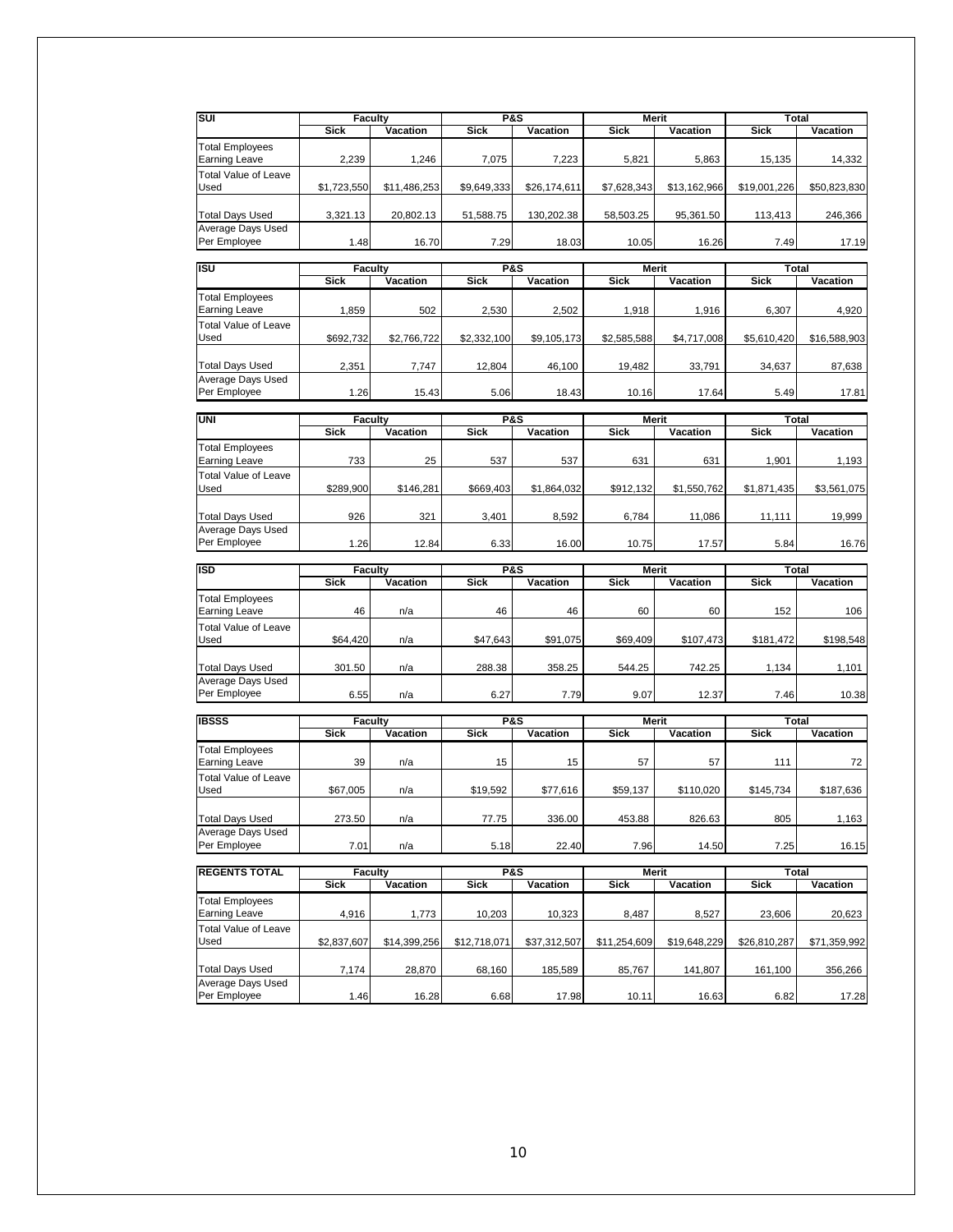

# Fringe Benefits

Traditionally, the three universities have been allowed by the Board of Regents to maintain separate insurance programs within a framework of general comparability. In accordance with the Board of Regents Policy Manual, §4.28, the Board's Executive Director reviews all proposed changes in benefit programs to determine if Board approval is required.

The AFSCME-covered employees at the universities and the employees of the Board Office, the Iowa School for the Deaf, and the Iowa Braille and Sight Saving School participate in the State of Iowa health and dental insurance programs. Board Office and special school employees participate in the University of Northern Iowa group for life, long-term disability, and accidental death and dismemberment insurance.

Permanent employees of the five institutions and the Board Office have the option of selecting either IPERS or an approved substitute for retirement.

Cost of insurance and retirement programs for FY 2005 was \$381,825,447. Institutional costs as a percent of nonstudent payroll are as follows: University of Iowa – 27%; Iowa State University – 29%; University of Northern Iowa – 33%; Iowa School for the Deaf – 36%; and Iowa Braille and Sight Saving School – 35%.

Each of the fringe benefit programs available to Regent employees is described below.

#### Social Security and Medicare

Employees of the Regent institutions and the Board Office are covered by the Federal Insurance Contribution Act (FICA). Federal law prescribes the employer and employee contributions and benefits. The contribution rates are shown below.

| <b>Calendar</b><br>Year |                 | <b>Employer</b><br><b>Contribution</b> | <b>Employee</b><br><b>Contribution</b> | <b>Maximum</b><br><b>Salary</b> |
|-------------------------|-----------------|----------------------------------------|----------------------------------------|---------------------------------|
| 2005                    | Social Security | 6.20%                                  | 6.20%                                  | \$90,000                        |
| 2006                    | Social Security | 6.20%                                  | 6.20%                                  | \$94,200                        |
|                         | Medicare        | 1.45%                                  | 1.45%                                  | No maximum                      |

Costs for Social Security and Medicare to the Regent institutions for FY 2005 are detailed below: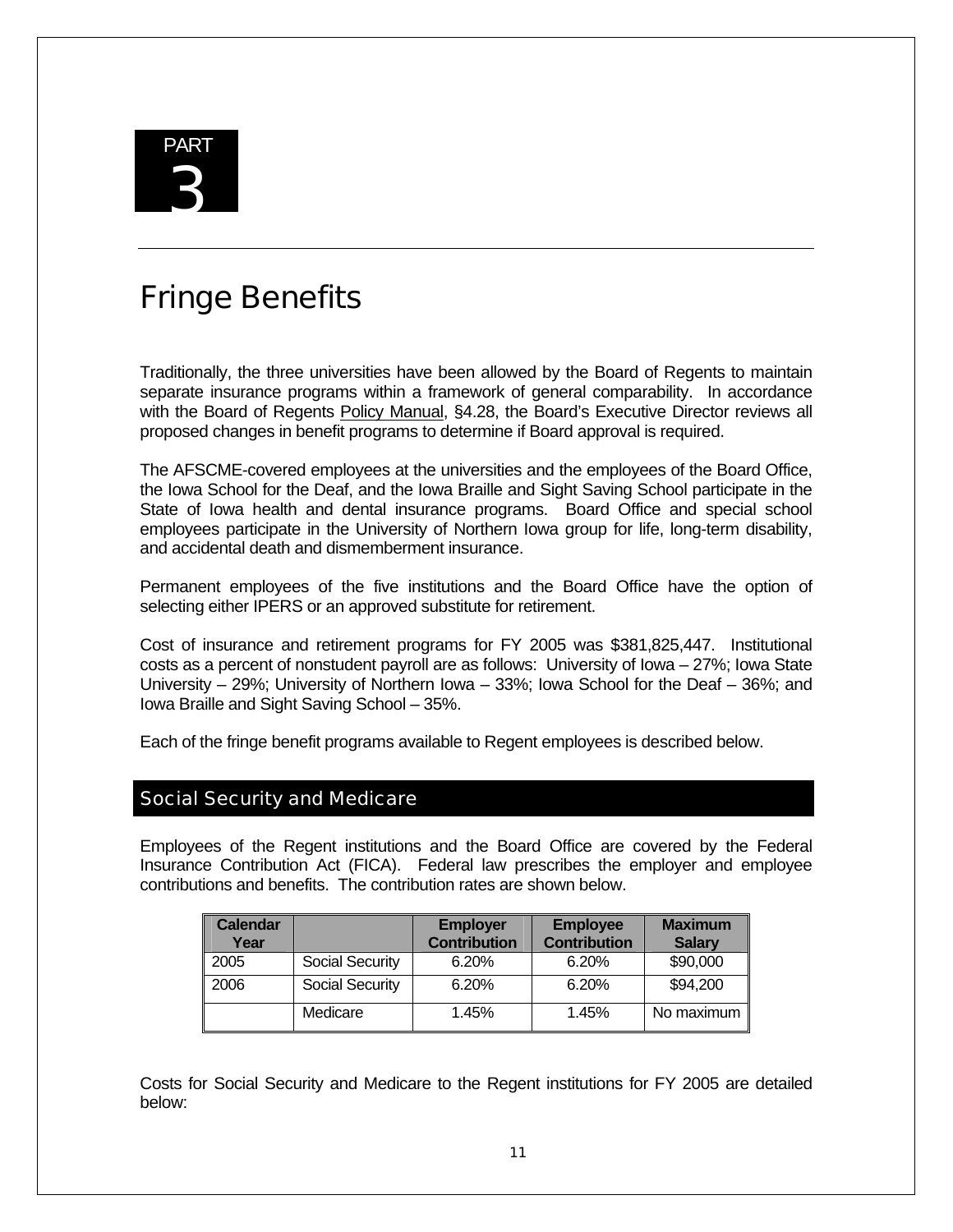| SUI          | ISU          | UNI         | <b>ISD</b> | <b>IBSSS</b> |
|--------------|--------------|-------------|------------|--------------|
| \$57,493,485 | \$23,520,415 | \$7,524,724 | \$415,803  | \$317,808    |

#### Iowa Public Employees Retirement System (IPERS)

Employees of the Regent institutions and the Board Office have the option to select either IPERS or TIAA-CREF or an approved substitute for retirement contributions. Participation in a retirement program is required.

• The Board approved allowing the employees of the special schools to select between TIAA-CREF and IPERS effective January 1996. TIAA-CREF contribution levels are at the IPERS rates.

The rate of contribution for IPERS is as follows:

■ 5.75% by the employer and 3.7% by the employee

The number of employees selecting IPERS is as follows:

| University of lowa                          | 1,780 |
|---------------------------------------------|-------|
| <b>Iowa State University</b>                | 906   |
| University of Northern Iowa                 | 212   |
| <b>Iowa School for the Deaf</b>             | 68    |
| <b>Iowa Braille and Sight Saving School</b> | 93    |

The lowa Code does not specify a mandatory retirement age for employees participating in the IPERS program.

The employer contributions for IPERS for FY 2005 are shown below:

| SUI       | ISU       | UNI       | <b>ISD</b> | <b>IBSSS</b> |
|-----------|-----------|-----------|------------|--------------|
| \$960,005 | \$696,897 | \$337,312 | \$115,205  | \$122,930    |

# Federal Retirement Program

During FY 2005, 131 employees of Iowa State University were covered by federal retirement.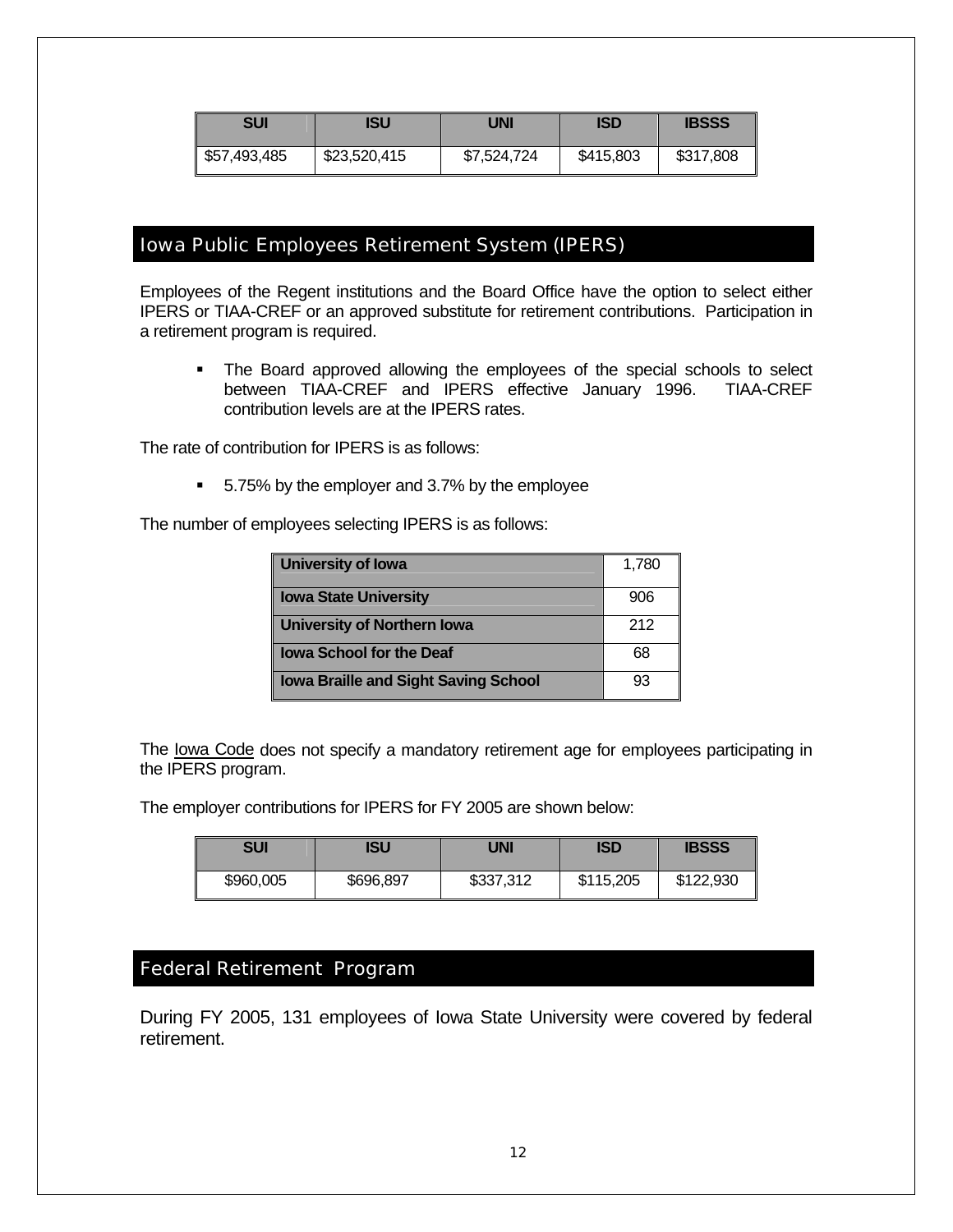#### Funded Retirement Programs

All permanent<sup>1</sup> employees with a budgeted annual salary of at least \$7,800 are eligible to participate in the Teachers Insurance and Annuity Association—College Retirement Equities Fund (TIAA-CREF) or in a plan substituted in accordance with Board policy.

The contribution rate for TIAA-CREF for employees of the universities and Board Office is:

- Ten percent on the first \$4,800 of salary for staff members with less than five years of service and 15% on all additional salary. The employer pays 2/3 of the cost and the employee 1/3.
- The contribution for employees with more than five years of service is 15% up to the IRS limitations.
- The employer pays 10% of salary while the employee pays 5% with the exception noted above.

The contribution rate for the employees of the special school is at the IPERS rate.

**The employer contribution is 5.75%. The employee's contribution is 3.7%.** 

Benefits from the TIAA program are in the form of a fixed annuity, which is adjusted periodically. CREF includes multiple investment accounts.

Under TIAA-CREF rules, vesting of employee and employer contributions is immediate.

The numbers of employees participating in the employer sponsored retirement programs during FY 2005 are shown below:

|                  | <b>SUI</b> | <b>ISU</b> | <b>UNI</b> | <b>ISD</b> | <b>IBSSS</b> |
|------------------|------------|------------|------------|------------|--------------|
| <b>TIAA-CREF</b> | 15,887     | 5,635      | 1,862      | 83         | 51           |
| Substitute Plans | 29         |            | ີ          |            |              |

Employer contributions for employer sponsored retirement programs for FY 2005 are shown below:

|                  | <b>SUI</b>   | ISU          | UNI         | <b>ISD</b> | <b>IBSSS</b> |
|------------------|--------------|--------------|-------------|------------|--------------|
| <b>TIAA-CREF</b> | \$75,611,436 | \$29,824,087 | \$9,881,241 | \$224,317  | \$115,107    |
| Substitute Plans | \$102,270    | \$33,474     | \$27,484    |            |              |

-

 $1$  SUI: all employees with half-time or greater permanent appointments

ISU: all employees with 1/3-time appointments or greater for nine continuous months or longer

UNI: all employees holding other than a temporary appointment of 1/2-time or more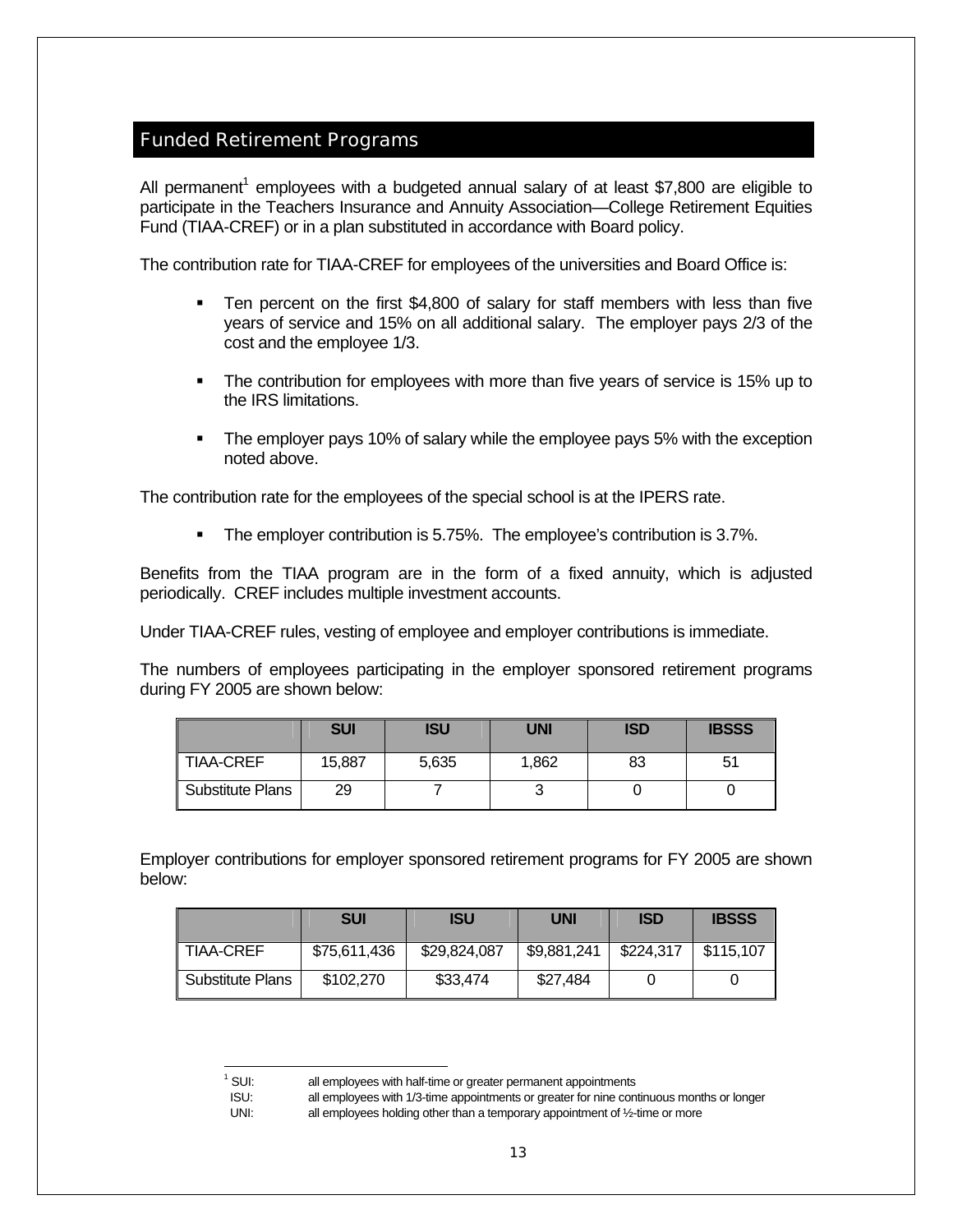A TIAA-CREF waiver of premium, which continues contributions during periods of disability, is also provided. Similar protection is also provided to federal employees covered by the federal retirement program at Iowa State University.

The FY 2005 costs for TIAA-CREF waiver of premium are shown below:

| SUI         | ISU       | UNI       | <b>ISD</b> | <b>IBSSS</b> |
|-------------|-----------|-----------|------------|--------------|
| \$1,302,862 | \$871,569 | \$246,043 | \$5,398    | \$2,757      |

#### Unemployment Compensation and Worker's Compensation

Employees of the five institutions and the Board Office are covered by unemployment compensation and worker's compensation with benefits under both determined by state and/or federal laws. FY 2005 costs for these programs were:

|                              | <b>SUI</b>  | <b>ISU</b>  | <b>UNI</b> | <b>ISD</b> | <b>IBSSS</b> |
|------------------------------|-------------|-------------|------------|------------|--------------|
| Unemployment<br>Compensation | \$447.743   | \$269,837   | \$75,626   |            | \$8,527      |
| Worker's<br>Compensation     | \$4,436,971 | \$2,240,735 | \$209,921  | \$75,957   | \$97,052     |

## Life Insurance

**University of Iowa**: Participation in the life insurance program is mandatory for all budgeted permanent faculty and staff classified at 50% time or greater.

The amount of life insurance coverage is based on salary.

• The amount of coverage is 2 1/2 times annual budgeted salary to a maximum coverage of \$1,000,000.

The University provides \$2,000 of paid up life insurance to staff members who retire at age 62 or older with 10 years of continuous covered service prior to retirement. For each year of service in excess of 10 years, an additional \$200 of paid up life insurance was provided up to a maximum of \$4,000.

The life insurance program is underwritten by Principal Financial Company.

The University pays an annual rate of \$4.56 per \$1,000.

**Life insurance cost for the University of Iowa for FY 2005 was \$8,955,396.**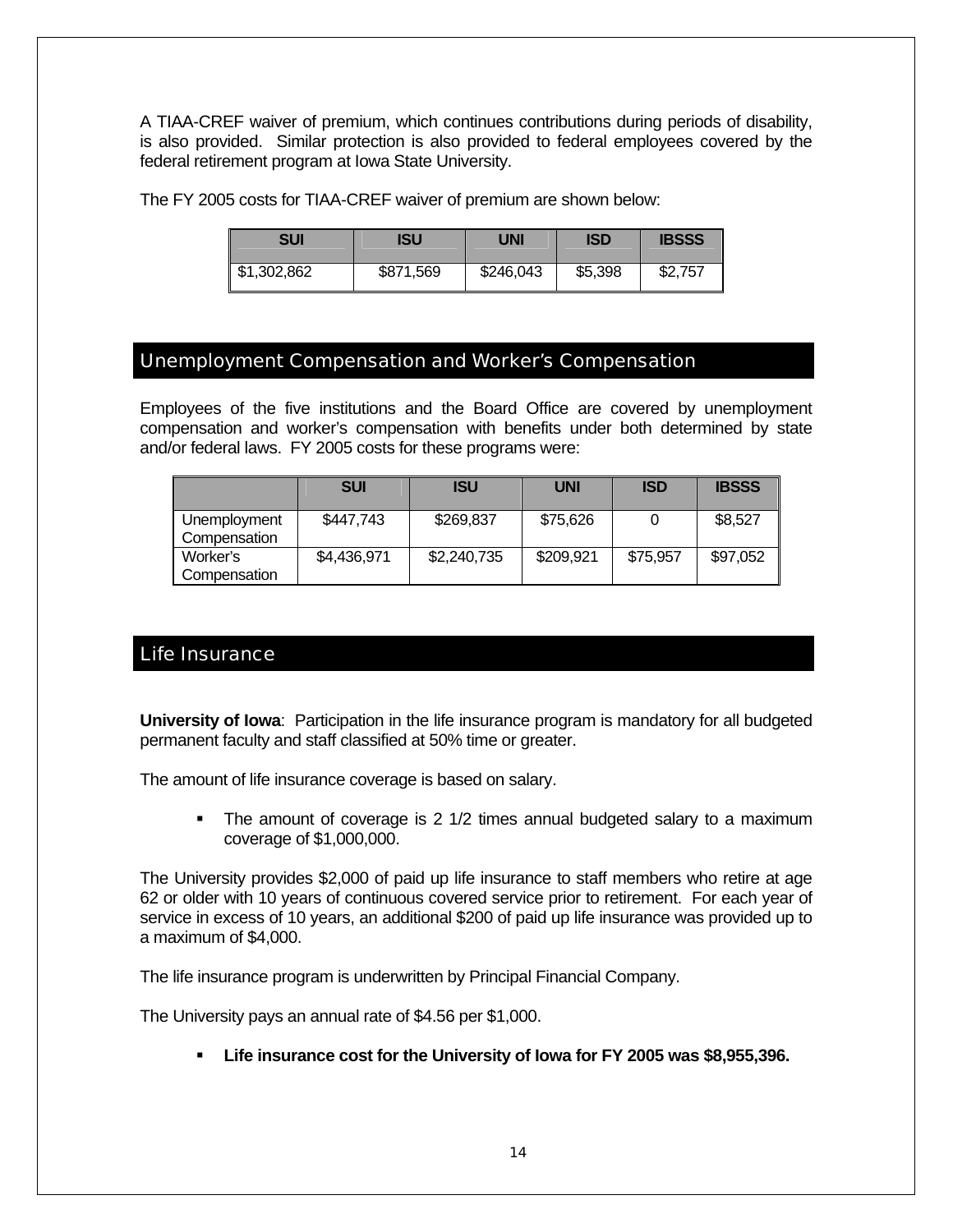**Iowa State University**: Staff members holding a one-third time or more permanent position for nine months or longer have the option to participate in the life insurance program underwritten by the Principal Financial Company of Des Moines.

- The amount of coverage is basically twice the employee's annual budgeted salary with a minimum coverage of \$7,000.
- Coverage is reduced by 35% percent at age 65.

Upon retirement, the University provides eligible retirees with \$4,000 paid-up life insurance. The annual cost of life insurance is \$2.88 per \$1,000 of coverage.

Faculty, P&S and supervisory merit employees at ISU have the full cost of their basic life insurance funded by the University through the ISU Plan. AFSCME-covered employees contribute \$0.60/year per \$1,000 coverage with the balance of the premium paid by the University.

#### **The University's cost (less dividends) for life insurance for FY 2005 was \$1,789,040.**

**University of Northern Iowa**: Staff members holding a permanent position of half-time or more for a period of no less than nine months are included in the life insurance program.

The amount of life insurance for merit employees is 2 times salary and 2 1/2 times salary for organized faculty and professional and scientific staff.

- **The maximum benefit for all groups is \$250,000.**
- Coverage for faculty is reduced 5% each year following attainment of age 61.
- Coverage is reduced by 35% beginning at age 65 for merit and professional and scientific staff.

University staff retiring at age 55 or older with ten years of continuous service immediately prior to retirement may carry 1/3 of the available scheduled insurance coverage until June 30 following attainment of age 70 at which time the University provides a non-contributory life insurance benefit in the amount of \$4,000 for faculty members and \$2,000 for all other employees.

The life insurance policy provides for continuance of the death benefit with no further premium payment in the event of total and permanent disability.

The university assumes the entire annual premium cost of \$3.12 per \$1,000 of coverage.

**The University's cost less dividends for FY 2005 was \$664,834.**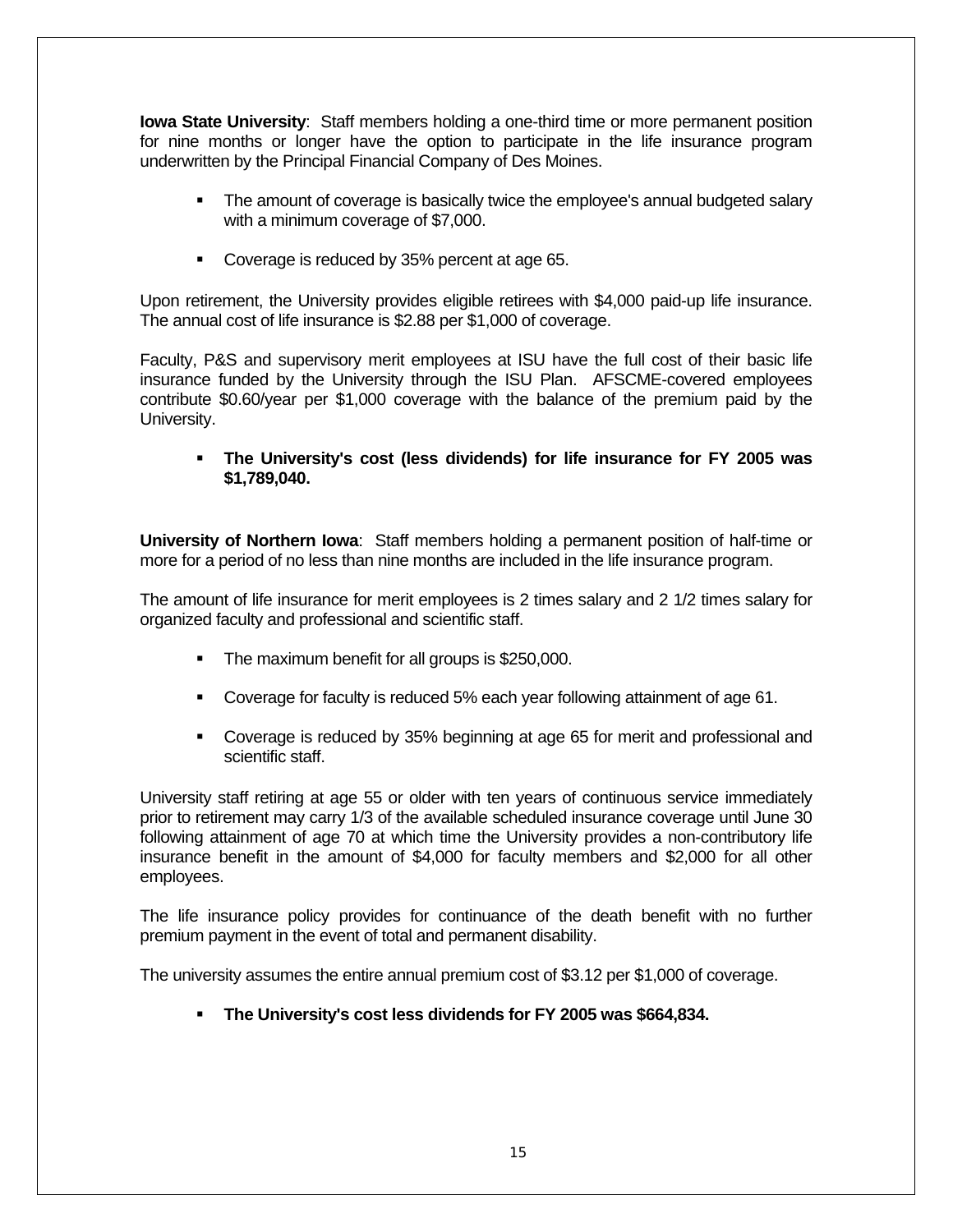**Iowa School for the Deaf, Iowa Braille and Sight Saving School:** All permanent employees working at least 50% time participate in the life insurance group at the University of Northern Iowa.

Costs for life insurance for FY 2005 at the special schools are as follows:

| ISD      | <b>IBSSS</b> |
|----------|--------------|
| \$26,765 | \$20,074     |

## ACCIDENTAL DEATH AND DISMEMBERMENT

**University of Iowa:** A voluntary group accidental death and dismemberment program was initiated in June 1980.

- Staff members pay the premiums and may purchase coverage in increments of \$100,000 up to a maximum of \$1,000,000.
- Monthly premium rates based on \$100,000 coverage are \$2.72 single, \$4.32 family, \$3.00 single with children and \$4.00 employee with spouse.

**Iowa State University:** Accidental death and dismemberment coverage is provided to employees who participate in the life insurance program.

 The amount of accidental death coverage is twice the amount of the basic life coverage or approximately four times the annual budgeted salary for the staff member.

The University pays the annual rate of \$0.30 per \$1,000 coverage.

**The University's cost for this coverage for FY 2005 was \$317,908.** 

**University of Northern Iowa:** Faculty and professional staff members holding permanent positions of half-time or more for a period of no less than the academic year are covered for accidental death and dismemberment. This program is underwritten by the Principal Mutual Life Insurance Company.

 Coverage is in the amount of 2 1/2 times of their budgeted salary with a maximum benefit of \$250,000.

The entire annual cost of \$0.39 per \$1,000 coverage is paid by the University.

**The University's cost for FY 2005 was \$66,490.**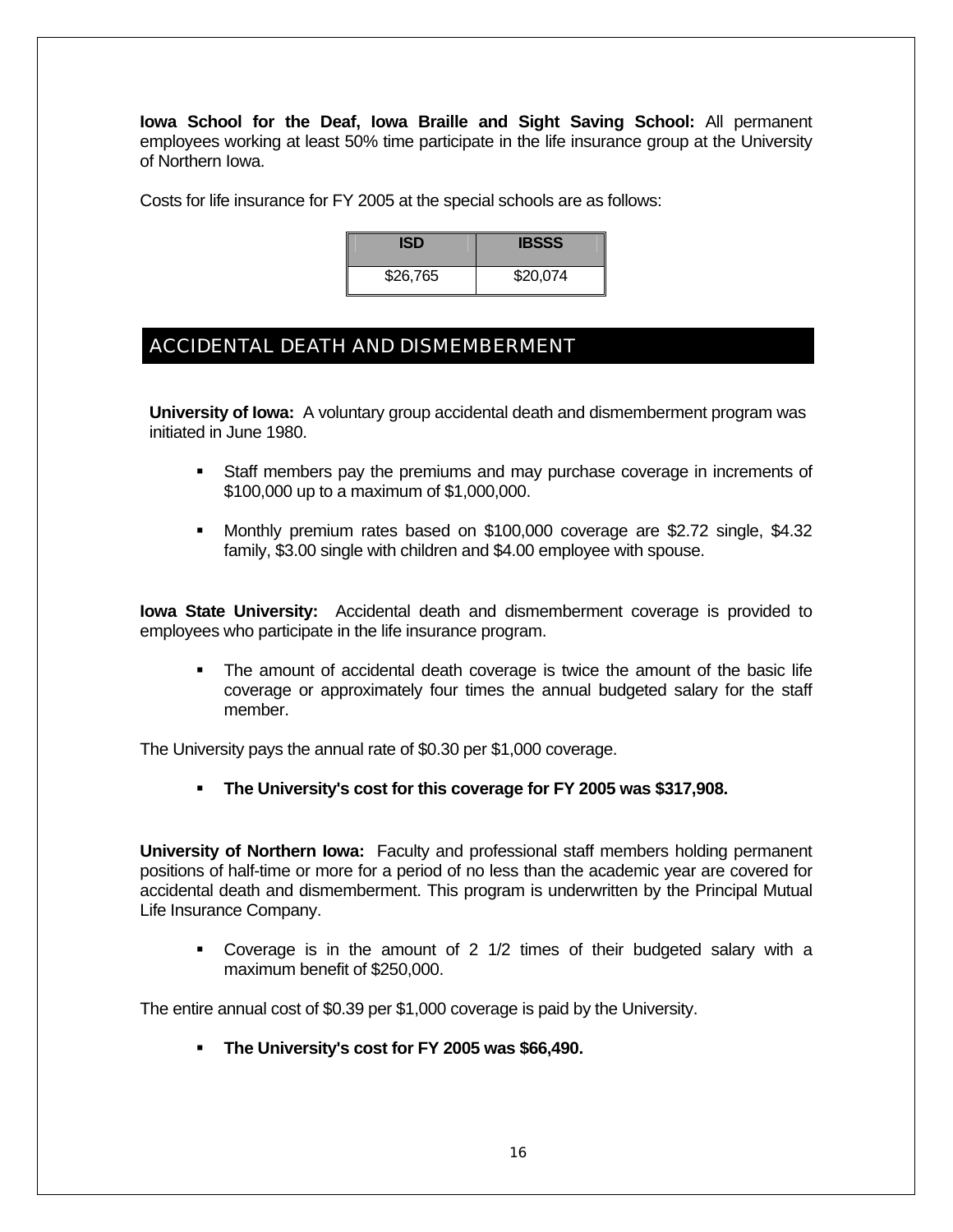**Iowa School for the Deaf and Iowa Braille and Sight Saving School:** All permanent employees working at least 50 percent time participate in the accidental death and dismemberment group at the University of Northern Iowa.

Costs for Accidental Death and Dismemberment insurance for FY 2005 at ISD and IBSSS are as follows:

| <b>\$3.972</b> | $\sim$ $\sim$ $\sim$ $\sim$ |
|----------------|-----------------------------|

# LONG-TERM DISABILITY INSURANCE

**University of Iowa:** The University provides this coverage to permanent and continuous 50% time or greater budgeted staff members after one continuous year of employment.

Two options are offered and staff members must elect one of the two programs.

 The disability benefit is a percentage of annual salary and is based on length of continuous service, as follows:

| <b>SERVICE TIME</b> | <b>PROGRAMI</b> | <b>PROGRAM II</b> |
|---------------------|-----------------|-------------------|
| After one year      | 10%             | 14%               |
| After two years     | <b>20%</b>      | 28%               |
| After three years   | 30%             | 42%               |
| After four years    | 40%             | 56%               |
| After five years    | 50%             | 70%               |

The amount a staff member receives is reduced by any disability benefits paid by Social Security and/or workers compensation. There is no minimum monthly benefit but a maximum of \$11,666.

- A cost-of-living escalator tied to the Consumer Price Index increases and limited to 5% in a fiscal year is provided to assist in offsetting the ongoing effects of inflation.
- If benefits begin before the age 61, they cease on June 30 following attainment of age 65. If benefits begin after age 61 but before age 70, they cease five years later, or on June 30 following attainment of age 70. If benefits begin after age 69, they cease 12 months later.

The University pays the entire cost of this coverage.

**The cost for FY 2005 was \$6,308,071.**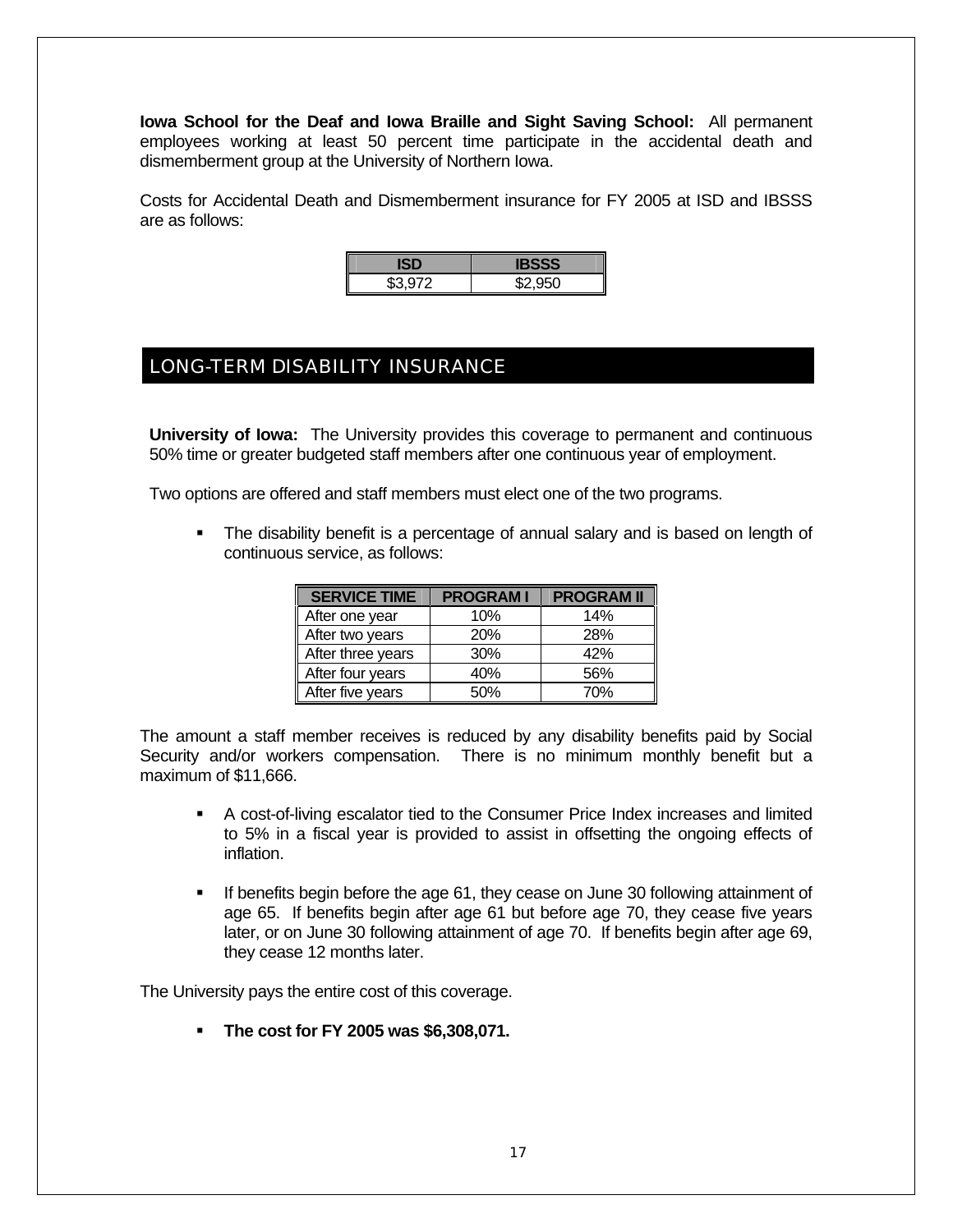**Iowa State University:** This coverage is provided for all permanent employees with a onethird time or greater appointment for nine months following one year of continuous employment. ISU Plan participants (faculty, P&S, supervisory merit staff) have a choice of either a 75/60% or 50% LTD plan. The maximum monthly benefit for the 75/60% plan is \$10,000. The maximum monthly benefit for the 50% plan is \$8,000. Nonsupervisory merit system staff are covered by the 75/60% plan only with a maximum monthly benefit of \$7,650.

A 5% maximum cost-of-living escalator tied to the Social Security cost-of-living escalator is provided. There is also a coordination provision with FICA and workers compensation.

Benefits accrue after a 90 work day waiting period and cease on June 30 following attainment of age 65; or, if disability begins on or after age 61, payments continue for five years or attainment of age 70, whichever is earlier. If disability begins on or after age 69, benefits continue for 12 months.

The University pays the entire cost for this coverage.

#### **The FY 2005 cost to the University was \$1,964,006.**

**University of Northern Iowa**: Long-term disability coverage is provided at University expense for all staff members holding permanent appointments of half-time or more for a period of not less than one year.

Monthly benefits are payable for 12 months a year for all covered personnel once they have been totally disabled for 90 consecutive working days (or after all sick leave has expired, if later).

 The income benefit continues to age 65 if disability occurs prior to age 61, or on the date 60 months of benefit payments have been made but in no event beyond the June 30 coinciding with or next following the attainment of age 70 if disability began after age 61. If benefits begin on or after age 69, benefits continue for 12 months.

Staff members are eligible for coverage after one year of employment with the University.

- Disability benefit begins at 30% of budgeted salary and increases by 10% each year until the maximum benefit of 70% is reached.
- A cost-of-living escalator tied to the Consumer Price Index increases benefits 1.7%.
- The maximum monthly benefit for merit employees is \$3,150; for faculty, \$5,000; and for all other employees, \$5,833.

The University pays the entire cost of this coverage.

**FY 2005 cost to the University was \$1,079,072.**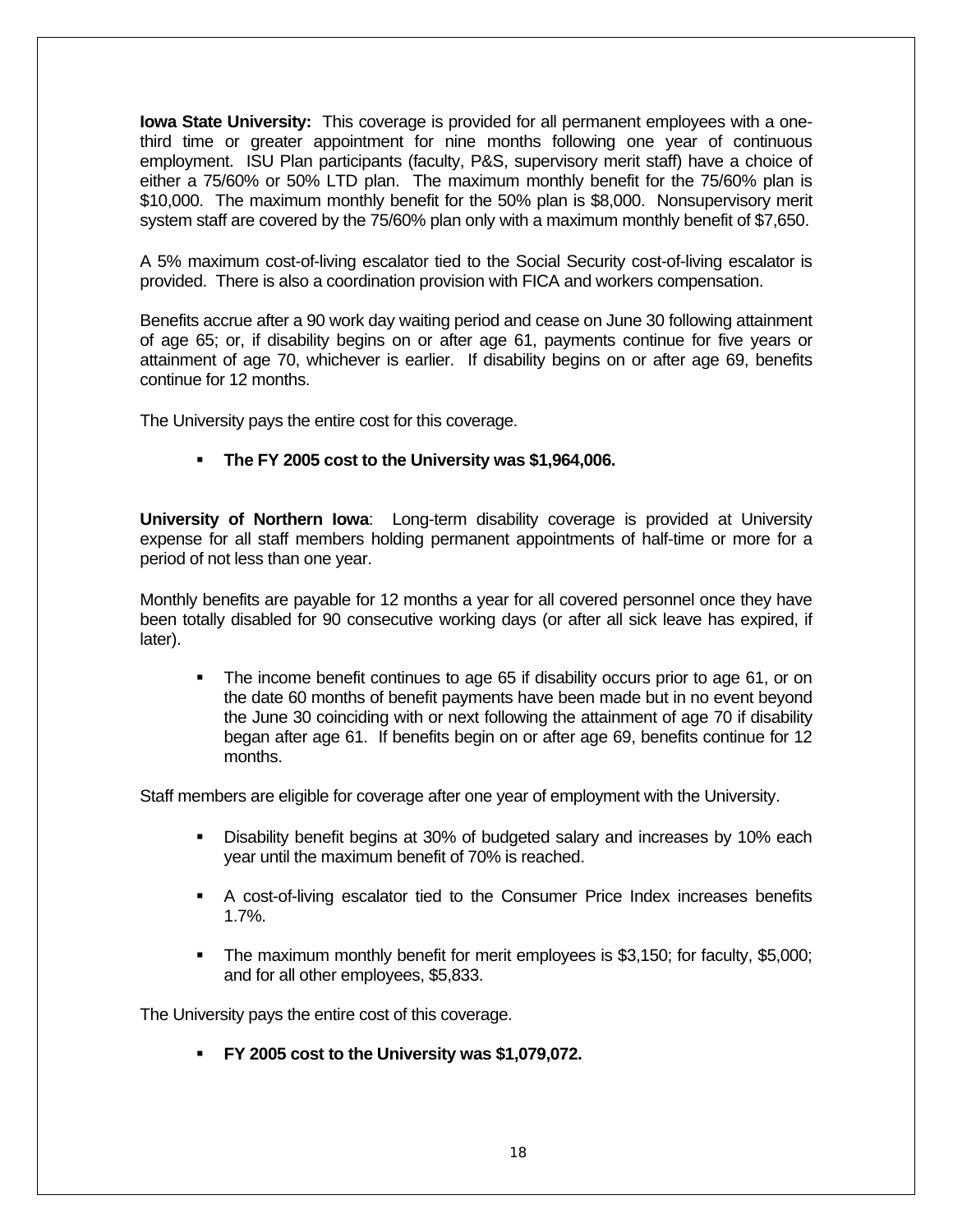**Iowa School for the Deaf, Iowa Braille and Sight Saving School:** These employees are covered by the long-term disability plan provided by the University of Northern Iowa. Costs for FY 2005 at the two special schools are shown below:

|          | 92          |
|----------|-------------|
| \$47,530 | $$32$ $000$ |

#### Comprehensive Medical Plans

**University of Iowa:** Faculty, professional and scientific staff and supervisory employees in the Regents Merit System with a permanent appointment of half-time or more are offered a choice of health insurance plans.

 The plans include a selection of comprehensive and managed care health insurance plans, all on a minimum premium basis.

The monthly premiums for calendar year 2005 are shown below. The calendar year 2006 premiums are shown in parentheses. The employer share of health insurance coverage increased approximately 5.4%.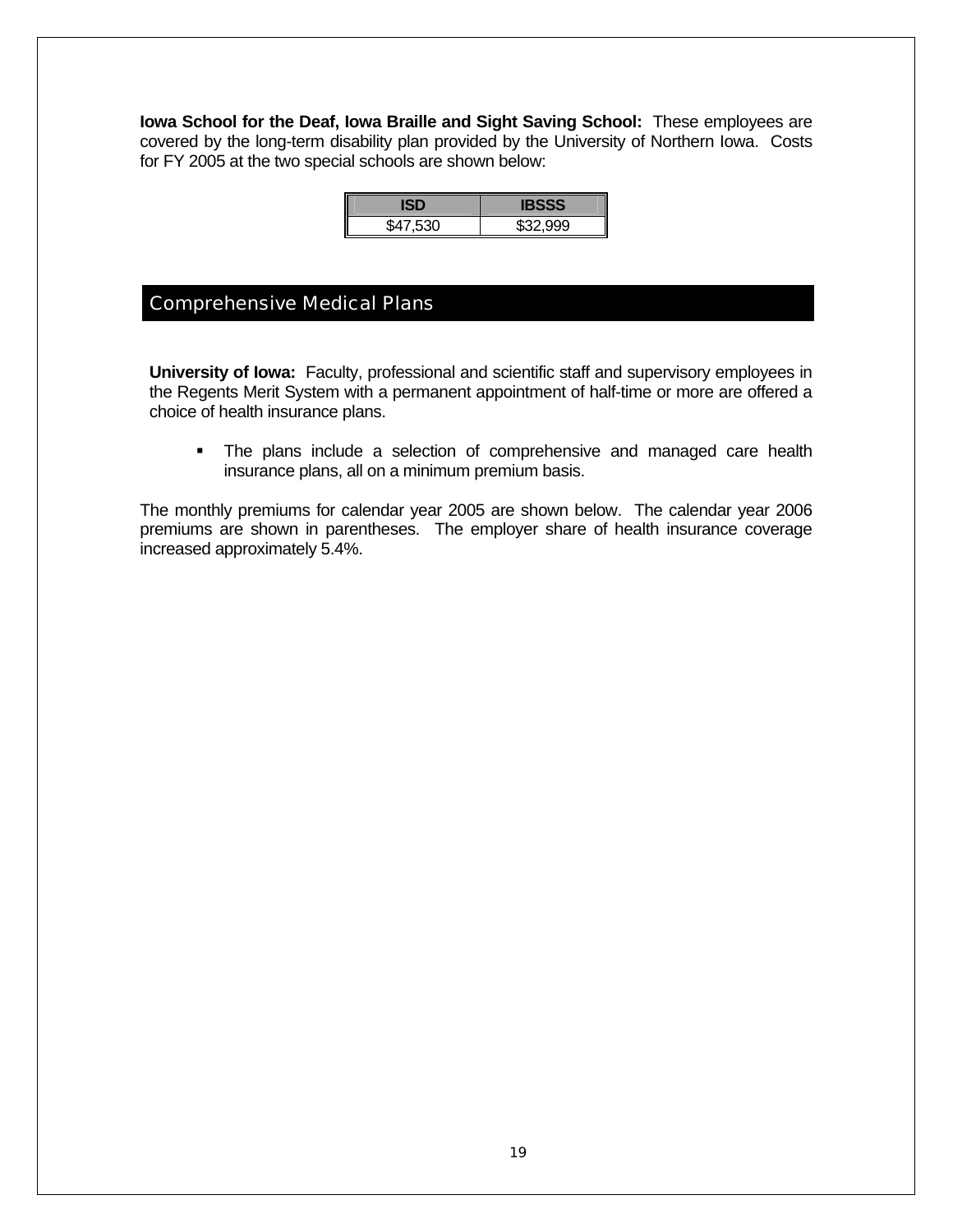#### University of Iowa Health Insurance Monthly Premiums Calendar Year 2005 (Calendar Year 2006)

|                 | <b>CHIP II</b> | <b>CHIP III</b> | <b>UI CARE</b> | UI<br><b>SELECT</b> | <b>GRAD</b><br><b>CARE*</b> |
|-----------------|----------------|-----------------|----------------|---------------------|-----------------------------|
| <b>SINGLE</b>   | \$256.99       | \$400.00        | \$358.00       | \$232.00            | \$240.00                    |
|                 | \$281.00       | (\$479.00)      | \$389.00)      | (\$251.00)          | (\$228.00)                  |
| Employer        | \$256.00       | \$305.00        | \$305.00       | \$232.00            | \$216.00                    |
|                 | (\$281.00)     | (\$321.00)      | \$321.00       | (\$251.00)          | (\$205.20)                  |
| Employee        | O              | \$95.00         | \$53.00        | O                   | \$24.00                     |
|                 | (0)            | (\$158.00)      | (\$68.00)      | (0)                 | (\$22.80)                   |
| <b>FAMILY</b>   | \$593.00       | \$982.00        | \$713.00       | \$695.00            | \$464.00                    |
|                 | (\$708.00)     | (\$1,004.00)    | (\$730.00)     | (\$701.00)          | (\$496.00)                  |
| Employer        | \$534.00       | \$534.00        | \$534.00       | \$534.00            | \$324.80                    |
|                 | (\$581.00)     | (\$581.00)      | (\$581.00)     | (\$581.00)          | (\$347.20)                  |
| Employee        | \$59.00        | \$448.00        | \$179.00       | \$161.00            | \$139.20                    |
|                 | (\$127.00)     | (\$423.00)      | (\$149.00)     | (\$120.00)          | (\$148.80)                  |
| <b>EMPLOYEE</b> | \$358.00       | \$618.00        | \$500.00       | \$464.00            | \$746.00                    |
| with CHILDREN   | (\$358.00)     | (\$618.00)      | (\$543.00)     | (\$464.00)          | (\$383.00)                  |
| Employer        | \$358.00       | \$378.00        | \$378.00       | \$378.00            | \$204.40                    |
|                 | (\$358.00)     | (\$378.00)      | (\$378.00)     | (\$378.00)          | (\$268.10)                  |
| Employee        | 0              | \$240.00        | \$122.00       | \$86.00             | \$541.60                    |
|                 | (0)            | (\$240.00)      | (\$165.00)     | (\$86.00)           | (\$114.90)                  |
| <b>EMPLOYEE</b> | \$633.00       | \$868.00)       | \$675.00       | \$550.00            | \$240.00                    |
| w/SPOUSE        | (\$791.00)     | (\$868.00)      | (\$675.00)     | (\$550.00)          | (\$307.00)                  |
| Employer        | \$489.00       | \$489.00        | \$489.00       | \$489.00            | \$168.00                    |
|                 | (\$537.00)     | (\$537.00)      | (\$537.00)     | (\$537.00)          | (\$214.90)                  |
| Employee        | \$144.0        | \$379.00        | \$186.00       | \$61.00             | \$72.00                     |
|                 | (\$254.00)     | (\$331.00)      | \$138.00       | (\$13.00)           | (\$92.10)                   |

\*Grad Care rates are on an academic year basis.

CHIP II has individual deductibles of \$1,200 per person.

 After meeting the deductible, the plan pays 90% with an annual out-of-pocket maximum of \$4,200 for a single contract and \$6,300 for a family contract.

CHIP III pays 100% of any combination of covered charges incurred by a subscriber in excess of \$2,100 for a single contract and \$3,200 for a family contract in a calendar year.

 Coinsurance is applicable with covered charges at an 80/20 rate for physician, hospital, and related services. Hospital deductible is \$600 for family coverage; \$200 deductible for other covered medical services.

UI CARE pays 100% of any combination of covered charges incurred by the subscriber in excess of \$1,500 for a single contract and \$3,000 for other contracts in a calendar year.

• Coinsurance is applicable with covered charges at a 90/10 rate for hospital and relative services.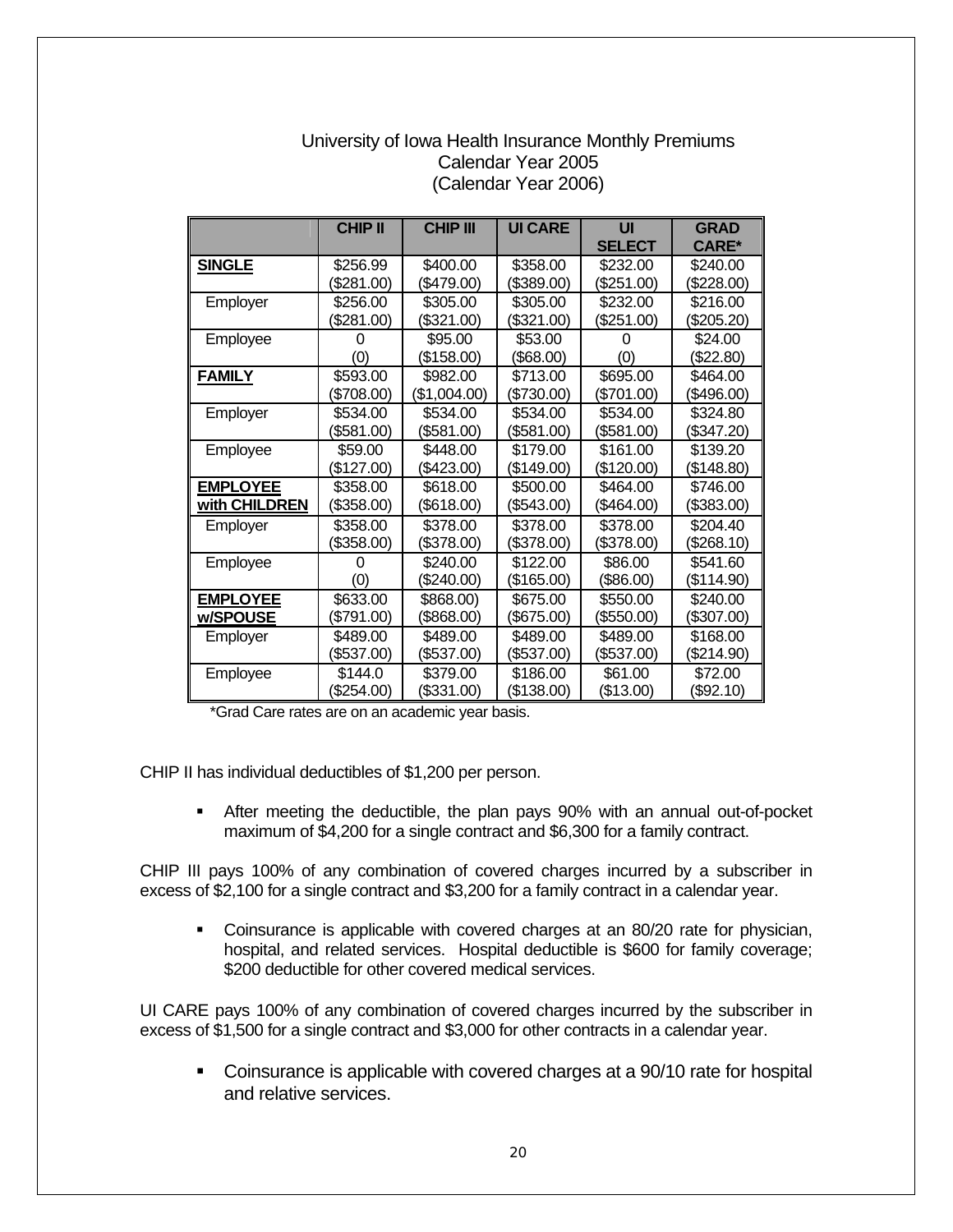- Hospital deductible is \$125 per day.
- Program is a restricted panel managed care product. No coverage for care received outside of panel. No copayment required for physician visits.

UI SELECT pays 100% of any combination of covered charges incurred by the subscriber in excess of \$1,700 for a single contract and \$3,300 for a family contract in a calendar year.

- This is a managed care product with a restricted panel.
- Coinsurance is applicable with covered charges at 90/10.
- **Hospital deductible is \$400.**
- **Physician copayments are \$10.**

UIGRADCARE pays 100% of any combination of covered charges incurred by the subscriber in excess of \$1,100 for a single contract and \$1,700 for a family contract in a calendar year. Plan is only available to graduate students.

- Coinsurance is applicable with covered charges at a 90/10 rate for hospital and related services.
- **Hospital deductible is \$75 per day.**
- No copayment required for physician visits.
- Program is a restricted panel managed care product utilizing the University Student Health Service.

#### **The University's health insurance cost for faculty, professional and scientific staff and supervisory merit personnel for FY 2005 was \$48,411,257.**

**Iowa State University:** The University offered three insurance plans to its faculty and professional and scientific staff and Merit System supervisors appointed to a one-third time or more budgeted position for nine months or longer.

Iowa State University offers an indemnity medical plan and two managed care plans -- a Preferred Provider Organization (PPO) and an HMO to faculty, P&S, and supervisory merit employees. Premium accounting for this plan is on a calendar year basis. Coverage tiers of single, employee with spouse, employee with children and family are available. An opt-out credit of \$84 is available. The 2005 premiums are shown below. The premiums for 2006 are shown in parentheses. The employer contribution increased approximately 12% from calendar year 2005 to calendar year 2006.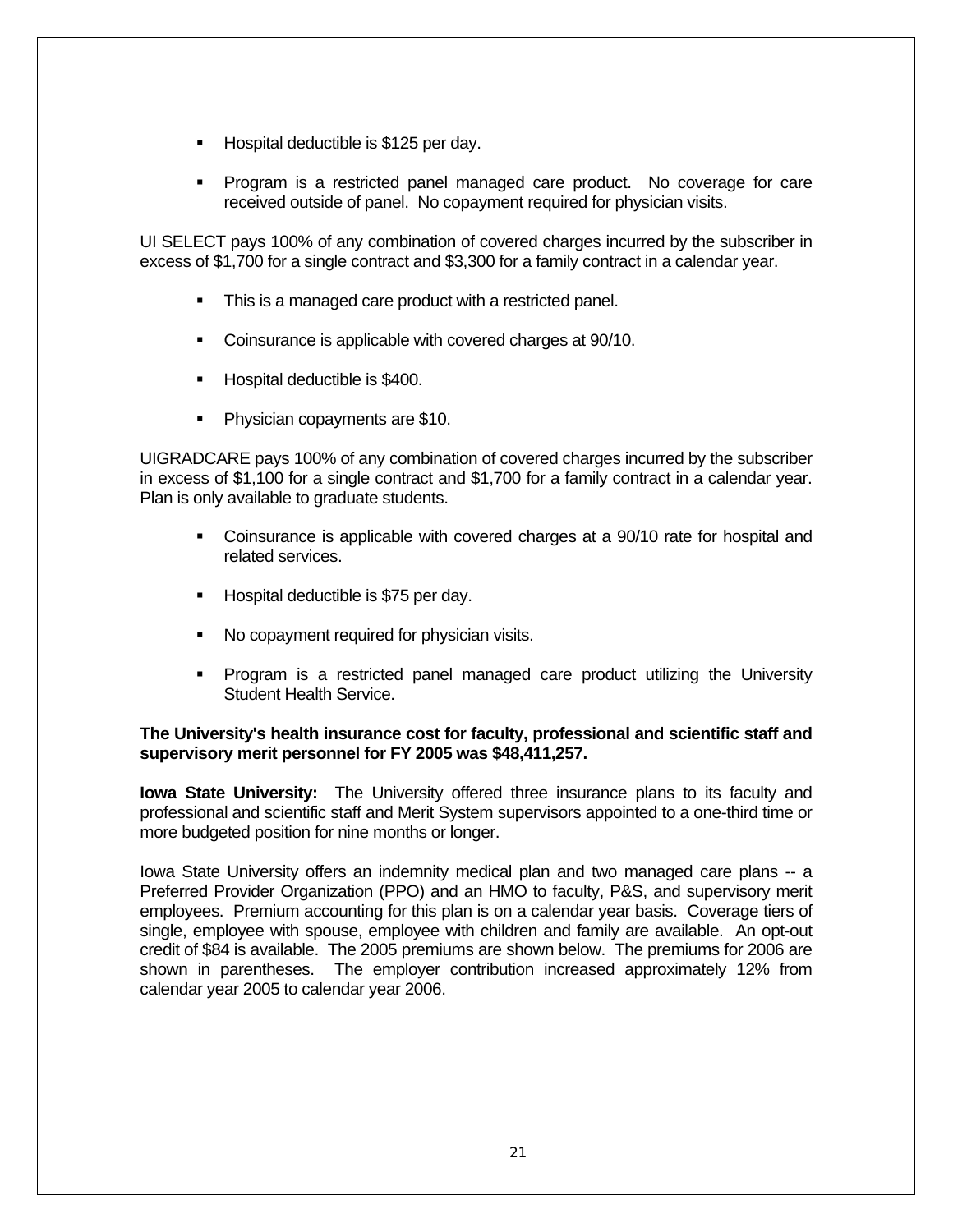|                         | <b>SINGLE</b> | <b>EMPLOYEE WITH</b><br><b>SPOUSE</b> | <b>EMPLOYEE WITH</b><br><b>CHILDREN</b> | <b>FAMILY</b> |
|-------------------------|---------------|---------------------------------------|-----------------------------------------|---------------|
| Indemnity               | \$405         | \$928                                 | \$726                                   | \$1,185       |
|                         | (\$478)       | (\$1,095)                             | (\$857)                                 | (\$1,398)     |
| <b>POS</b>              | \$319         | \$731                                 | \$570                                   | \$935         |
|                         | (\$351)       | (\$804)                               | (\$627)                                 | (\$1,029)     |
| <b>HMO</b>              | \$287         | \$658                                 | \$515                                   | \$838         |
|                         | (\$324)       | (\$744)                               | (\$582)                                 | (\$947)       |
| <b>ISU Contribution</b> | \$308         | \$541                                 | \$445                                   | \$722         |
|                         | (\$344)       | (\$606)                               | (\$498)                                 | (\$808)       |
| Opt-out                 | \$75          | \$75                                  | \$75                                    | \$75          |
|                         | (\$84)        | (\$84)                                | (\$84)                                  | (\$84)        |

 **The health insurance cost (less dividends) for the University for FY 2005 for faculty, professional and scientific staff, and supervisory merit staff was \$23,232,180.** 

**University of Northern Iowa:** The University offers health insurance coverage from Blue Cross/Blue Shield to faculty, professional and scientific staff and Regents Merit System supervisory staff. Blue Advantage, a managed care plan, is offered to professional and scientific and supervisory merit staff. The premiums increased about 8% for FY 2008. The FY 2005 premiums are shown below. The premiums for FY 2006 are shown in parentheses.

|                              | UNIVERSITY PLAN | <b>UNI BLUE</b><br><b>ADVANTAGE</b> |
|------------------------------|-----------------|-------------------------------------|
| <b>SINGLE</b>                | \$387.00        | \$368.75                            |
|                              | (\$418.00)      | (\$402.92)                          |
| Employer                     | \$387.00        | \$368.75                            |
|                              | (\$418.00)      | (\$402.92)                          |
| Employee                     |                 |                                     |
|                              | (0)             | 'O)                                 |
| FAMILY                       | \$1,010.00      | \$921.88                            |
|                              | (\$1,090.00)    | (\$1,007.30)                        |
| Employer (unit faculty)      | \$757.50        | n/a                                 |
|                              | (\$817.50)      |                                     |
| Employer (P&S, nonunit fac.) | \$808.00        | \$737.50                            |
|                              | (\$872.00)      | (\$804.84)                          |
| Employee (unit faculty)      | \$252.50        | n/a                                 |
|                              | (\$272.00)      |                                     |
| Employee (P&S nonunit fac.)  | \$202.00        | \$184.38                            |
|                              | \$218.00        | (\$201.46)                          |

Under the current United Faculty collective bargaining agreement, faculty do not pay any part of the premium cost of a single plan. Faculty pay 25% of the cost of family coverage.

The University medical plan pays 90% of usual, customary, and reasonable charges, after deductibles are met. Outpatient services for the care of mental, nervous/drug and alcohol abuse are paid at 50% up to a maximum of 34 visits per calendar year. Inpatient coverage for nervous/drug and alcohol abuse is limited to 45 days per calendar year. Deductibles are: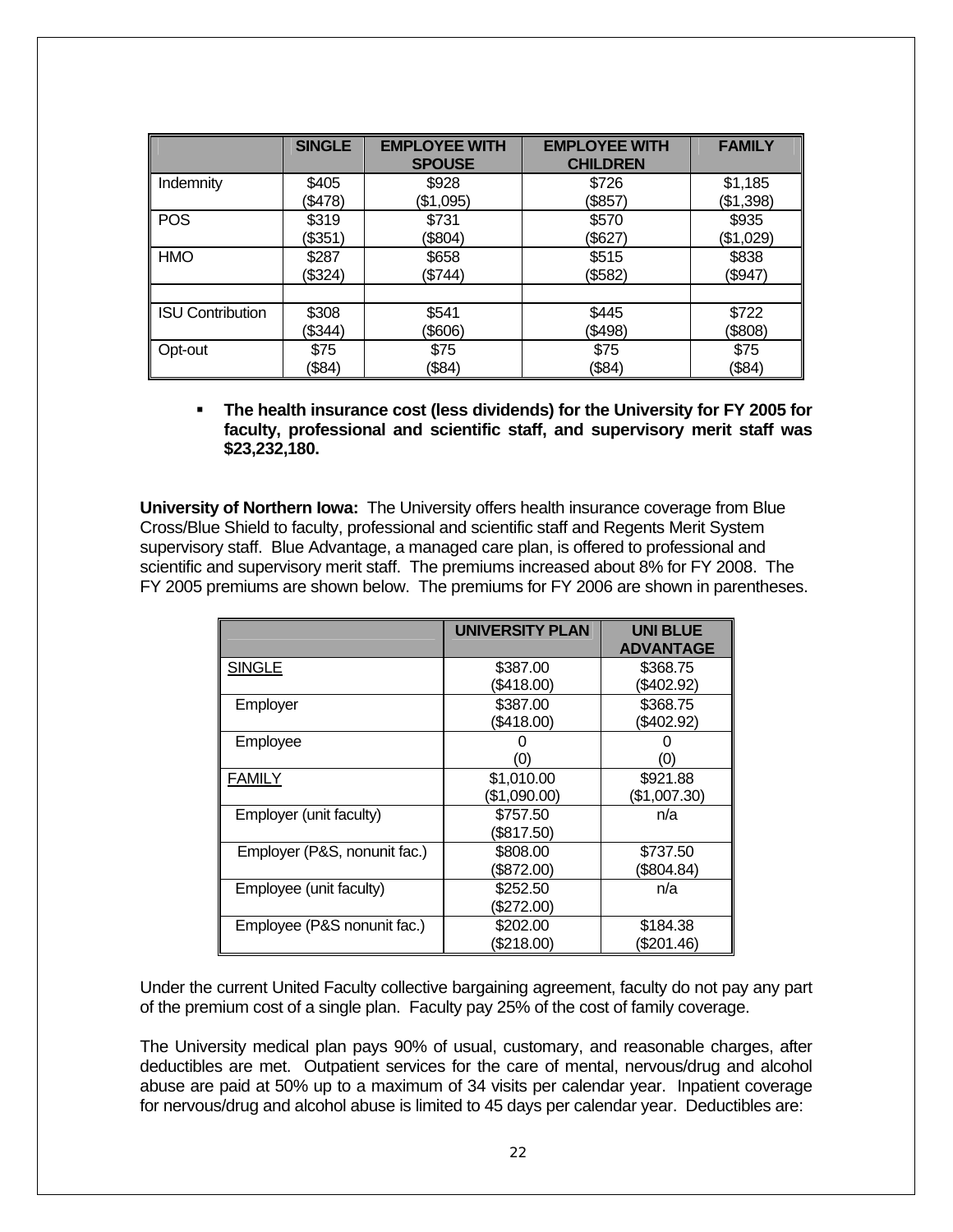- The first two days of room and board charges for inpatient care, and
- **\$100 for "all other services".**

The maximum out-of-pocket limit is \$500 per calendar year per contract. Once this maximum is met, all services for the remainder of the year will be paid at 100%.

The University offers an insured HMO – Blue Advantage – to professional and scientific staff and Merit System supervisory staff. This plan requires that all services be channeled through a primary care physician, chosen from a network panel by the employee. Most services require a copayment and then may be paid at 90% or 100%. The maximum out-of-pocket limit is \$500 per calendar year for single contracts and \$1,000 for family contracts. Once this maximum has been met, services will be paid at 100% except that all co-payments will continue.

#### **The University's cost for health insurance in FY 2005 was \$10,010,766.**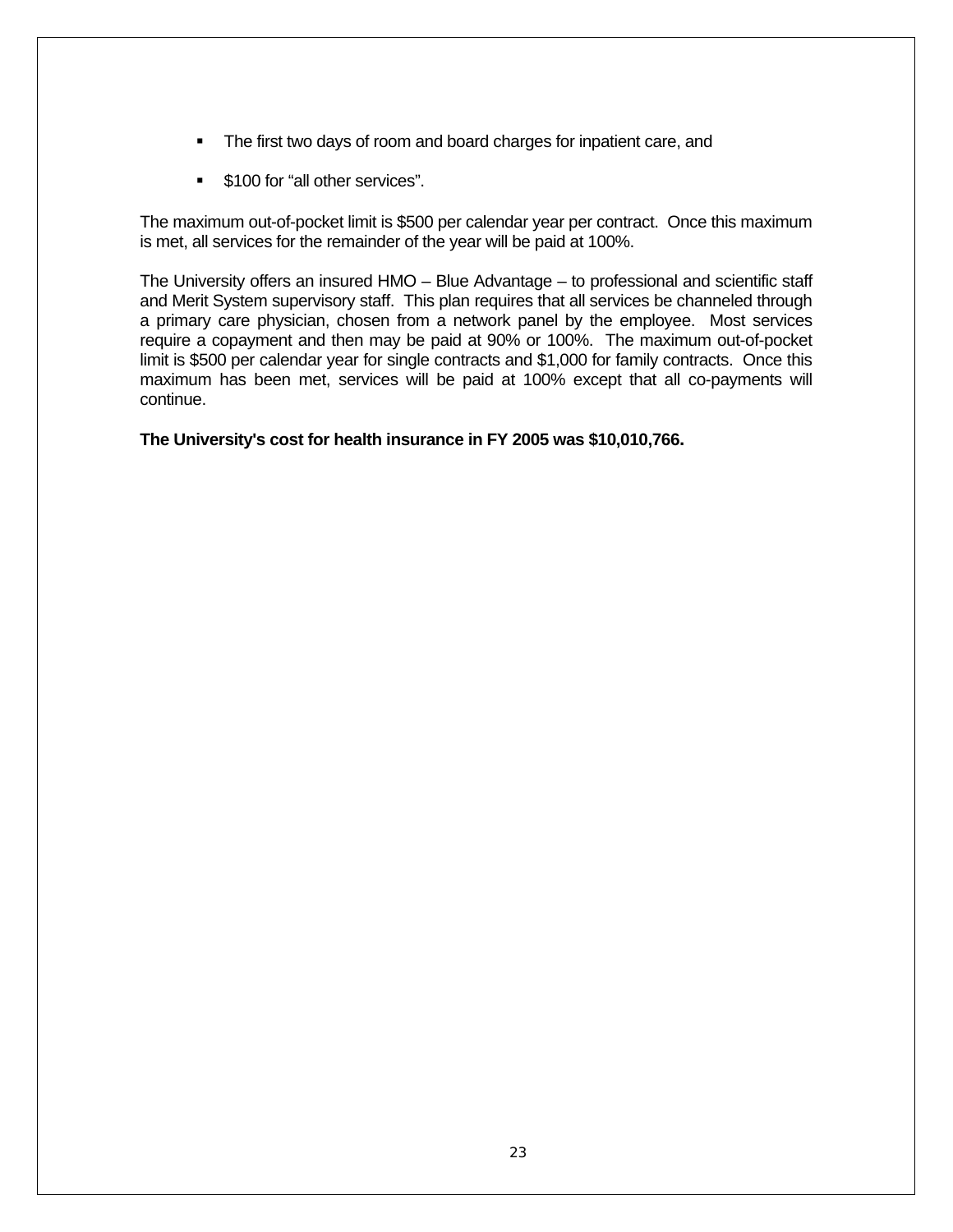**Regents Merit System Employees (nonsupervisory) of the University and all employees of the Iowa School for the Deaf, Iowa Braille and Sight Saving School:** The State of Iowa provides one indemnity plan -- Plan 3 Plus; one Preferred Provider Organization (PPO) – Iowa Select; and an a Managed Care Organization (MCO) – Blue Advantage all through Blue Cross/Blue Shield. The monthly employer premiums for calendar year 2005 are shown below. Calendar year 2006 premiums are shown in parentheses. Premiums for the Wellmark plans increased approximately 10%.

|               | <b>PLAN 3 PLUS</b> | <b>IOWA SELECT</b> | <b>BLUE</b><br><b>ADVANTAGE</b> |
|---------------|--------------------|--------------------|---------------------------------|
| <b>SINGLE</b> | \$471.63           | \$442.95           | \$311.26                        |
|               | (\$517.87)         | \$489.40           | (\$350.60)                      |
| Employer      | \$471.63           | \$442.95           | \$311.26                        |
|               | (\$517.87)         | \$489.40           | (\$350.60)                      |
| Employee      |                    |                    |                                 |
|               | (0)                | (0)                | (0)                             |
| <b>FAMILY</b> | \$1,103.62         | \$1,036.54         | \$746.96                        |
|               | (\$1,211.83)       | (\$1,145.23)       | (\$841.38)                      |
| Employer      | \$881.06           | \$881.06           | \$746.96                        |
|               | (\$989.75)         | (\$989.75)         | (\$841.38)                      |
| Employee      | \$222.56           | \$155.48           |                                 |
|               | \$222.08           | \$155.48           | (0)                             |

In the first six months of 2006 the employee share for Iowa Select remains at \$155.48. This figure is deducted from the new total premium to derive the State share and that State share will be applied against all other plans. In the last six months of the plan year there will be an 85/15% split of the family premium cost of Iowa Select. The state share of Iowa Select will be applied to all other family plans for AFSCME employees. The State will continue to pay 100% of single and double spouse contracts.

Plan 3 Plus provides for 80/20 coinsurance during a calendar year. There is a \$300 single and \$400 family deductible for inpatient and skilled nursing facility services.

 All covered services above the \$600 single, \$800 family out-of-pocket maximum are paid at 100% with no maximum payment limit.

The employer's costs for health insurance premiums for FY 2005 are shown below:

| <b>SUI</b>   | ISU          | UNI         | <b>ISD</b>  | <b>IBSSS</b> |
|--------------|--------------|-------------|-------------|--------------|
| \$31,996,791 | \$12,239,134 | \$4,166,984 | \$1,037,310 | \$731,036    |

Regent employees who live in selected Iowa counties have the option to participate in Health Maintenance Organizations with the employer's contribution similar to traditional health insurance programs.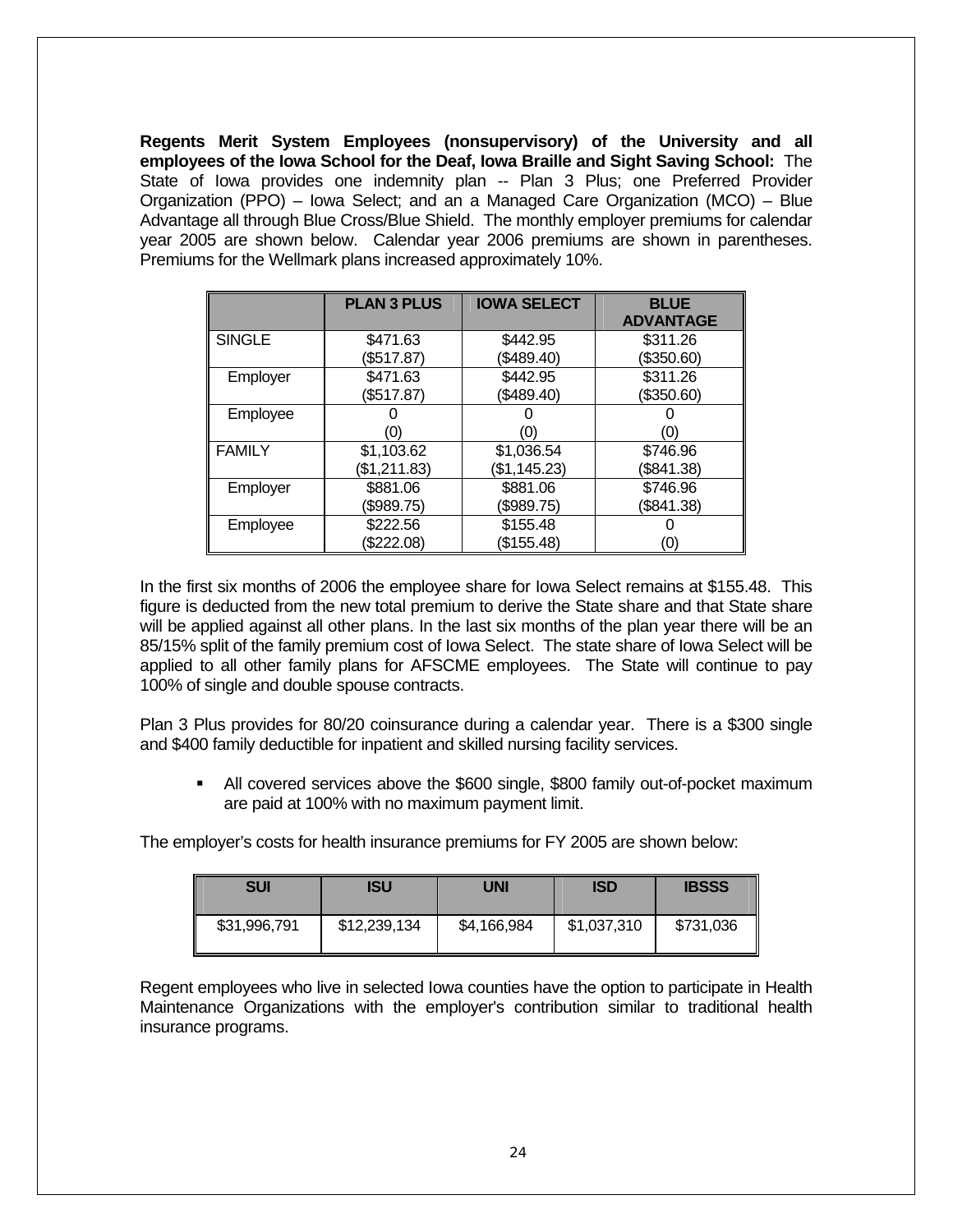#### Dental Insurance

**University of Iowa.** Faculty, professional and scientific staff, and Regents Merit System supervisory staff with a permanent appointment of half-time or more are offered the University of Iowa's dental insurance plans. The calendar year 2004 monthly rates are shown below. The rates for calendar year 2005 for the graduate student dental plan are shown below in parentheses. The rates for the plans will not be available until later in the year.

|               | <b>DENTAL I</b> | <b>DENTAL II</b> | <b>DENTAL III</b> | <b>GRAD</b><br><b>DENTAL</b> |
|---------------|-----------------|------------------|-------------------|------------------------------|
| <b>SINGLE</b> | \$25.00         | \$45.00          | \$33.00           | \$19.00                      |
|               | (\$26.00)       | (\$45.00)        | (\$36.00)         | (\$19.00)                    |
| Employer      | \$25.00         | \$45.00          | \$33.00           | \$16.15                      |
|               | (\$26.00)       | (\$45.00)        | \$36.00           | (\$16.15)                    |
| Employee      |                 |                  |                   | \$2.85                       |
|               | (0)             | O)               | (0)               | (\$2.85)                     |
| <b>FAMILY</b> | \$72.00         | \$127.00         | \$99.00           | \$52.00                      |
|               | (\$74.00)       | (\$127.00)       | \$112.00          | (\$54.00)                    |
| Employer      | \$33.00         | \$64.00          | \$33.00           | \$36.40                      |
|               | (\$39.00)       | (\$76.00)        | (39.00)           | (\$37.80)                    |
| Employee      | \$39.00         | \$63.00          | \$66.00           | \$15.60                      |
|               | (\$35.00)       | (\$51.00)        | \$73.00           | (\$16.20)                    |

Dental I provides for 100% payment of normal cleaning and checkup expenses, 50% coinsurance for restorative care, and 20% for orthodontia.

Dental II provides for 100% payment of normal cleaning and checkup expenses. 80% coinsurance for restorative care, and 30% for orthodontia.

Dental III provides for payment of 75% for all types of care.

#### **The University's cost for dental insurance premiums for FY 2005 for faculty, professional and scientific staff, and supervisory merit staff was \$6,682,640.**

**Iowa State University:** All regular employees of one-third time or more for nine months or longer who are classified as faculty, professional and scientific or supervisory merit staff are eligible to participate in the University's dental insurance program.

- The ISU Plan dental insurance program consists of the ISU Basic Dental Plan and the ISU Comprehensive Dental Plan. Premium accounting for this plan is on a calendar year basis. Calendar year 2005 rates are shown below. The premiums for 2006 are shown in parentheses.
- Coverage tiers are provided for single, employee plus spouse, employee plus children and family. An Opt-out credit is available.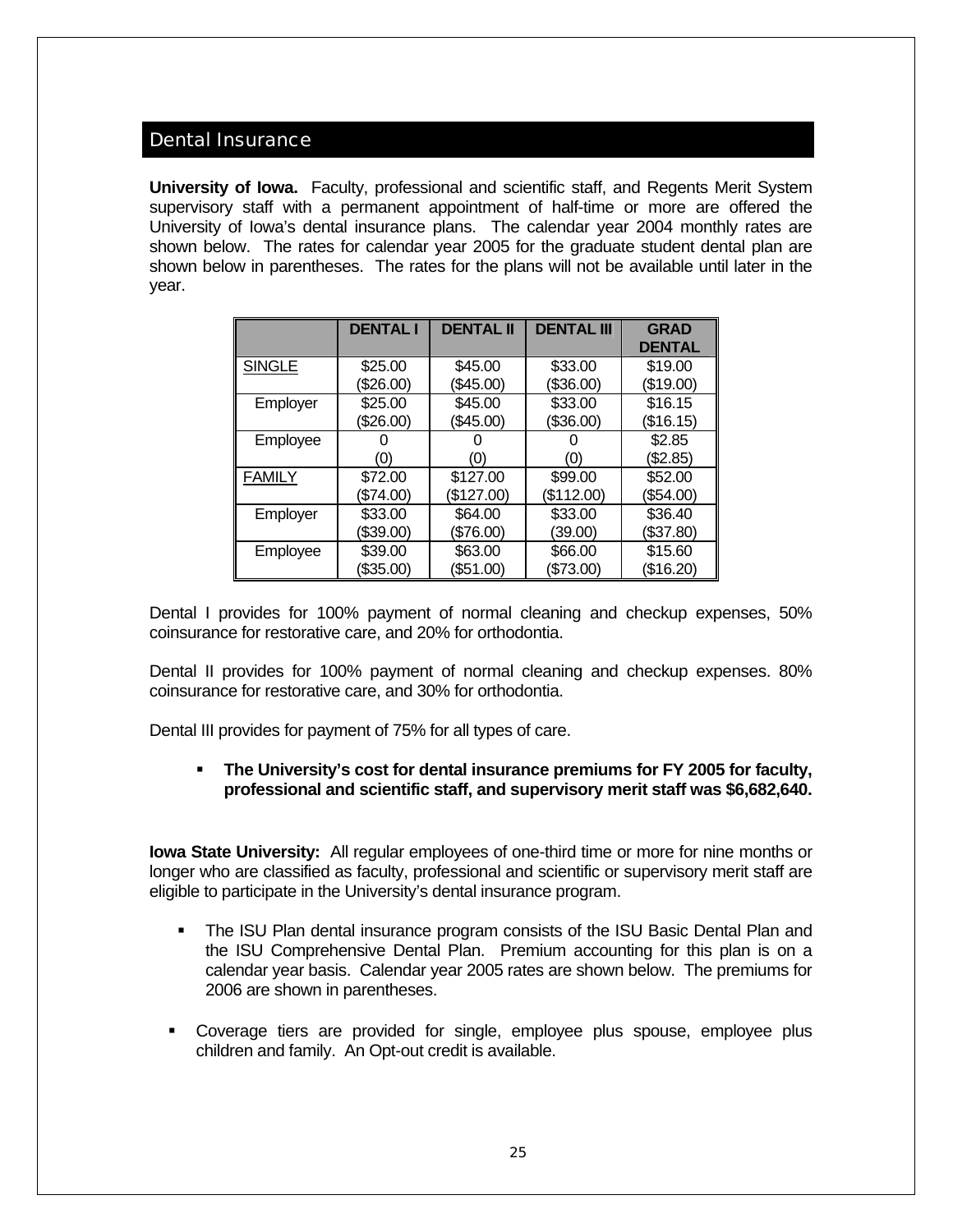| <b>ISU PLAN</b>        | <b>SINGLE</b> | <b>EMPLOYEE + SPOUSE</b> | <b>EMPLOYEE + CHILDREN</b> | <b>FAMILY</b> |
|------------------------|---------------|--------------------------|----------------------------|---------------|
| <b>Basic Dental</b>    | \$20.00       | \$45.00                  | \$50.00                    | \$56.00       |
|                        | (\$20.00)     | (\$45.00)                | (\$50.00)                  | (\$56.00)     |
| Comprehensive          | \$32.00       | \$78.00                  | \$85.00                    | \$94.00       |
|                        | (\$32.00)     | (\$80.00)                | (\$86.00)                  | (\$96.00)     |
| ISU Contribution       | \$20.00       | \$20.00                  | \$20.00                    | \$20.00       |
|                        | (\$20.00)     | (\$20.00)                | (\$20.00)                  | (\$20.00)     |
| $\blacksquare$ Opt-out | \$20.00       | \$20.00                  | \$20.00                    | \$20.00       |
|                        | (\$20.00)     | (\$20.00)                | (\$20.00)                  | (\$20.00)     |

#### **The FY 2005 cost for dental insurance premiums for faculty, professional and scientific and supervisory merit staff was \$998,889.**

**University of Northern Iowa:** Faculty, professional and scientific staff and supervisory merit staff with at least half-time appointments for the academic year are eligible to participate in the University's dental plan. The monthly premiums for FY 2005 are shown below with FY 2006 rates shown in parentheses:

| <b>SINGLE</b> | \$21.00<br>(\$22.00) | <b>FAMILY</b> | \$62.00<br>(\$65.00) |
|---------------|----------------------|---------------|----------------------|
| Employer      | \$21.00<br>\$22.00   | Employer      | \$21.00<br>(\$22.00) |
| Employee      | ω)                   | Employee      | \$41.00<br>(\$43.00) |

 **The FY 2005 cost for dental insurance premiums for faculty, professional and scientific and supervisory merit staff was \$352,938.** 

**Regents Merit System employees (nonsupervisory) of the universities and all employees of the Iowa School for the Deaf, the Iowa Braille and Sight Saving School:**  These employees are provided dental insurance through the State of Iowa plan underwritten by Delta Dental. Employees are eligible following one month of employment.

The calendar year 2005 and 2006 rates are shown below.

|               | 2005    | 2006    |
|---------------|---------|---------|
| <b>SINGLE</b> | \$24.55 | \$23.20 |
| Employer      | \$24.55 | \$23.20 |
| Employee      |         |         |
| FAMILY        | \$65.78 | \$62.20 |
| Employer      | \$32.90 | \$31.10 |
| Employee      | \$32.88 | \$31.10 |

The program provides 100% payment for routine examinations and teeth cleaning once every six months, bitewing x-rays at 12-month intervals, full mouth x-rays once in any threeyear interval and topical fluoride applications not more than once in any 12-month interval.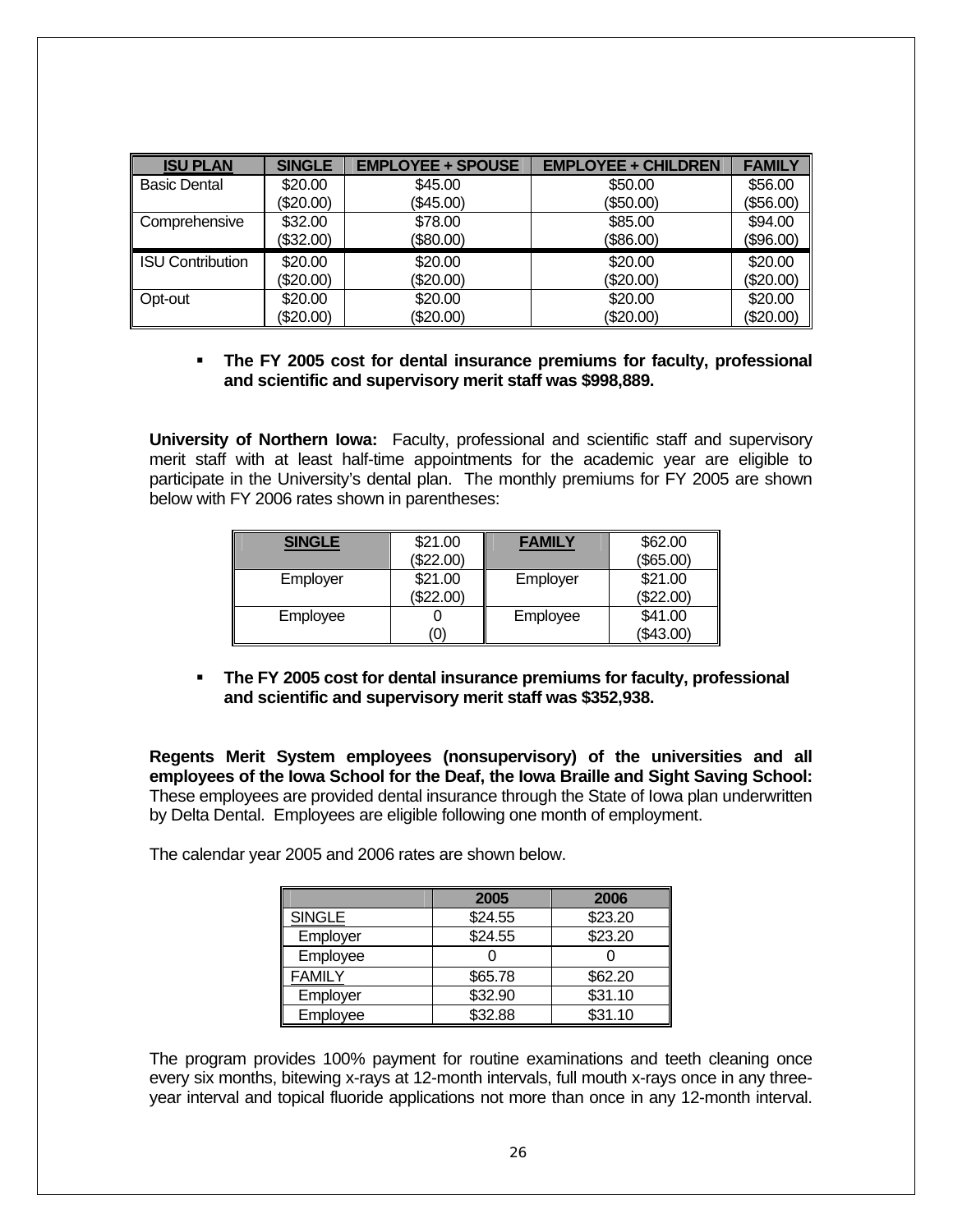The program pays 80% for emergency treatment of pain, cavity fillings, tooth extractions and oral surgery. The plan pays 50% for root canals, gold fillings, crowns and jackets and nonsurgical treatment of gum and alveolar bone diseases.

Employer dental insurance premiums for Regent Merit System employees and the employees of the special schools for FY 2005 are shown below:

| <b>SUI</b>  | ISU       | <b>UNI</b> | <b>ISD</b> | <b>IBSSS</b> |
|-------------|-----------|------------|------------|--------------|
| \$1,307,124 | \$488,833 | \$170,965  | \$41,301   | \$29,716     |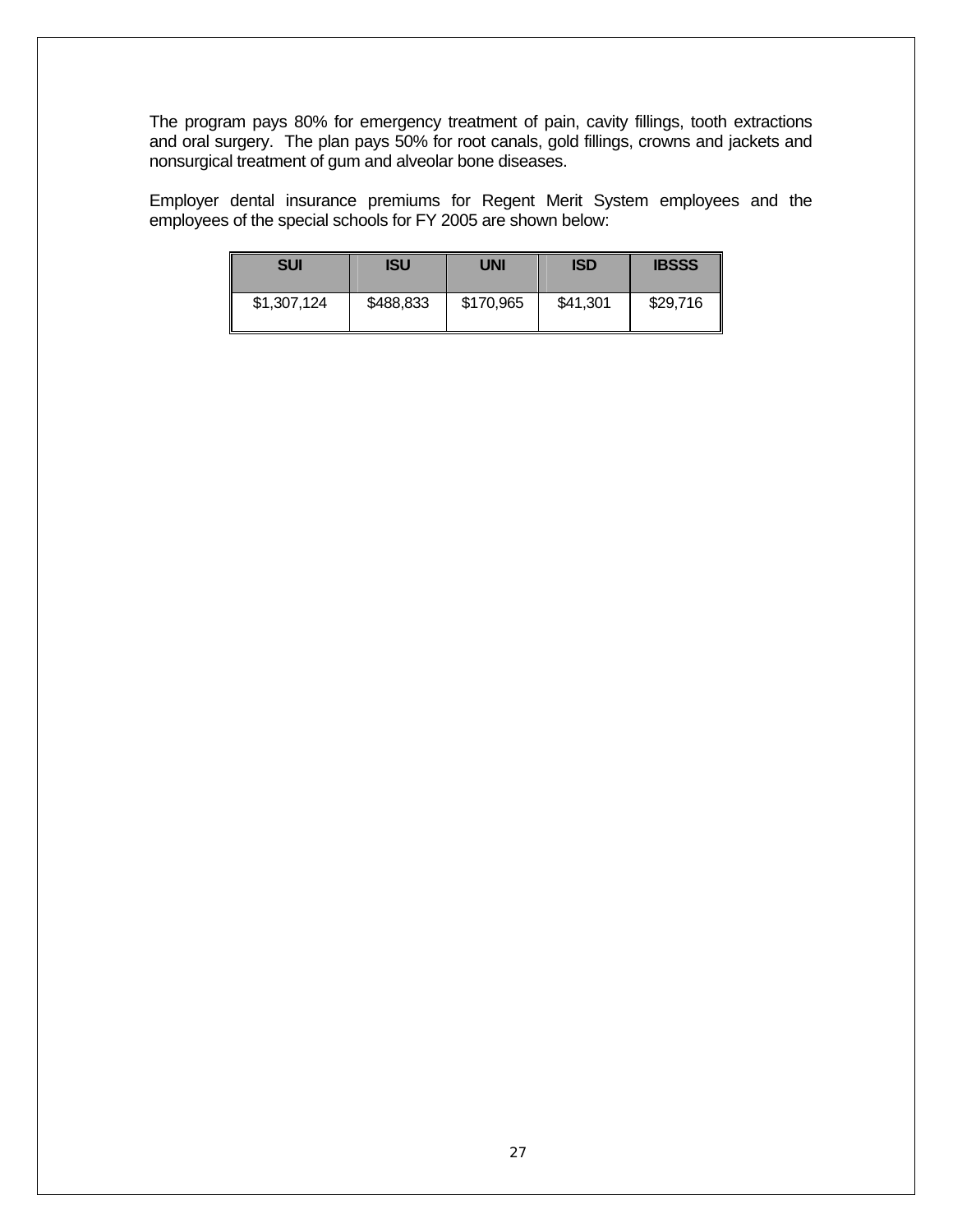|                                                                                                  | University of<br>lowa | <b>Iowa State</b><br><b>University</b> | University of<br>Northern Iowa | lowa School for<br>the Deaf | <b>Iowa Braille and</b><br><b>Sight Saving School</b> | <b>Total Regent</b><br><b>Institutions</b> |
|--------------------------------------------------------------------------------------------------|-----------------------|----------------------------------------|--------------------------------|-----------------------------|-------------------------------------------------------|--------------------------------------------|
| <b>Mandated Benefits</b>                                                                         |                       |                                        |                                |                             |                                                       |                                            |
| <b>Social Security</b>                                                                           | 57,493,485            | 23,520,415                             | 7,524,724                      | 415,803                     | 317,808                                               | 89,272,235                                 |
| <b>IPERS</b>                                                                                     | 960,005               | 696,897                                | 337,312                        | 115,205                     | 122,930                                               | 2,232,349                                  |
| <b>TIAA CREF</b>                                                                                 | 75,611,436            | 29,824,087                             | 9,881,241                      | 224,317                     | 115,107                                               | 115,656,188                                |
| Substitute plans                                                                                 | 102,270               | 33,474                                 | 27,484                         |                             |                                                       | 163,228                                    |
| <b>Federal Retirement</b><br><b>TIAA CREF Waiver of</b>                                          |                       | 1,033,478                              |                                |                             |                                                       | 1,033,478                                  |
| Premium<br>Unemployment                                                                          | 1,302,862             | 871,569                                | 246,043                        | 5,398                       | 2,757                                                 | 2,428,629                                  |
| Compensation<br>Workers                                                                          | 447,743               | 269,837                                | 75,626                         |                             | 8,527                                                 | 801,733                                    |
| Compensation                                                                                     | 4,436,971             | 2,240,735                              | 209,921                        | 75,957                      | 97,052                                                | 7,060,636                                  |
| <b>Total Mandated</b>                                                                            | 140,354,772           | 58,490,492                             | 18,302,351                     | 836,680                     | 664,181                                               | 218,648,476                                |
| <b>Other Benefits</b>                                                                            |                       |                                        |                                |                             |                                                       |                                            |
| Life Insurance                                                                                   | 8,955,396             | 1,789,040                              | 664,834                        | 26,765                      | 20,074                                                | 11,456,109                                 |
| Accidental Death and<br>Dismemberment                                                            |                       | 317,908                                | 66,490                         | 3,972                       | 2,950                                                 | 391,320                                    |
| <b>Health Insurance</b>                                                                          | 80,408,048            | 35,471,314                             | 14,177,750                     | 1,037,310                   | 731,036                                               | 131,825,458                                |
| Long-term Disability                                                                             | 6,308,071             | 1,964,006                              | 1,079,072                      | 47,530                      | 32,999                                                | 9,431,678                                  |
| Dental Insurance                                                                                 | 7,989,764             | 1,487,722                              | 523,903                        | 41,301                      | 29,716                                                | 10,072,406                                 |
| <b>Total Other Benefits</b>                                                                      | 103,661,279           | 41,029,990                             | 16,512,049                     | 1,156,878                   | 816,775                                               | 163,176,971                                |
| <b>Total Expenditures</b><br>ess interest received on<br>cash reserves maintained<br>by carriers | 244,016,051           | 99,520,482                             | 34,814,400                     | 1,993,558                   | 1,480,956                                             | 381,825,447                                |
| <b>Total Cost of</b><br>Insurance and<br><b>Retirement Programs</b><br>Percent of Non-           | 244,016,051           | 99,520,482                             | 34,814,400                     | 1,993,558                   | 1,480,956                                             | 381,825,447                                |
| student payroll                                                                                  | 27.05%                | 29.27%                                 | 33.01%                         | 36.00%                      | 34.94%                                                |                                            |

#### **EXPENDITURES FOR INSURANCE AND RETIREMENT PROGRAMS -- FY 2005**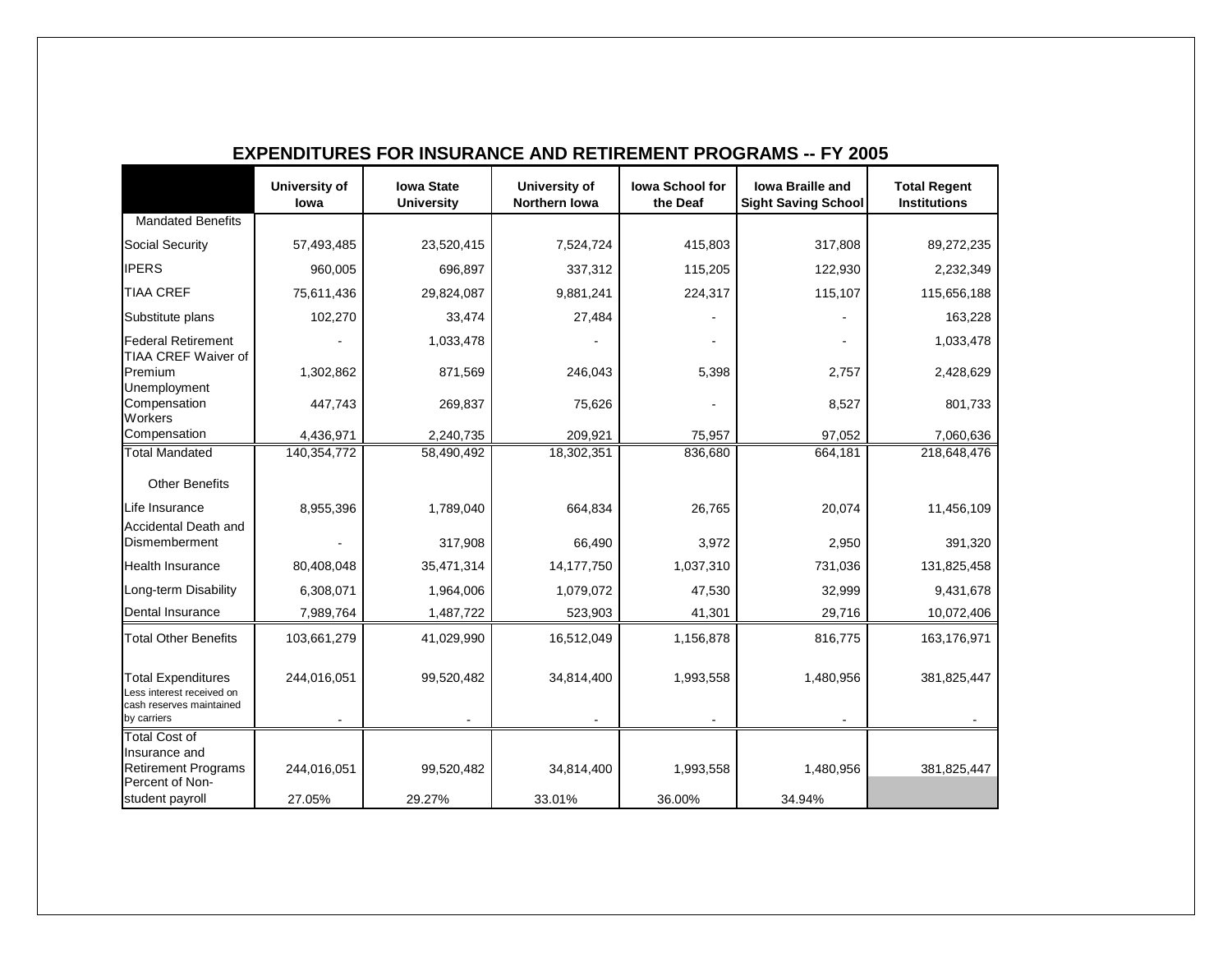

# **Retirements**

In addition to regular retirement through either IPERS or TIAA-CREF, with approval of the institution, Regent employees may enter the phased retirement program. The Board first approved the Phased Retirement Program in 1982. Currently, the program will expire on June 30, 2007. Later in the spring the Board will be asked to consider renewing the program.

Details of the program are shown below.

**Eligibility:** Faculty of Regent universities and the special schools and professional and scientific staff of the Regent institutions and Board Office who have attained the age of 57 with at least 15 years of service with the Board of Regents are eligible for participation in the phased retirement program. Merit system employees who have attained age 60 and have at least 20 years of service with the Board of Regents are eligible for participation.

Approval: At various levels within the institution. No right to enter a phased retirement agreement without approval by all officials as designated by the institutions is conferred by this policy. The Board of Regents will ratify entries into the phased retirement program as a part of the monthly Register of Personnel Changes.

Schedule of Phasing: A staff member may reduce from full-time to no less than a half-time appointment either directly or via a stepped schedule. At no time during the phasing period may an employee hold greater than a 65 percent appointment. The maximum phasing period will be five years with full retirement required at the end of the specified phasing period. Once phased retirement is initiated, employees may not return to full-time appointment.

Compensation: During the first four years of the phasing period, the salary received will reflect the reduced responsibilities plus an additional 10 percent of the budgeted salary, had the person worked full time. In the fifth year following the initiation of phased retirement, the staff member's appointment will be no greater than fifty percent, and the salary will be proportional to the budgeted salary had the person worked full-time.

Benefits: During the first four years of the phasing period, institution and staff member contributions will continue for life insurance, health insurance, and disability insurance at the same levels which would have prevailed had the staff member continued at a full-time appointment. Retirement contributions to TIAA/CREF will be based on the salary which would have obtained had the individual continued a full-time appointment. As mandated by law, FICA contributions will be based on the staff member's actual salary during the partial or preretirement period. The same is true for retirement contributions for those participating in the Iowa Public Employees Retirement System or Federal Civil Service System. Accrual of vacation and sick leave will be based on percentage of appointment.

Duration of Program: Subject to annual review, the program will expire on June 30, 2007, unless renewed by the Board prior to expiration.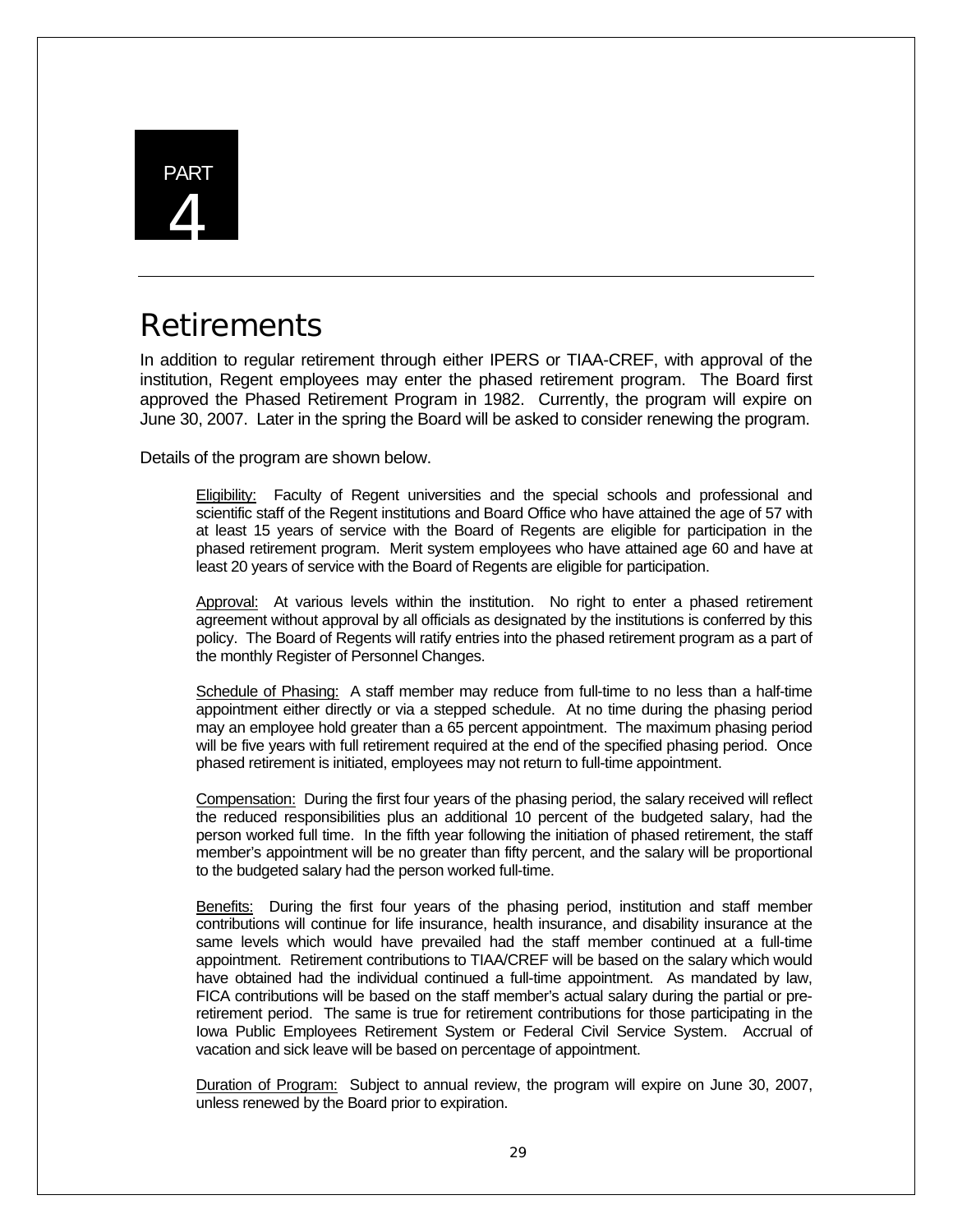## Phased Retirement Program

There were 56 new entrants into the phased retirement program during FY 2005. To date 662 faculty and staff have participated in the program with 134 currently active. There have been no participants from the special schools.

New entrants in the program are categorized below:

|                              | <b>Faculty</b> | <b>P&amp;S</b> | <b>Merit</b> | <b>Total</b> |
|------------------------------|----------------|----------------|--------------|--------------|
| $\overline{\phantom{a}}$ SUI | 24             | 10             |              |              |
| $\sqrt{SU}$                  |                |                |              |              |
| UNI                          |                |                |              |              |
| TOTAL                        | 36             |                |              | 56           |

New participants in the last five fiscal years are as follows:

| 41 |
|----|
| 35 |
| 30 |
| 29 |
| 56 |
|    |

The following table shows the financial impact of the phased retirement program at the universities for FY 2005:

|            | <b>Incentive Amounts</b> | <b>Released Funds</b> |
|------------|--------------------------|-----------------------|
| <b>SUI</b> | \$233,368                | \$1,580,181           |
| <b>ISU</b> | \$294,679                | \$1,087.180           |
| UNI        | \$248,015                | \$400.247             |

"Incentive Amount" is the difference between the total compensation paid (salary and university fringe benefit contributions) under the Phased Retirement Program and the total compensation that would have been paid if the individual had reduced to the specified percentage of effort without the special provisions of the program. "Released Funds" is the difference between the total compensation received under the policy and the total compensation that would have been received if the individual had remained full time.

The funds released through operation of the phased retirement program are used in a variety of ways at the universities. For the most part, the funds are utilized for replacement personnel or reallocation within the retirees' employing units to fund other areas of need.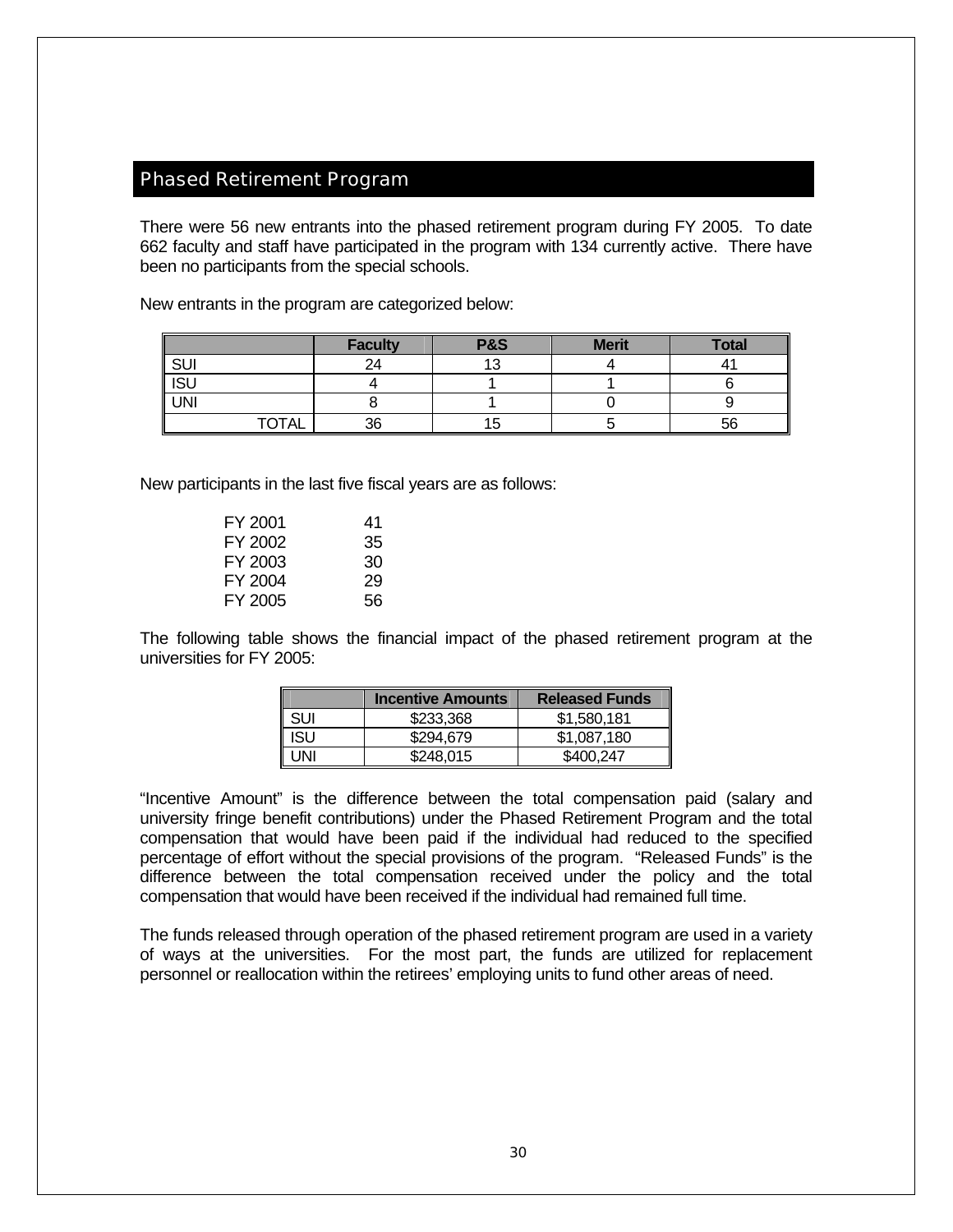# Regular Retirements

The following table displays the number of faculty and staff who retired from the Regent institutions during FY 2005.

|                  |               | <b>Faculty</b> | <b>P&amp;S</b> | <b>Merit</b> | <b>Total</b> |
|------------------|---------------|----------------|----------------|--------------|--------------|
| <b>SUI</b>       |               | Ð              | 94             | 85           | 230          |
| <b>ISU</b>       |               |                | 23             | 29           |              |
| <b>UNI</b>       |               |                |                |              | 15           |
| $\overline{ISD}$ |               |                |                |              |              |
| <b>IBSSS</b>     |               |                |                |              |              |
|                  | <b>TOTALS</b> | 83             | ، م 1          | 118          | -322         |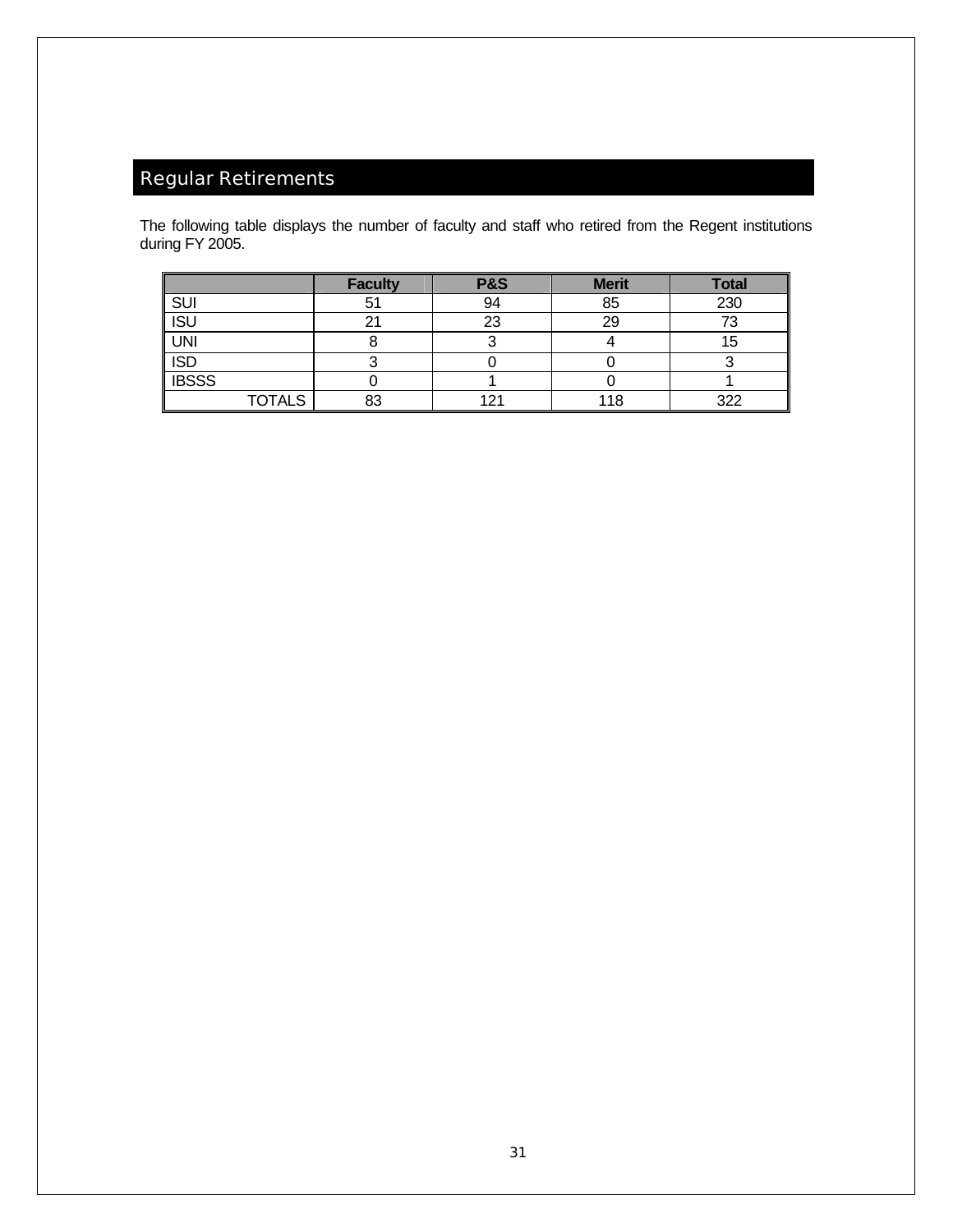# PART 5

# Faculty Resignations

## FY 2005 Faculty Resignations

At the Regent universities, there were 142 faculty resignations, an increase of 27 (+23.5%) in FY 2005 from the prior year. At the special schools, there were five faculty resignations, a decrease of four (-44.4%) in FY 2005 from the prior year. The Regent universities obtained information about the faculty who resigned through a variety of efforts, including resignation surveys; exit interviews; satisfaction/climate assessment surveys; and payroll reports.

The numbers of faculty resignations include only those faculty members who were tenured, tenure-track, or clinical track.

- At the University of Iowa, the number of faculty resignations increased from 63 to 77 (+22.2%) between FY 04 and FY 05. This is approximately 3.7% of the total faculty.
- At Iowa State University, the number of faculty resignations decreased from 42 to 37 (-11.9%) between FY 04 and FY 05. This is approximately 2.8% of the total faculty.
- At the University of Northern Iowa, the number of faculty resignations increased from 10 to 28 (+180.0%) between FY 04 and FY 05. This is approximately 4.8% of the total faculty.
- At the Iowa School for the Deaf, the number of faculty resignations remained the same (two) between FY 04 and FY 05.
- At the Iowa Braille and Sight Saving School, the number of faculty resignations decreased from seven to three (-57.1%) between FY 04 and FY 05.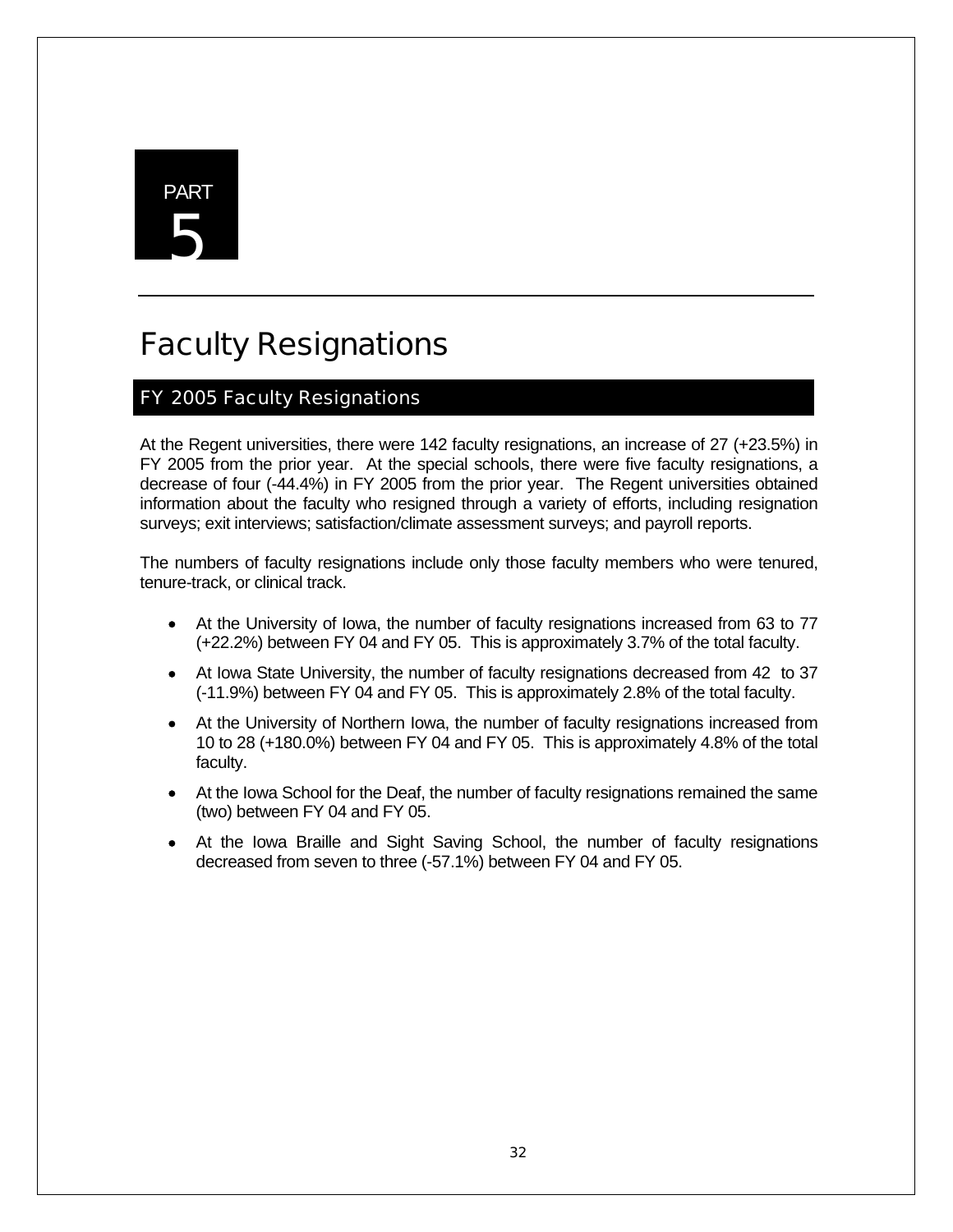The following table provides a summary of resignations by tenure status.

| FY 2001 - FY 2005 |                |                     |                                 |                |              |  |
|-------------------|----------------|---------------------|---------------------------------|----------------|--------------|--|
|                   | <b>Tenured</b> | <b>Tenure Track</b> | <b>Clinical</b><br><b>Track</b> | <b>Other</b>   | <b>Total</b> |  |
| <b>SUI</b>        |                |                     |                                 |                |              |  |
| FY 2001           | 36             | 16                  | 15                              | 0              | 67           |  |
| FY 2002           | 29             | 22                  | 22                              | $\overline{0}$ | 73           |  |
| FY 2003           | 24             | 22                  | 18                              | $\overline{0}$ | 64           |  |
| FY 2004           | 23             | 16                  | 24                              | 0              | 63           |  |
| FY 2005           | 33             | 15                  | 29                              | 0              | 77           |  |
| <b>ISU</b>        |                |                     |                                 |                |              |  |
| FY 2001           | n/a            | n/a                 | n/a                             | n/a            | 55           |  |
| FY 2002           | n/a            | n/a                 | n/a                             | n/a            | 58           |  |
| FY 2003           | n/a            | n/a                 | n/a                             | n/a            | 34           |  |
| FY 2004           | 20             | 22                  | 0                               | 0              | 42           |  |
| FY 2005           | 22             | 15                  | 0                               | 0              | 37           |  |
| <b>UNI</b>        |                |                     |                                 |                |              |  |
| FY 2001           | 12             | 16                  | 0                               | 8              | 36           |  |
| FY 2002           | 4              | 21                  | 0                               | 8              | 33           |  |
| FY 2003           | 6              | 13                  | $\overline{0}$                  | 8              | 27           |  |
| FY 2004           | 4              | 6                   | 0                               | $\mathbf 0$    | 10           |  |
| FY 2005           | 9              | 19                  | 0                               | $\overline{0}$ | 28           |  |
| <b>TOTAL</b>      |                |                     |                                 |                |              |  |
| FY 2001           | n/a            | n/a                 | n/a                             | n/a            | 158          |  |
| FY 2002           | n/a            | n/a                 | n/a                             | n/a            | 164          |  |
| FY 2003           | n/a            | n/a                 | n/a                             | n/a            | 125          |  |
| FY 2004           | 47             | 44                  | 24                              | $\bf{0}$       | 115          |  |
| FY 2005           | 64             | 43                  | 29                              | $\bf{0}$       | 142          |  |

## **Resignations by Tenure Status**

33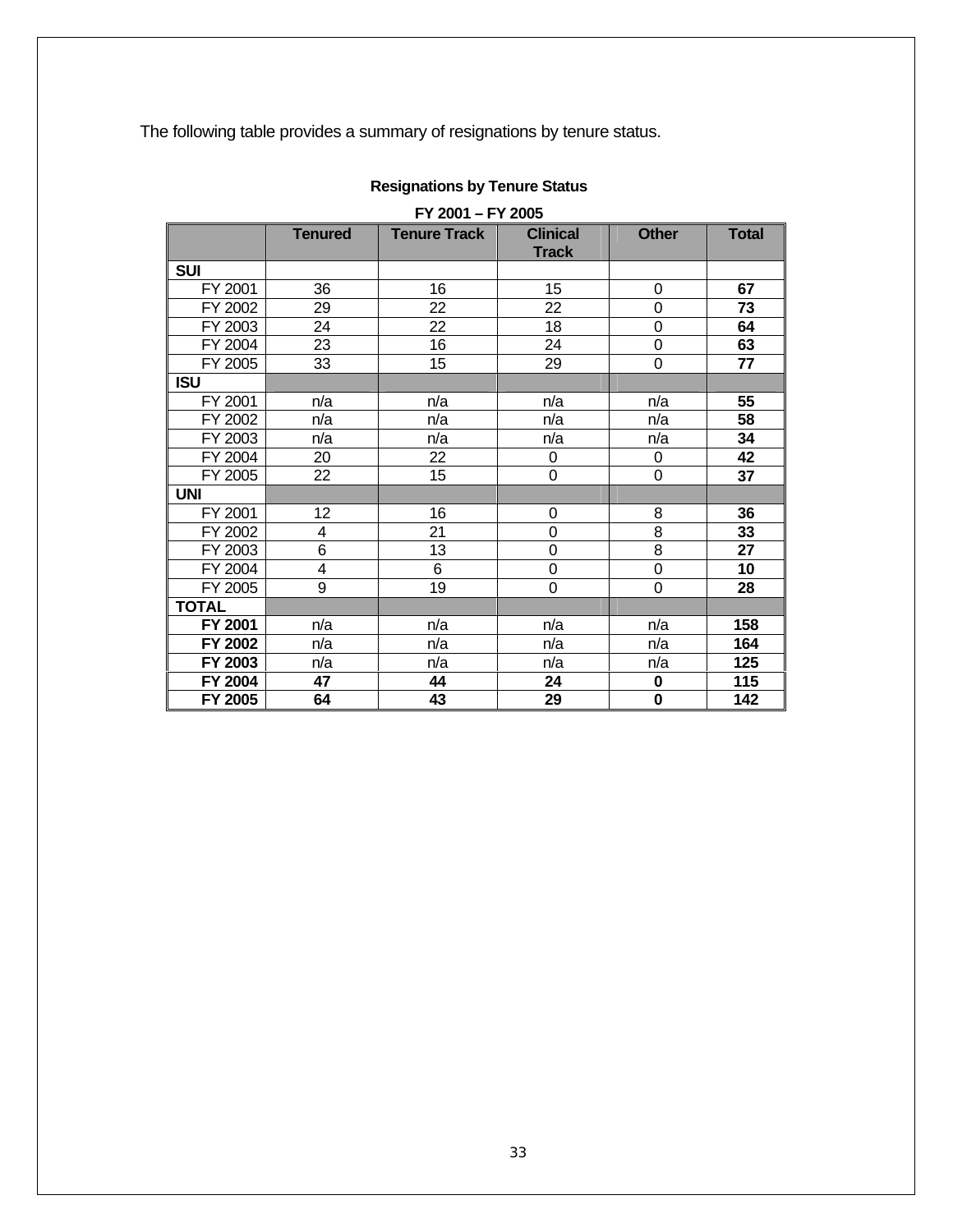Of those who resigned in FY 2005, 70 were assistant professors (49.3%), 37 were associate professors (26.1%), and 34 were professors (23.9%). Assistant professors represent 26.4% of the population; associate professors represent 32.0% of the population; and professors represent 40.3% of the population at the Regent universities<sup>2</sup>.

|              |                  | FY 2001 - FY 2005                    |                                      |                   |              |
|--------------|------------------|--------------------------------------|--------------------------------------|-------------------|--------------|
|              | <b>Professor</b> | <b>Associate</b><br><b>Professor</b> | <b>Assistant</b><br><b>Professor</b> | <b>Instructor</b> | <b>Total</b> |
| <b>SUI</b>   |                  |                                      |                                      |                   |              |
| FY 2001      | 21               | 18                                   | 28                                   | 0                 | 67           |
| FY 2002      | 14               | 25                                   | 34                                   | $\overline{0}$    | 73           |
| FY 2003      | 10               | 18                                   | 36                                   | 0                 | 64           |
| FY 2004      | $\overline{17}$  | 19                                   | $\overline{27}$                      | $\overline{0}$    | 63           |
| FY 2005      | 18               | 23                                   | 36                                   | 0                 | 77           |
| <b>ISU</b>   |                  |                                      |                                      |                   |              |
| FY 2001      | 11               | 9                                    | 35                                   | 0                 | 55           |
| FY 2002      | 16               | $\overline{12}$                      | 30                                   | $\overline{0}$    | 58           |
| FY 2003      | 9                | 6                                    | 19                                   | $\mathbf 0$       | 34           |
| FY 2004      | 11               | 9                                    | 22                                   | $\overline{0}$    | 42           |
| FY 2005      | 11               | 11                                   | 15                                   | 0                 | 37           |
| <b>UNI</b>   |                  |                                      |                                      |                   |              |
| FY 2001      | 3                | 8                                    | 14                                   | 11                | 36           |
| FY 2002      | 1                | $\overline{2}$                       | 23                                   | $\overline{7}$    | 33           |
| FY 2003      | 0                | 4                                    | 12                                   | 11                | 27           |
| FY 2004      | $\overline{2}$   | 3                                    | $\overline{4}$                       | 1                 | 10           |
| FY 2005      | $\overline{5}$   | 3                                    | 19                                   | 1                 | 28           |
| <b>TOTAL</b> |                  |                                      |                                      |                   |              |
| FY 2001      | 35               | 35                                   | 77                                   | 11                | 158          |
| FY 2002      | 31               | 39                                   | 87                                   | $\overline{7}$    | 164          |
| FY 2003      | 19               | 28                                   | 67                                   | 11                | 125          |
| FY 2004      | 30               | 31                                   | 53                                   | 1                 | 115          |
| FY 2005      | 34               | 37                                   | 70                                   | 1                 | 142          |

#### **Resignations by Rank**

 2 Tenured, tenure-track, and clinical track faculty numbers are contained in the Spring 2005 Faculty Tenure Report.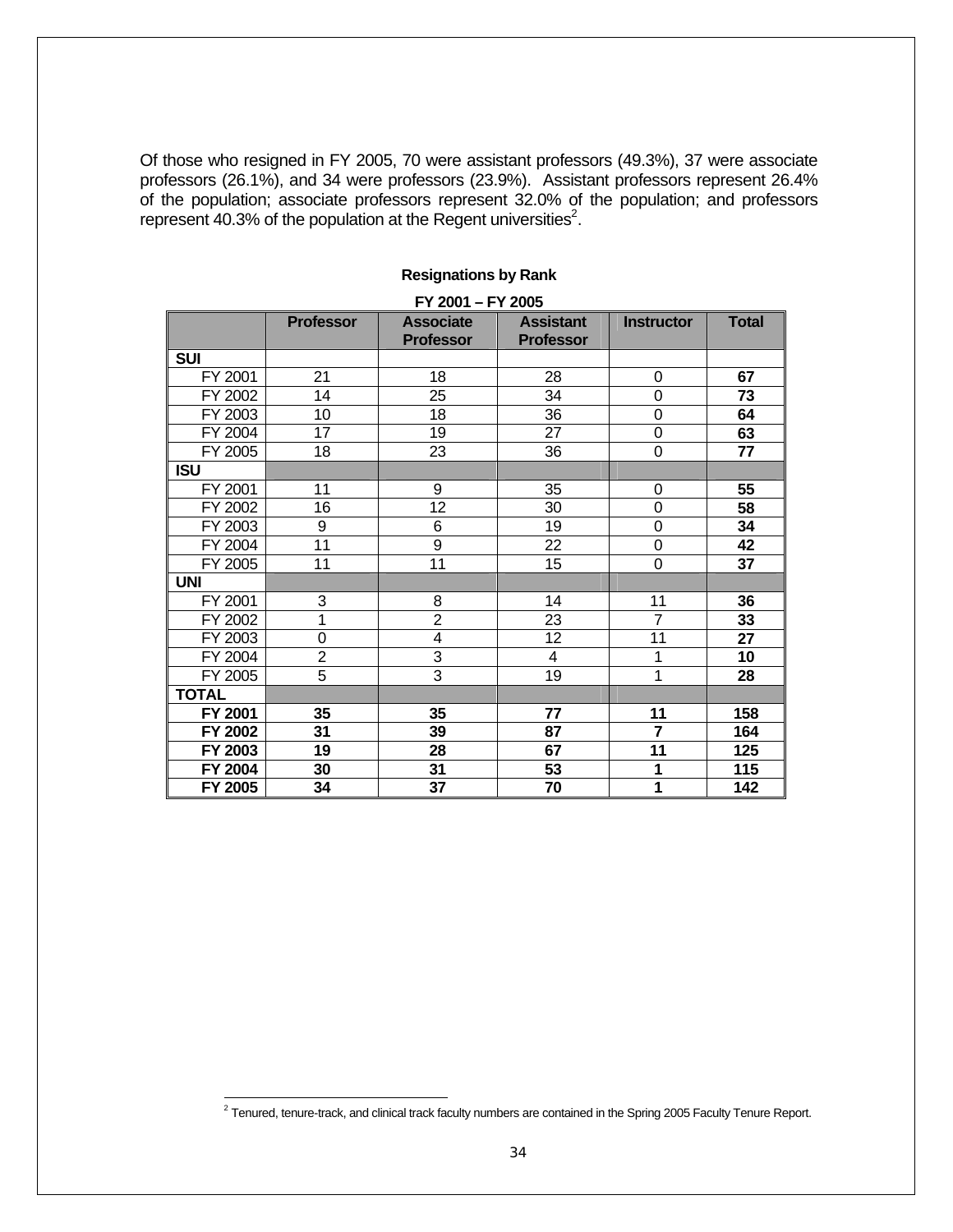Of those who resigned in FY 2005, 92 (64.8%) were male and 50 (35.2%) were female. Males represent 69.9% of the total population and females represent 30.1% of the total population at the Regent universities.

Of those who resigned in FY 2005, 35 (24.6%) were racial/ethnic minorities and 107 (75.4%) were non-minorities. Racial/ethnic minorities represent 14.3% of the population and non-minorities represent 85.7% of the population at the Regent universities.

|              | FY 2001 - FY 2005 |                 |                 |                 |                          |  |  |
|--------------|-------------------|-----------------|-----------------|-----------------|--------------------------|--|--|
|              | <b>Male</b>       | <b>Female</b>   | <b>Total</b>    | <b>Minority</b> | Non-<br><b>Minority-</b> |  |  |
| <b>SUI</b>   |                   |                 |                 |                 |                          |  |  |
| FY 2001      | 46                | 21              | 67              | 16              | 51                       |  |  |
| FY 2002      | 48                | 25              | 73              | 11              | 62                       |  |  |
| FY 2003      | 37                | 27              | 64              | 10              | 54                       |  |  |
| FY 2004      | 40                | 23              | 63              | $\overline{5}$  | 58                       |  |  |
| FY 2005      | 51                | 26              | 77              | 24              | 53                       |  |  |
| <b>ISU</b>   |                   |                 |                 |                 |                          |  |  |
| FY 2001      | 34                | 21              | 55              | 10              | 45                       |  |  |
| FY 2002      | 35                | 23              | 58              | 9               | 49                       |  |  |
| FY 2003      | 25                | 9               | 34              | 10              | 24                       |  |  |
| FY 2004      | 31                | $\overline{11}$ | 42              | 9               | 33                       |  |  |
| FY 2005      | 26                | 11              | 37              | $\overline{5}$  | 32                       |  |  |
| <b>UNI</b>   |                   |                 |                 |                 |                          |  |  |
| FY 2001      | 15                | 21              | 36              | 4               | 32                       |  |  |
| FY 2002      | $\overline{17}$   | 16              | $\overline{33}$ | $\overline{8}$  | 25                       |  |  |
| FY 2003      | $\overline{17}$   | 10              | $\overline{27}$ | $\overline{4}$  | 23                       |  |  |
| FY 2004      | $\overline{4}$    | $\overline{6}$  | $\overline{10}$ | $\overline{2}$  | $\overline{8}$           |  |  |
| FY 2005      | 15                | 13              | 28              | $\overline{6}$  | $\overline{22}$          |  |  |
| <b>TOTAL</b> |                   |                 |                 |                 |                          |  |  |
| FY 2001      | 95                | 63              | 158             | 30              | 128                      |  |  |
| FY 2002      | 100               | 64              | 164             | 28              | 136                      |  |  |
| FY 2003      | 79                | 46              | 125             | 24              | 101                      |  |  |
| FY 2004      | 75                | 40              | 115             | 16              | 99                       |  |  |
| FY 2005      | 92                | 50              | 142             | 35              | 107                      |  |  |

#### **Resignations by Gender and Minority Status**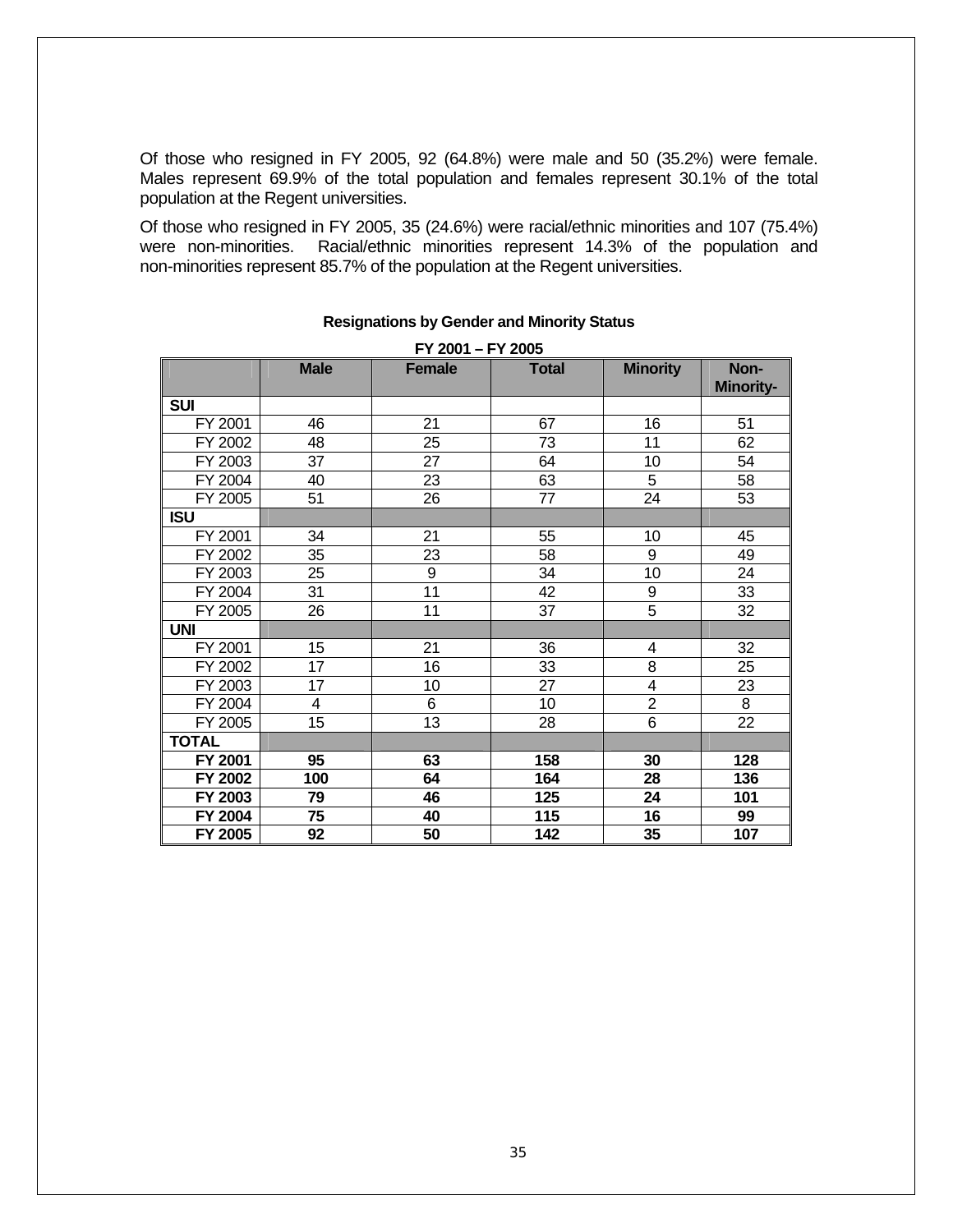At the University of Iowa, the Colleges of Business Administration, Dentistry, Education, and Medicine were overrepresented among resignees relative to the Colleges' overall faculty numbers.

| <b>University of lowa</b>        | <b>FY 2001</b> | <b>FY 2002</b> | <b>FY 2003</b> | <b>FY 2004</b> | <b>FY 2005</b> |
|----------------------------------|----------------|----------------|----------------|----------------|----------------|
| <b>Business Administration</b>   | 8              |                |                |                | 6              |
| Dentistry                        |                | 3              |                |                | 6              |
| Education                        |                |                |                | 2              | 6              |
| Engineering                      | 6              |                |                | 3              |                |
| Graduate                         |                |                |                |                |                |
| Law                              |                | 2              |                |                |                |
| <b>Liberal Arts and Sciences</b> | 16             | 25             | 18             | 9              | 11             |
| Medicine                         | 26             | 31             | 31             | 37             | 46             |
| Nursing                          |                |                | 0              | 3              |                |
| Pharmacy                         |                |                | 2              | 2              |                |
| <b>Public Health</b>             | 2              | 2              | 3              |                |                |
| TOTAL                            | 67             | 73             | 64             | 63             | 77             |

#### **Resignations by College -- University of Iowa**

**FY 2001 – FY 2005** 

At Iowa State University, the Colleges of Business, Education, Liberal Arts and Sciences, and Veterinary Medicine were overrepresented among resignees relatives to the Colleges' overall faculty numbers.

#### **Resignations by College -- Iowa State University**

| I I LUU I II LUUJ                   |                |                |                |                |                |  |  |
|-------------------------------------|----------------|----------------|----------------|----------------|----------------|--|--|
| <b>Iowa State University</b>        | <b>FY 2001</b> | <b>FY 2002</b> | <b>FY 2003</b> | <b>FY 2004</b> | <b>FY 2005</b> |  |  |
| Agriculture                         |                |                | 5              |                |                |  |  |
| <b>Business</b>                     |                |                | 2              |                |                |  |  |
| Design                              | 5              |                |                |                |                |  |  |
| Education                           |                |                | າ              |                | 6              |  |  |
| Engineering                         |                | 11             | 3              |                | 3              |  |  |
| <b>Family and Consumer Sciences</b> | ⌒              |                |                |                |                |  |  |
| <b>Liberal Arts and Sciences</b>    | 26             | 23             | 16             | 18             | 14             |  |  |
| Librarv                             |                |                |                |                |                |  |  |
| <b>Veterinary Medicine</b>          | ⌒              |                | າ              |                |                |  |  |
| TOTAL                               | 55             | 58             | 34             | 42             | 37             |  |  |

#### **FY 2001- FY 2005**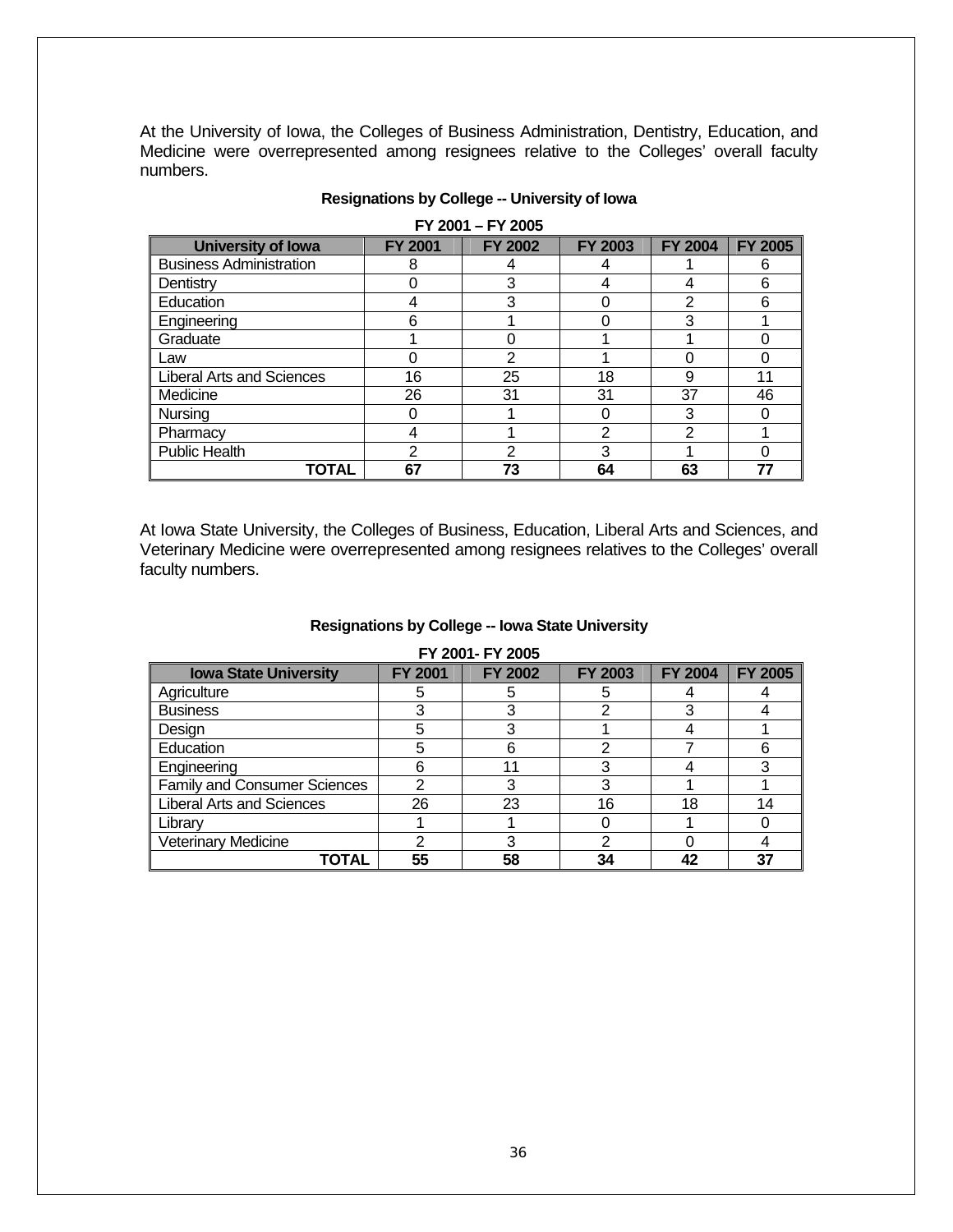At the University of Northern Iowa, the College of Education and the College of Humanities and Fine Arts were overrepresented among resignees relative to the Colleges' overall faculty numbers.

| FY 2001 - FY 2005                  |                |                |                |                |                |  |
|------------------------------------|----------------|----------------|----------------|----------------|----------------|--|
| <b>University of Northern Iowa</b> | <b>FY 2001</b> | <b>FY 2002</b> | <b>FY 2003</b> | <b>FY 2004</b> | <b>FY 2005</b> |  |
| <b>Business</b>                    |                |                |                |                |                |  |
| Education                          |                |                | 12             |                |                |  |
| Humanities and Fine Arts           |                |                |                |                |                |  |
| <b>Natural Sciences</b>            |                |                |                |                |                |  |
| Social and Behavioral Sciences     |                |                |                |                |                |  |
| Library                            |                |                |                |                |                |  |
| TOTAL                              | 36             |                | דכ             |                | 28             |  |

## **Resignations by College -- University of Northern Iowa**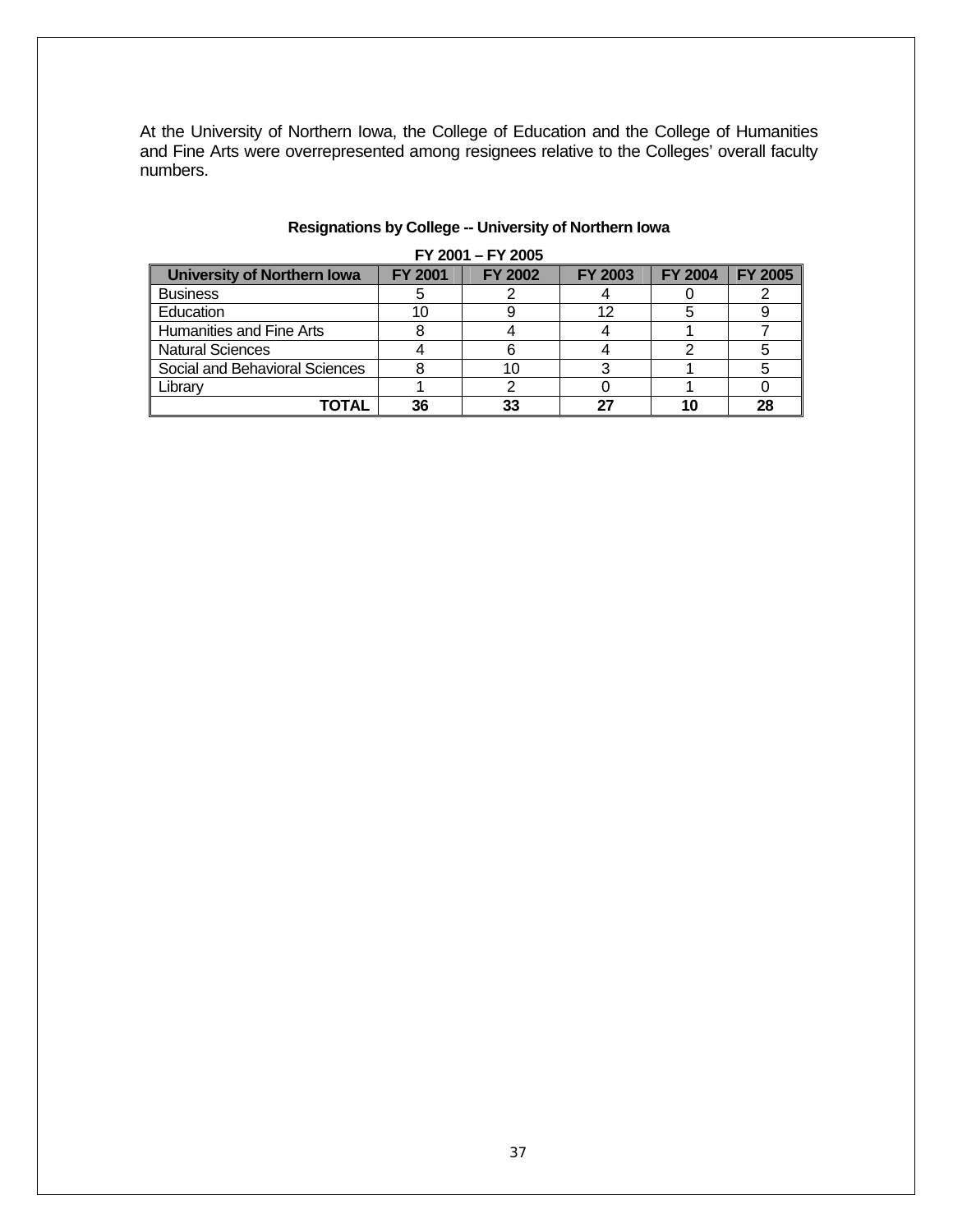In FY 2005, the primary reason for resigning (cited by 58.5% of those who left) continues to be employment opportunities at other educational institutions. The second most common reason for resigning (cited by 18.3% of those who left) was employment opportunities at non-educational institutions. The third most frequently identified reason for resigning (cited by 21.8% of those who left) included "personal" factors and entry into private practice. The tables on the following pages show reasons for resignations in each of the past five years at each university along with a summary table.

| FY 2001 - FY 2005               |                         |                         |                 |                         |                 |
|---------------------------------|-------------------------|-------------------------|-----------------|-------------------------|-----------------|
| <b>University of lowa</b>       | <b>FY 2001</b>          | <b>FY 2002</b>          | FY 2003         | <b>FY 2004</b>          | <b>FY 2005</b>  |
| To accept a position at another |                         |                         |                 |                         |                 |
| university                      |                         |                         |                 |                         |                 |
| Professor                       | 11                      | 9                       | 6               | 11                      | 12              |
| <b>Associate Professor</b>      | $\overline{11}$         | $\overline{16}$         | $\overline{8}$  | 6                       | $\overline{14}$ |
| <b>Assistant Professor</b>      | 11                      | 22                      | 13              | 13                      | 15              |
| Instructor                      | $\mathbf 0$             | 0                       | 0               | 0                       | 0               |
| <b>TOTAL</b>                    | 33                      | 47                      | 27              | 30                      | 41              |
| To accept another position      |                         |                         |                 |                         |                 |
| Professor                       | $\overline{2}$          | 3                       | 1               | 1                       | 3               |
| Associate Professor             | $\overline{5}$          | $\overline{0}$          | $\overline{4}$  | $\overline{5}$          | $\overline{3}$  |
| <b>Assistant Professor</b>      | $\overline{4}$          | $\overline{4}$          | $\overline{5}$  | 3                       | $\overline{8}$  |
| Instructor                      | 0                       | $\mathbf 0$             | $\overline{0}$  | $\overline{0}$          | $\overline{0}$  |
| <b>TOTAL</b>                    | 11                      | $\overline{7}$          | 10              | 9                       | 14              |
| To relocate for personal        |                         |                         |                 |                         |                 |
| reasons                         |                         |                         |                 |                         |                 |
| Professor                       | $\overline{2}$          | 0                       | 0               | 1                       | 1               |
| <b>Associate Professor</b>      | 0                       | 3                       | $\overline{2}$  | $\overline{2}$          | 1               |
| <b>Assistant Professor</b>      | 5                       | 3                       | 9               | 3                       | 3               |
| Instructor                      | $\overline{0}$          | $\overline{0}$          | $\overline{0}$  | $\overline{0}$          | $\overline{0}$  |
| <b>TOTAL</b>                    |                         | $\overline{\mathbf{6}}$ | 11              | $\overline{\mathbf{6}}$ | $\overline{5}$  |
| To enter private practice       |                         |                         |                 |                         |                 |
| Professor                       | 1                       | 0                       | 1               | 0                       | $\overline{2}$  |
| Associate Professor             | $\overline{2}$          | $\overline{\mathbf{4}}$ | $\overline{4}$  | $\overline{4}$          | 5               |
| <b>Assistant Professor</b>      | $\overline{8}$          | $\overline{5}$          | $\overline{9}$  | 8                       | $\overline{9}$  |
| Instructor                      | $\mathbf 0$             | $\overline{0}$          | $\overline{0}$  | $\mathbf 0$             | $\overline{0}$  |
| <b>TOTAL</b>                    | $\overline{11}$         | 9                       | $\overline{14}$ | $\overline{12}$         | 16              |
| To accept an administrative     |                         |                         |                 |                         |                 |
| position                        |                         |                         |                 |                         |                 |
| Professor                       | 5                       | 2                       | $\overline{2}$  | 4                       | 0               |
| <b>Associate Professor</b>      | 0                       | $\overline{2}$          | 0               | $\overline{2}$          | 0               |
| <b>Assistant Professor</b>      | 0                       | $\mathbf 0$             | $\overline{0}$  | 0                       | 1               |
| Instructor                      | 0                       | $\mathbf 0$             | 0               | 0                       | $\mathbf 0$     |
| <b>TOTAL</b>                    | $\overline{\mathbf{5}}$ | $\overline{4}$          | $\overline{2}$  | $\overline{6}$          | 1               |

#### **Reasons for Resignation -- University of Iowa**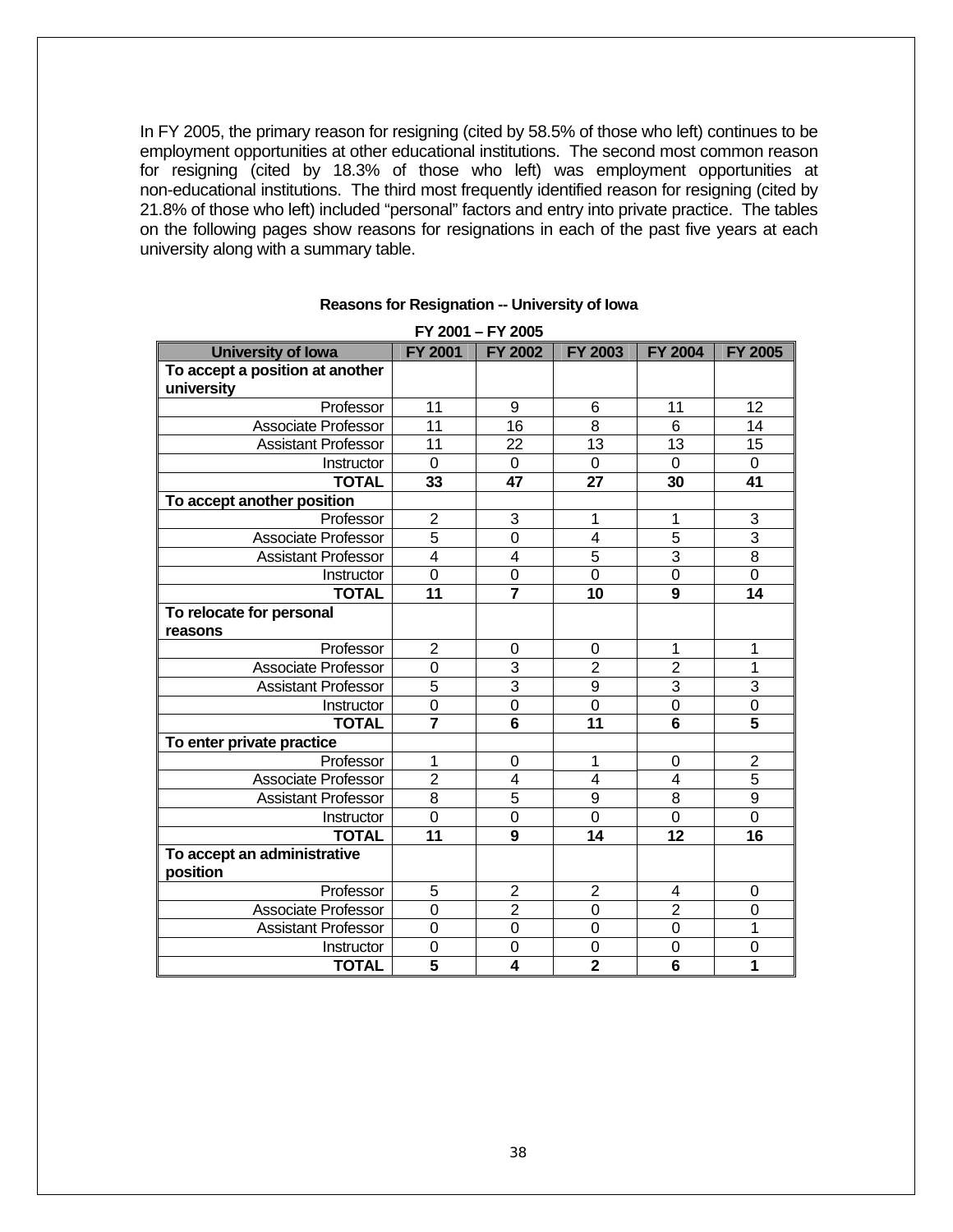| FY 2001 - FY 2005               |                |                         |                         |                 |                         |
|---------------------------------|----------------|-------------------------|-------------------------|-----------------|-------------------------|
| <b>Iowa State University</b>    | <b>FY 2001</b> | <b>FY 2002</b>          | <b>FY 2003</b>          | <b>FY 2004</b>  | <b>FY 2005</b>          |
| To accept a position at another |                |                         |                         |                 |                         |
| university                      |                |                         |                         |                 |                         |
| Professor                       | 10             | 7                       | 6                       | 8               | 9                       |
| <b>Associate Professor</b>      | 8              | 5                       | 3                       | $\overline{7}$  | 8                       |
| <b>Assistant Professor</b>      | 20             | 19                      | $\overline{12}$         | 8               | 10                      |
| Instructor                      | 0              | 0                       | 0                       | 0               | 0                       |
| <b>TOTAL</b>                    | 38             | 31                      | 21                      | 23              | 27                      |
| To accept another position      |                |                         |                         |                 |                         |
| Professor                       | 1              | 1                       | 3                       | 3               | 1                       |
| <b>Associate Professor</b>      | 1              | 1                       | $\overline{4}$          | 1               | 3                       |
| <b>Assistant Professor</b>      | $\overline{4}$ | $\overline{4}$          | $\overline{3}$          | 8               | 3                       |
| Instructor                      | 0              | $\boldsymbol{0}$        | $\overline{0}$          | 0               | 0                       |
| <b>TOTAL</b>                    | 6              | $6\phantom{1}$          | 10                      | 12              | $\overline{7}$          |
| To relocate for personal        |                |                         |                         |                 |                         |
| reasons                         |                |                         |                         |                 |                         |
| Professor                       | 0              | $\overline{2}$          | $\Omega$                | 0               | 1                       |
| Associate Professor             | $\overline{0}$ | $\overline{5}$          | $\overline{0}$          | 1               | $\mathbf 0$             |
| <b>Assistant Professor</b>      | 11             | $\overline{6}$          | 3                       | $6\phantom{1}6$ | $\overline{2}$          |
| Instructor                      | 0              | $\mathbf 0$             | $\overline{0}$          | $\overline{0}$  | $\mathbf 0$             |
| <b>TOTAL</b>                    | 11             | 13                      | $\overline{\mathbf{3}}$ |                 | $\overline{\mathbf{3}}$ |
| To enter private practice       |                |                         |                         |                 |                         |
| Professor                       | 0              | $\overline{2}$          | 0                       | 0               | 0                       |
| <b>Associate Professor</b>      | $\mathbf 0$    | $\mathbf 0$             | $\overline{0}$          | $\overline{0}$  | $\overline{0}$          |
| <b>Assistant Professor</b>      | $\overline{0}$ | 1                       | $\Omega$                | $\overline{0}$  | 0                       |
| Instructor                      | 0              | $\mathbf 0$             | 0                       | $\overline{0}$  | $\mathbf 0$             |
| <b>TOTAL</b>                    | 0              | 3                       | $\bf{0}$                | $\bf{0}$        | 0                       |
| To accept an administrative     |                |                         |                         |                 |                         |
| position                        |                |                         |                         |                 |                         |
| Professor                       | 0              | 4                       | 0                       | 0               | 0                       |
| <b>Associate Professor</b>      | $\mathbf 0$    | 1                       | $\overline{0}$          | $\overline{0}$  | $\mathbf 0$             |
| <b>Assistant Professor</b>      | 0              | $\mathbf 0$             | 0                       | 0               | $\boldsymbol{0}$        |
| Instructor                      | 0              | $\mathbf 0$             | $\mathbf 0$             | $\overline{0}$  | $\mathbf 0$             |
| <b>TOTAL</b>                    | $\bf{0}$       | $\overline{\mathbf{5}}$ | $\bf{0}$                | $\bf{0}$        | 0                       |

#### **Reasons for Resignation -- Iowa State University**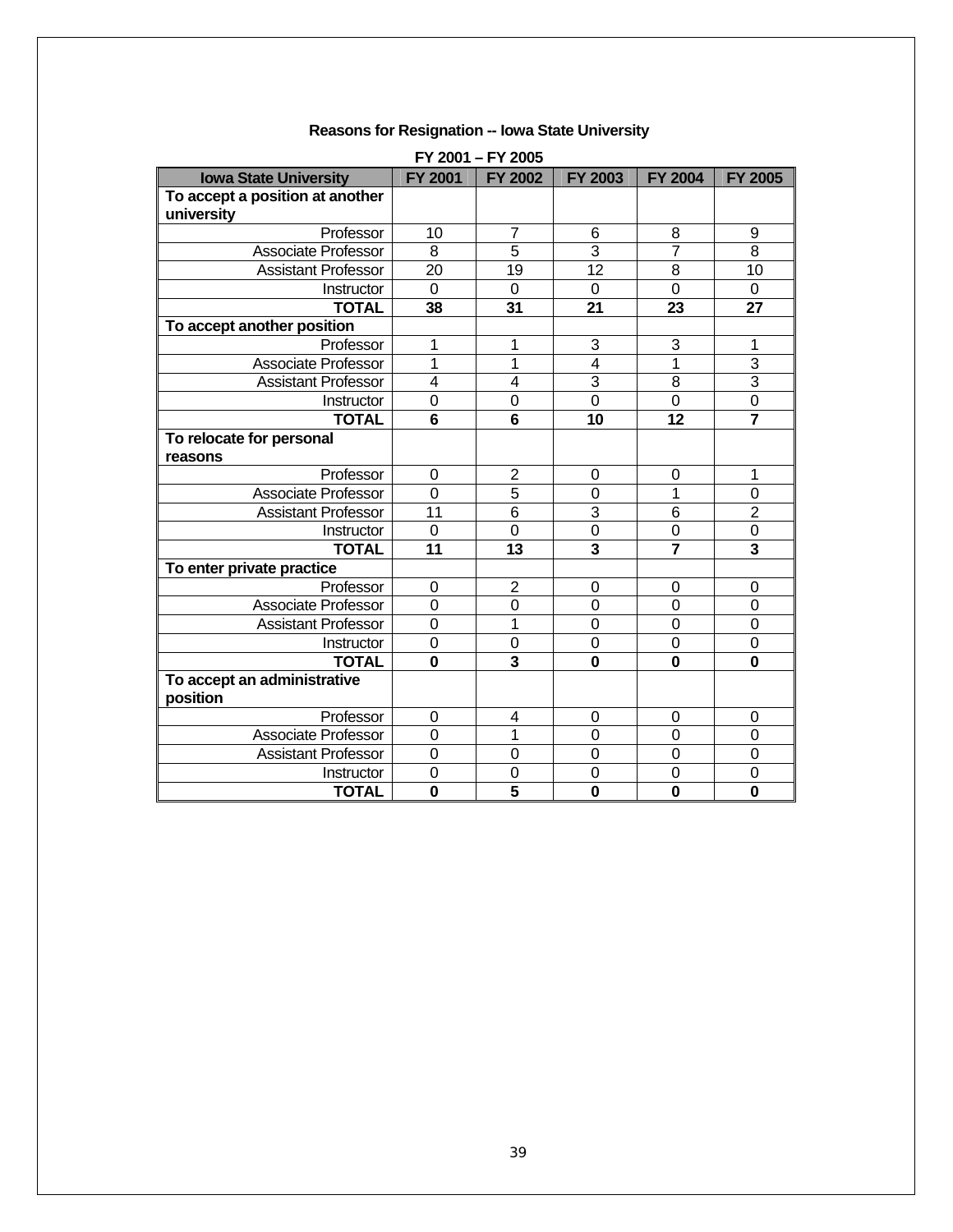| FY 2001 - FY 2005                  |                         |                |                         |                         |                 |
|------------------------------------|-------------------------|----------------|-------------------------|-------------------------|-----------------|
| <b>University of Northern Iowa</b> | <b>FY 2001</b>          | <b>FY 2002</b> | <b>FY 2003</b>          | <b>FY 2004</b>          | <b>FY 2005</b>  |
| To accept a position at another    |                         |                |                         |                         |                 |
| university                         |                         |                |                         |                         |                 |
| Professor                          | 3                       | 1              | 0                       | $\overline{2}$          | 3               |
| <b>Associate Professor</b>         | 6                       | $\overline{2}$ | 3                       | 3                       | $\overline{2}$  |
| <b>Assistant Professor</b>         | $\overline{7}$          | 14             | $\overline{7}$          | $\overline{\mathbf{4}}$ | $\overline{12}$ |
| Instructor                         | 3                       | 3              | 1                       | 1                       | 0               |
| <b>TOTAL</b>                       | 19                      | 20             | 11                      | 10                      | 17              |
| To accept another position         |                         |                |                         |                         |                 |
| Professor                          | 0                       | 0              | 0                       | 0                       | 1               |
| <b>Associate Professor</b>         | $\mathbf 0$             | $\mathbf 0$    | 1                       | $\overline{0}$          | $\mathbf 0$     |
| <b>Assistant Professor</b>         | $\overline{2}$          | 5              | 1                       | $\overline{0}$          | 1               |
| Instructor                         | $\overline{2}$          | 1              | $\overline{6}$          | 0                       | $\mathbf 0$     |
| <b>TOTAL</b>                       | $\overline{\mathbf{4}}$ | 6              | 8                       | 0                       | $\overline{2}$  |
| To relocate for personal           |                         |                |                         |                         |                 |
| reasons                            |                         |                |                         |                         |                 |
| Professor                          | 0                       | 0              | 0                       | 0                       | 0               |
| Associate Professor                | $\overline{2}$          | $\mathbf 0$    | $\mathbf 0$             | $\mathbf 0$             | 1               |
| <b>Assistant Professor</b>         | $\overline{5}$          | 4              | $\overline{4}$          | $\overline{0}$          | $\overline{6}$  |
| Instructor                         | $\overline{6}$          | $\overline{3}$ | $\overline{4}$          | $\overline{0}$          | 1               |
| <b>TOTAL</b>                       | 13                      |                | $\overline{\mathbf{8}}$ | $\mathbf 0$             | 8               |
| To enter private practice          |                         |                |                         |                         |                 |
| Professor                          | 0                       | 0              | 0                       | 0                       | 0               |
| <b>Associate Professor</b>         | $\mathbf 0$             | $\overline{0}$ | $\overline{0}$          | $\overline{0}$          | $\overline{0}$  |
| <b>Assistant Professor</b>         | $\overline{0}$          | $\overline{0}$ | $\Omega$                | $\overline{0}$          | 0               |
| Instructor                         | $\overline{0}$          | $\overline{0}$ | $\overline{0}$          | 0                       | 0               |
| <b>TOTAL</b>                       | 0                       | $\bf{0}$       | $\bf{0}$                | $\bf{0}$                | 0               |
| To accept an administrative        |                         |                |                         |                         |                 |
| position                           |                         |                |                         |                         |                 |
| Professor                          | 0                       | 0              | 0                       | 0                       | 1               |
| <b>Associate Professor</b>         | $\mathbf 0$             | $\overline{0}$ | $\overline{0}$          | $\overline{0}$          | $\mathbf 0$     |
| <b>Assistant Professor</b>         | $\mathbf 0$             | $\mathbf 0$    | 0                       | 0                       | 0               |
| Instructor                         | 0                       | $\mathbf 0$    | $\overline{0}$          | 0                       | $\overline{0}$  |
| <b>TOTAL</b>                       | $\mathbf 0$             | 0              | $\mathbf 0$             | $\mathbf 0$             | 1               |

## **Reasons for Resignation -- University of Northern Iowa**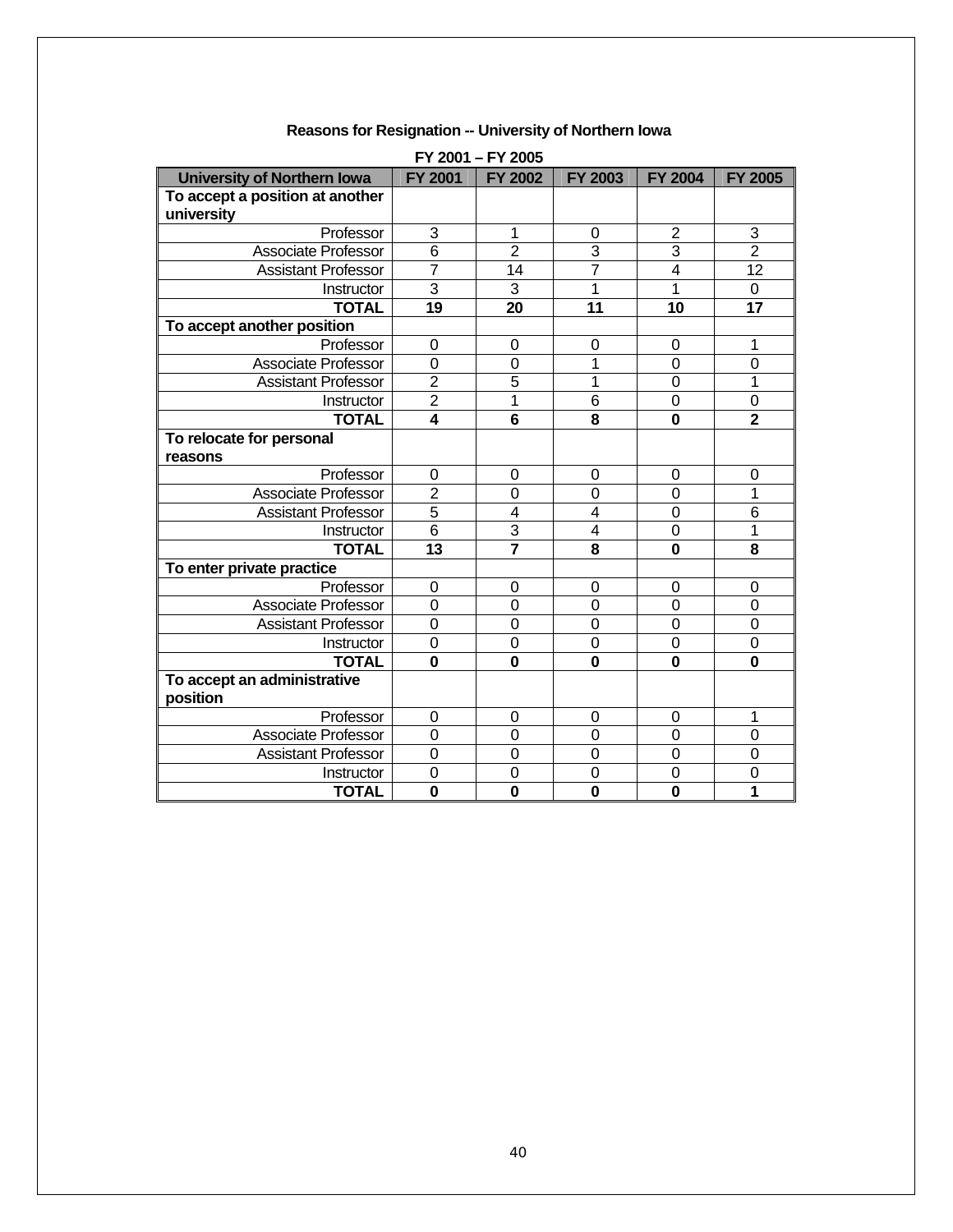| FY 2001 - FY 2005               |                         |                |                 |                 |                         |
|---------------------------------|-------------------------|----------------|-----------------|-----------------|-------------------------|
| <b>Regent Totals</b>            | <b>FY 2001</b>          | FY 2002        | <b>FY 2003</b>  | <b>FY 2004</b>  | <b>FY 2005</b>          |
| To accept a position at another |                         |                |                 |                 |                         |
| university                      |                         |                |                 |                 |                         |
| University of Iowa              | 33                      | 47             | 27              | 30              | 41                      |
| Iowa State University           | 38                      | 31             | 21              | 23              | $\overline{27}$         |
| University of Northern Iowa     | 19                      | 20             | 11              | 10              | 17                      |
| <b>TOTAL</b>                    | 90                      | 98             | 59              | 63              | 85                      |
| To accept another position      |                         |                |                 |                 |                         |
| University of Iowa              | 11                      | $\overline{7}$ | 10              | 9               | 14                      |
| Iowa State University           | 6                       | 6              | 10              | $\overline{12}$ | $\overline{7}$          |
| University of Northern Iowa     | 4                       | 6              | 8               | $\Omega$        | $\overline{2}$          |
| <b>TOTAL</b>                    | 21                      | 19             | 28              | 21              | 23                      |
| To relocate for personal        |                         |                |                 |                 |                         |
| reasons                         |                         |                |                 |                 |                         |
| University of Iowa              | $\overline{7}$          | 6              | 11              | 6               | 5                       |
| Iowa State University           | 11                      | 13             | 3               | $\overline{7}$  | 3                       |
| University of Northern Iowa     | $\overline{7}$          | 6              | $\overline{11}$ | 6               | $\overline{5}$          |
| <b>TOTAL</b>                    | 31                      | 26             | 22              | 13              | $\overline{16}$         |
| To enter private practice       |                         |                |                 |                 |                         |
| University of Iowa              | 11                      | 9              | 14              | 12              | 16                      |
| Iowa State University           | $\mathbf 0$             | $\overline{3}$ | $\overline{0}$  | 0               | 0                       |
| University of Northern Iowa     | $\mathbf 0$             | $\overline{0}$ | $\overline{0}$  | 0               | $\mathbf 0$             |
| <b>TOTAL</b>                    | 11                      | 12             | 14              | 12              | 16                      |
| To accept an administrative     |                         |                |                 |                 |                         |
| position                        |                         |                |                 |                 |                         |
| University of Iowa              | 5                       | 4              | $\overline{2}$  | 6               | 1                       |
| Iowa State University           | $\overline{0}$          | 5              | $\overline{0}$  | 0               | 0                       |
| University of Northern Iowa     | $\overline{0}$          | $\mathbf 0$    | $\mathbf 0$     | $\overline{0}$  | 1                       |
| <b>TOTAL</b>                    | $\overline{\mathbf{5}}$ | 9              | $\overline{2}$  | 6               | $\overline{\mathbf{2}}$ |

#### **Reasons for Resignation – Regent Totals**

The Regent universities have identified the following issues related to faculty retention:

- Faculty salaries and decreased competitiveness with other educational institutions and the private sector;
- Dual careers and lack of spousal employment opportunities;
- Improving mentoring of junior faculty;
- Expanding orientation programs;
- Ability to make counteroffers; and
- Maintaining proactive departmental environments.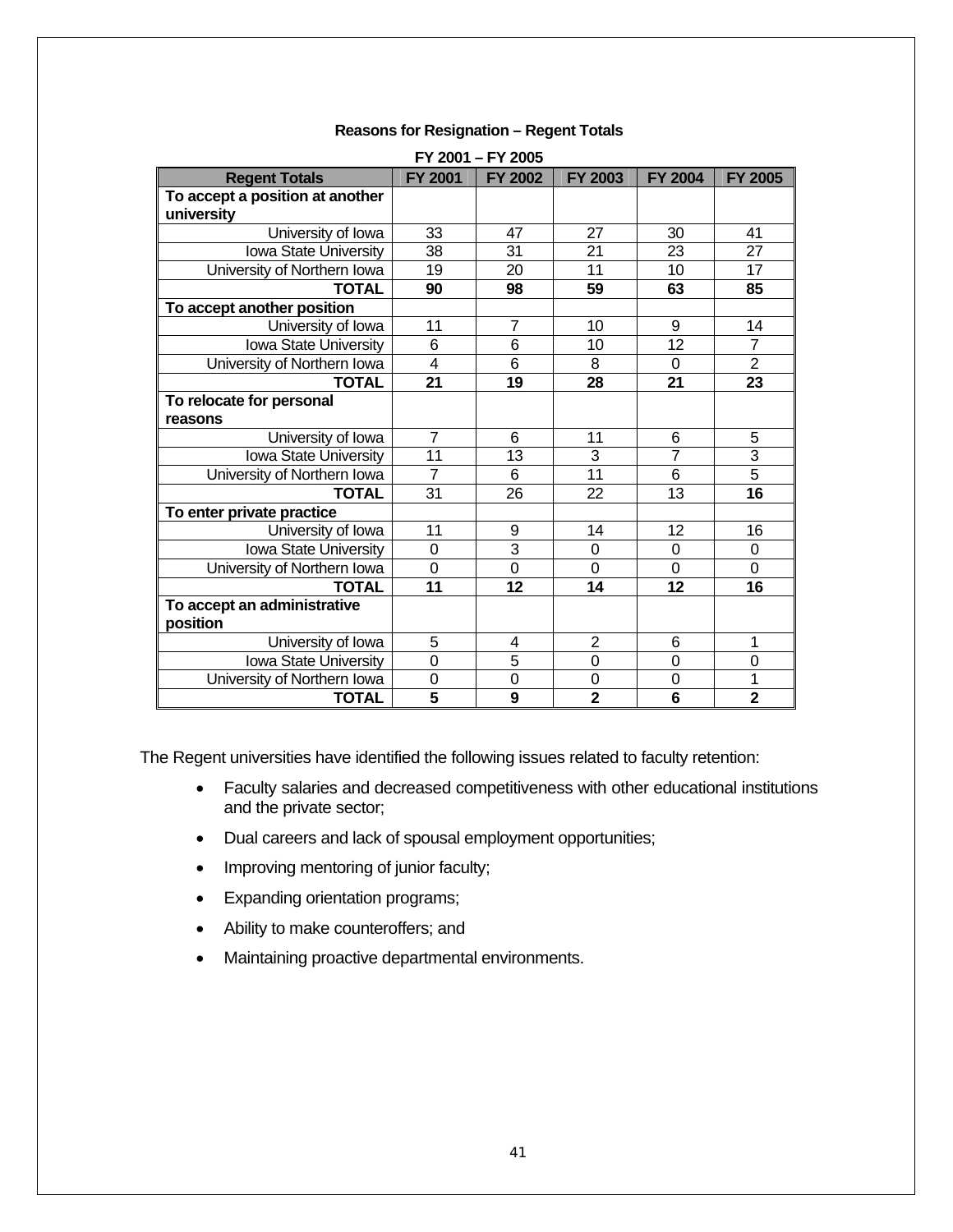# PART 6

# **Salaries**

# Salary Policies and Negotiated Salary Increases

In the spring when the Board approved salary policies, the legislative appropriation process was not completed. At that time SUI tentatively planned salary increases in the range of 3 to 4.5%. ISU expected the average increases would be between 3% and 5%. UNI planned to provide non-organized faculty and P&S staff with the same increase, 2.5%, as was negotiated with the United Faculty.

Both ISD and IBSSS proposed average increases of 4.5% for P&S and 4.0% and 5.17% respectively for faculty. Faculty increases include movement for length of service as well as attainment of additional education.

The collective bargaining agreement between AFSCME and the State of Iowa did not provide for a general wage increase on July 1, 2005. Merit staff will continue to receive step increases of 4.5% on their scheduled anniversary dates until such time that the maximum of their pay grades is reached. On April 1, 2006, the pay grade maximums will be increased by 2.5%, and employees at the maximum at that time will receive a 2.5% increase.

The negotiated increase for the United Faculty at UNI provided for 1.5% increase on July 1, 2005, and 1% on January 1, 2006.

The SEIU contract with the tertiary care unit at the UIHC provided for increases as detailed below.

July 1, 2005 -- 3% general increase

July 1, 2005 – 1% healthcare recruitment and retention bonus

July 1, 2005 – 0.5% (average) additional retention bonus for staff nurses

July 1, 2005 – 0.35% additional retention bonus for other bargaining unit employees with selected classification receiving higher amounts (Physical and Occupational Therapists 1.5% and Embryologists and Sonographers 2%)

July 1, 2005 -- \$1,000 (prorated for less than full time) differential for Staff Nurses I and II in specific units (continued from previous agreement)

July 1, 2005 – Evening shift differential \$2.50 per hour; night shift differential \$3.00 per hour and weekend premium \$1.75 per hour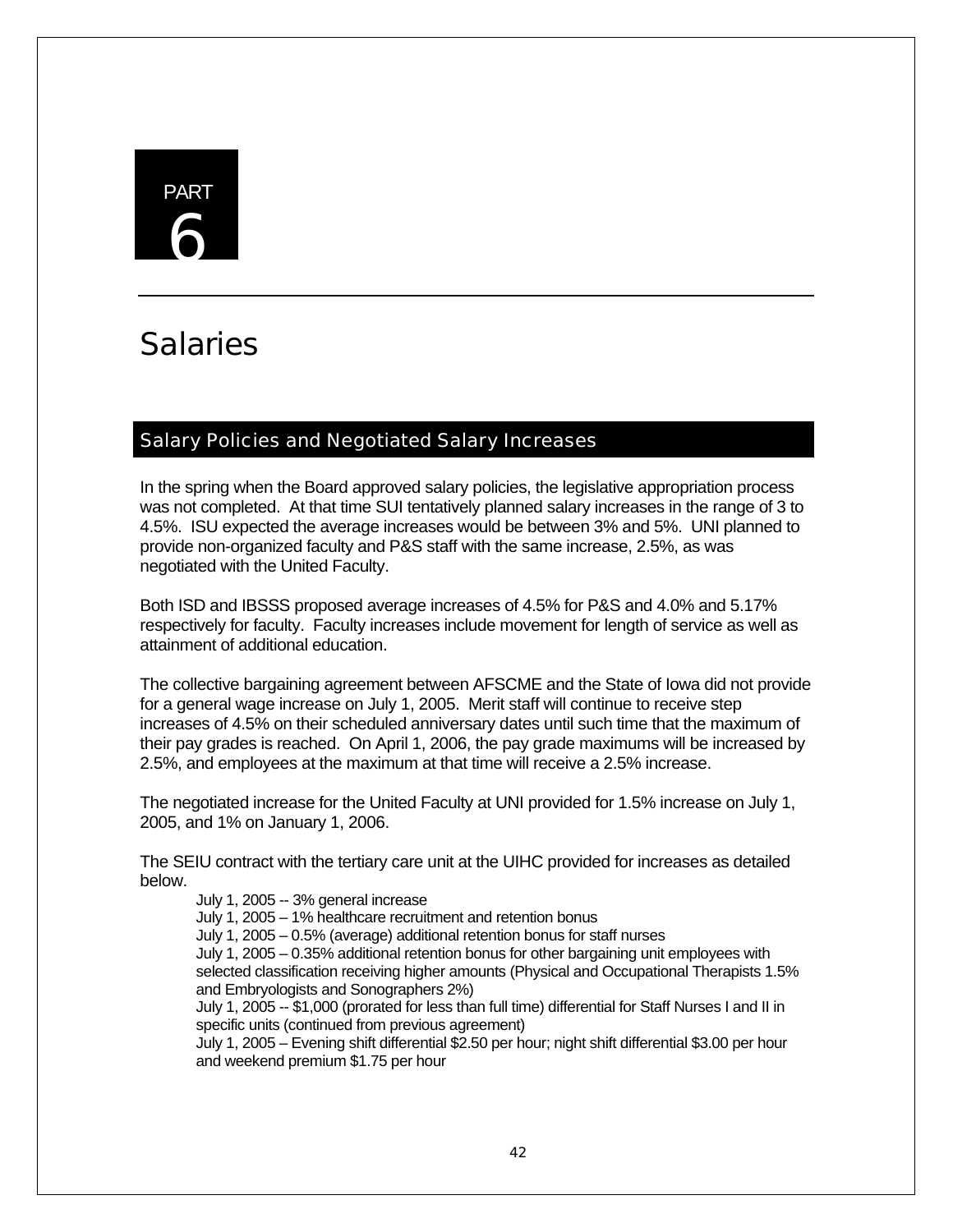Through the negotiation process salary increases for COGS (teaching Assistants and Research Assistants) unit at the University of Iowa are as follows:

July 1, 2005 – 1.5% average increase on minimum salaries Academic year \$15,736 Fiscal year \$19,233

July 1, 2005 – \$246 minimum salary increase for academic year returning unit employees July 1, 2005 -- \$301 minimum salary increase for fiscal year returning unit employees July 1, 2005 – minimum tuition scholarship provided increased to \$1,075 for the fall and spring semester based on full time enrollment

## Salaries -- Faculty

Average increases for faculty for FY 2006 and the four previous years are shown below:

|              | <b>FY 2002</b> | <b>FY 2003</b> | <b>FY 2004</b> | <b>FY 2005</b> | <b>FY 2006</b> |
|--------------|----------------|----------------|----------------|----------------|----------------|
| <b>SUI</b>   | 3.8%           | 3.8%           | 2.0%           | 2.1%           | 3.4%           |
| <b>ISU</b>   | 3.8%           | 3.1%           | 2.6%           | 2.3%           | 3.6%           |
| <b>UNI</b>   | 5.6%           | $3.7\%$ *      | 3.5%           | 3.8%           | 2.5%           |
| <b>ISD</b>   | 5.1%           | 3.2%           | 3.9%           | 4.0%           | 3.7%           |
| <b>IBSSS</b> | 5.5%           | 3.7%           | 5.3%           | 5.0%           | 5.3%           |

\*UNI -- United Faculty agreed to delay the FY 2003 increase until November 2002. Actual negotiated increase was 5.6%

Average faculty increases for the five-year period are as follows:

|     | SUI 3.0% | <b>ISD</b>   | 4.0%    |
|-----|----------|--------------|---------|
|     | ISU 3.1% | <b>IBSSS</b> | $5.0\%$ |
| UNI | 3.8%     |              |         |

Excluding salaries for the professional colleges of Medicine, Dentistry, and Law at SUI and Veterinary Medicine and faculty associated with the Agricultural Experiment Station and the Cooperative Extension Service at ISU, average nine-month equivalent salaries are:

|       | <b>Overall Average</b> | <b>Male Average</b> | <b>Female Average</b> |
|-------|------------------------|---------------------|-----------------------|
| I SUI | \$81,393               | \$88,032            | \$69,689              |
| I ISU | \$74,390               | \$79,786            | \$61,952              |
| I UNI | \$62,938               | \$66,406            | \$58,103              |

It should be noted that these averages are raw numbers and do not take into account rank, discipline and years of services.

In order to better compare salaries by rank and gender, the table displays both nine and twelve-month faculty by gender at the Assistant Professor rank in each of the colleges at each of the universities.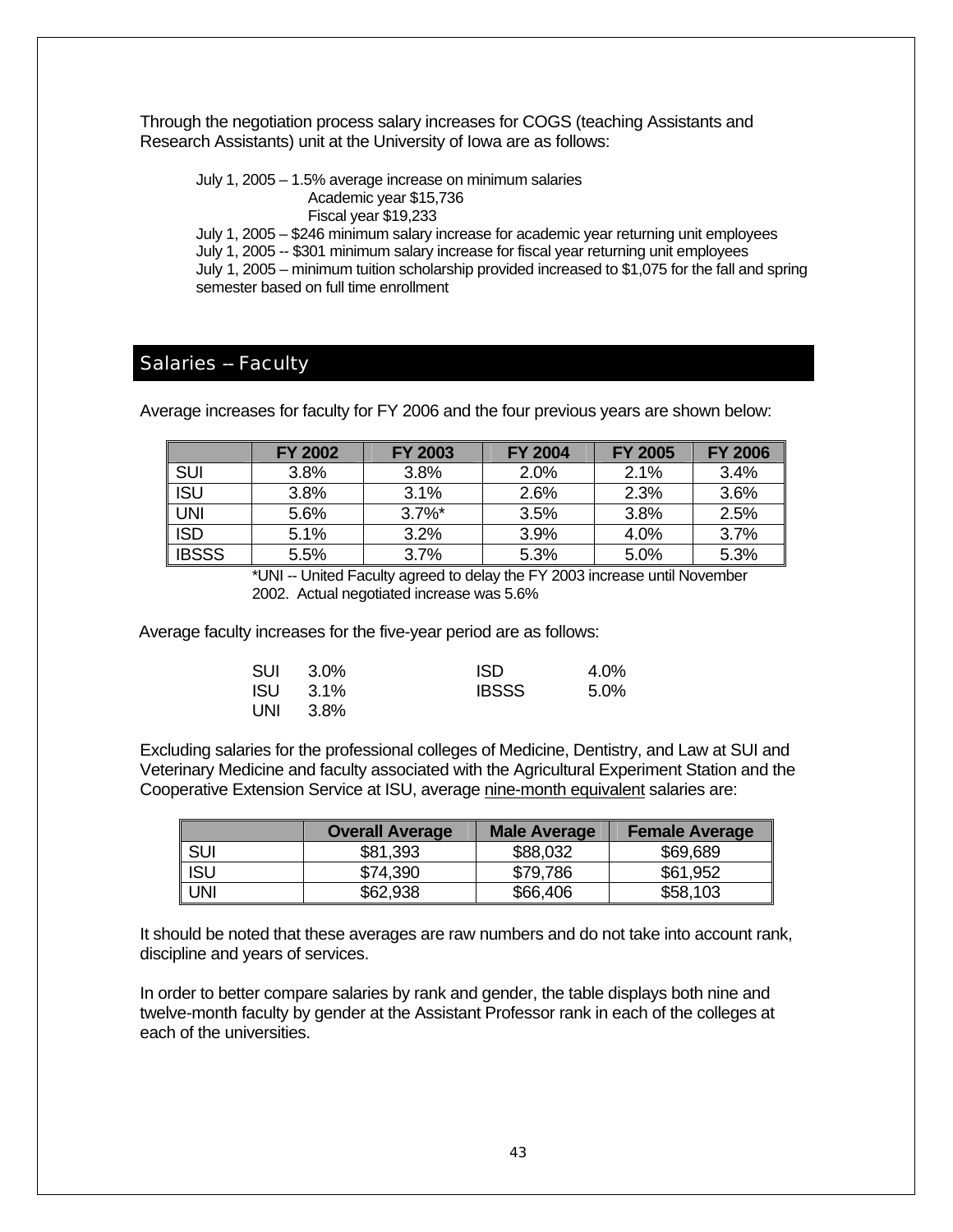|                                  |                          | 12-month                     |                          |                          | 9-month        |                |                      |       |
|----------------------------------|--------------------------|------------------------------|--------------------------|--------------------------|----------------|----------------|----------------------|-------|
|                                  | Male                     |                              | Female                   |                          | Male           |                | Female               |       |
| SUI                              | Salary                   | <b>FTE</b>                   | Salary                   | <b>FTE</b>               | Salary         | <b>FTE</b>     | Salary               | FTE   |
| <b>Liberal Arts and Sciences</b> | \$60,800                 | 1.00                         | \$61,158 7.19            |                          | \$57,386 69.15 |                | \$53,339 52.00       |       |
| <b>Business</b>                  | \$143,056                | 1.00                         |                          | ä,                       | \$101,431      | 14.00          | \$105,087            | 9.00  |
| Education                        |                          |                              | \$63,205                 | 1.00                     | \$55,420       | 3.00           | \$54,001             | 8.00  |
| Engineering                      |                          |                              |                          | ۰                        | \$74,762       | 13.20          | $\overline{$}75,035$ | 2.50  |
| Graduate                         |                          |                              |                          |                          | \$61,036       | 3.50           | \$53,843             | 1.00  |
| Nursing                          | \$58,692                 | 1.00                         | \$91,192 2.00            |                          | \$76,500       | 0.50           | \$51,143             | 16.00 |
| <b>Public Health</b>             | \$76,508                 | 14.00                        | \$76,300 5.81            |                          |                | $\blacksquare$ | \$60,818             | 1.25  |
| <b>ISU</b>                       |                          |                              |                          |                          |                |                |                      |       |
| Agriculture                      | \$71,188                 | 3.38                         | \$66,051                 | 0.98                     | \$61,937       | 8.94           | \$65,537             | 3.13  |
| <b>Business</b>                  |                          | $\overline{a}$               |                          | $\overline{\phantom{0}}$ | \$97,779 13.00 |                | \$97,881             | 3.00  |
| Design                           | \$78,394                 | 0.15                         | $\overline{\phantom{m}}$ | ۰                        | \$53,348 18.92 |                | \$50,131             | 14.00 |
| Engineering                      | \$78,392                 | 0.11                         | ÷,                       | $\overline{\phantom{0}}$ | \$73,682 31.85 |                | \$70,976             | 5.26  |
| <b>Human Sciences</b>            |                          | $\qquad \qquad \blacksquare$ | \$66,066                 | 1.24                     | \$54,567 19.80 |                | \$54,700 22.95       |       |
| <b>Liberal Arts and Sciences</b> | $\overline{\phantom{a}}$ | $\overline{\phantom{a}}$     |                          |                          | \$58,503 95.67 |                | \$53,493 42.09       |       |
| <b>UNI</b>                       |                          |                              |                          |                          |                |                |                      |       |
| <b>Business</b>                  |                          |                              |                          |                          | \$79,829       | 9.00           | \$81,969             | 5.00  |
| Social and Behavioral Sciences   |                          |                              |                          |                          | \$47,456       | 14.00          | \$48,497             | 24.00 |
| Education                        | $\overline{\phantom{a}}$ | $\overline{\phantom{a}}$     | \$58,017                 | 1.00                     | \$54,480 14.00 |                | \$53,333 22.00       |       |
| <b>Humanities and Fine Arts</b>  | $\overline{\phantom{a}}$ | $\overline{\phantom{a}}$     |                          |                          | \$49,437 21.00 |                | \$47,604 11.00       |       |
| <b>Natural Sciences</b>          |                          |                              |                          |                          | \$50,257       | 19.00          | \$49,705 10.00       |       |

#### **Assistant Professor -- Average Salaries FY 2006 Non-Professional Colleges**

## Salaries – Professional and Scientific

Average increases for professional and scientific staff for the last five years are shown below:

|              | <b>FY 2002</b> | <b>FY 2003</b> | <b>FY 2004</b> | <b>FY 2005</b> | <b>FY 2006</b> |
|--------------|----------------|----------------|----------------|----------------|----------------|
| SUI*         | 3.8%           | 4.0%           | 2.5%           | 2.2%           | 4.5%           |
| <b>ISU</b>   | 3.9%           | 2.9%           | 2.5%           | 2.2%           | 3.7%           |
| <b>UNI</b>   | 5.6%           | $3.7\%$ **     | 3.5%           | 3.8%           | 2.5%           |
| <b>ISD</b>   | 5.1%           | 2.5%           | 5.5%           | 4.5%           | 4.8%           |
| <b>IBSSS</b> | 3.0%           | 3.5%           | 6.3%           | 5.2%           | 4.5%           |

\*(Members of the tertiary health care unit (SEIU) are not included in this average. The average increase for SEIU staff was 6.5% in FY 2004; 4.6% in FY 2005, and 4.3% in FY 2006

\*\*FY 2003 increase delayed until November 2002. UNI salary policy provided for an increase of 5.6%.

Average P&S increases for the five-year period are as follows:

|     | SUI 3.4%        | ISD.         | 4.5% |
|-----|-----------------|--------------|------|
|     | <b>ISU</b> 3.0% | <b>IBSSS</b> | 4.5% |
| UNI | 3.8%            |              |      |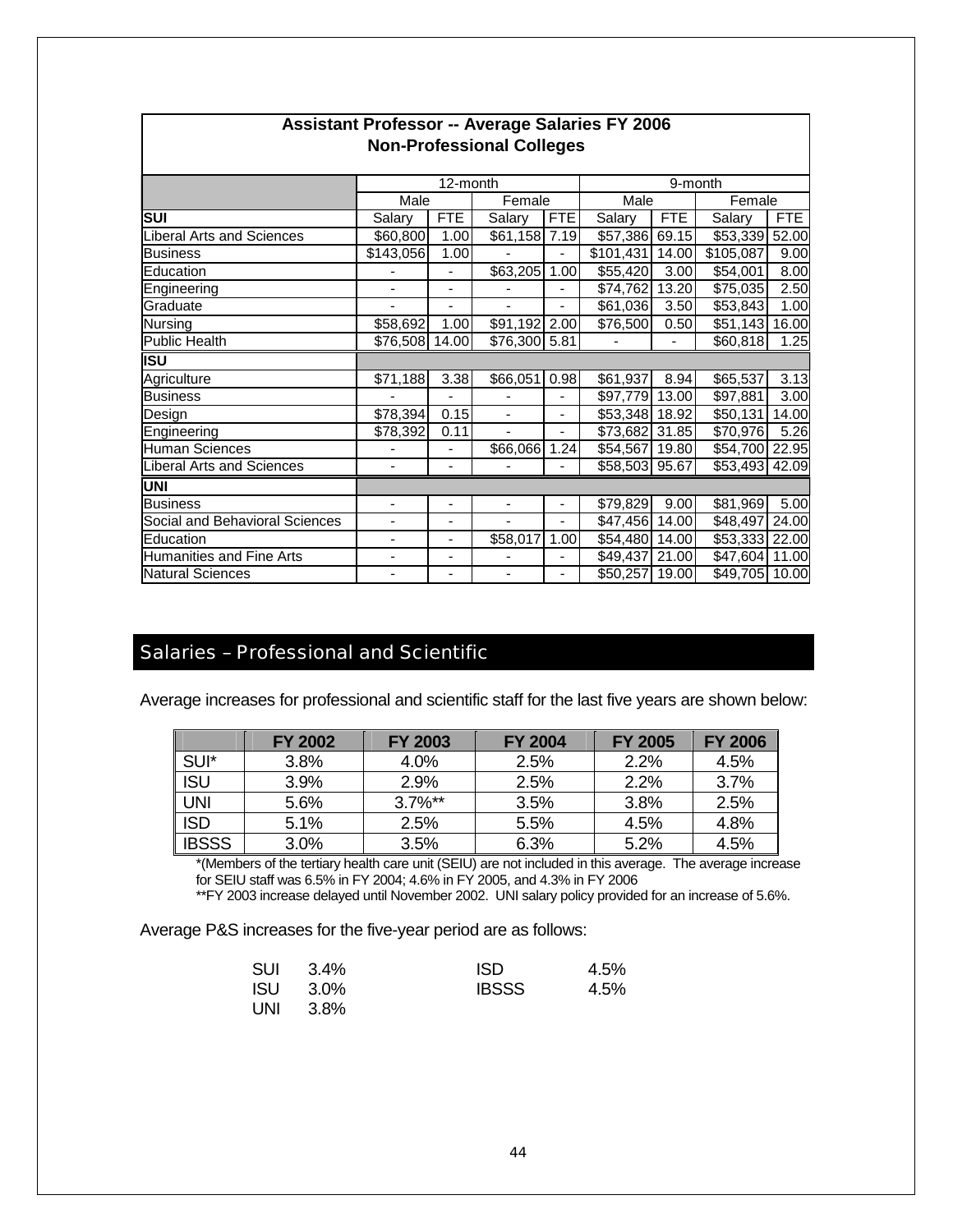Average P&S salaries for FY 2006 are shown below:

|            | <b>Overall Average</b> | <b>Male Average</b> | <b>Female Average</b> |
|------------|------------------------|---------------------|-----------------------|
| <b>SUI</b> | \$53,111               | \$58,251            | \$49,357              |
| I ISU      | \$52,804               | \$56,850            | \$48,788              |
| I UNI      | \$52,420               | \$57,260            | \$48,336              |

Average salaries at the special schools are shown below.

|              | <b>Faculty Salaries</b> | <b>P&amp;S Salaries</b><br>(annualized) |
|--------------|-------------------------|-----------------------------------------|
| ISD          | \$51,406                | \$56,097                                |
| <b>IBSSS</b> | \$50,426                | \$50,694                                |

# Salary Increases – Regent Merit System

The value of all increases for merit staff at each institution for FY 2006 and the four previous years are shown below.

|              | $2002*$ | 2003 | 2004 | 2005 | 2006 |
|--------------|---------|------|------|------|------|
| <b>SUI</b>   | 3%      | 7.1% | 6.1% | 5.8% | 3.9% |
| <b>ISU</b>   | 3%      | 5.8% | 5.1% | 3.4% | 3.7% |
| <b>UNI</b>   | 3%      | 5.8% | 5.1% | 5.8% | 3.6% |
| <b>ISD</b>   | 3%      | 5.2% | 6.2% | 4.0% | 4.1% |
| <b>IBSSS</b> | 3%      | 5.4% | 6.2% | 4.8% | 4.4% |

\*plus step increases

Average Merit System increases for the five-year period are as follows:

| SUI   | 5.2% | ISD.         | 4.5% |
|-------|------|--------------|------|
| ISU - | 4.2% | <b>IBSSS</b> | 4.8% |
| UNI   | 4.7% |              |      |

## Salaries – Teaching and Research Assistants

At the University of Iowa, the minimum salary for half-time appointments for teaching and research assistants is \$15,763 which is an increase of 1.5%. Returning bargaining unit (COGS) employees received a minimum salary increase of \$246.

Stipends for half-time appointments for teaching and research assistants at Iowa State University range from \$10,800 - \$23,400. The salary minimum was increased by 2% and the maximum by 4%.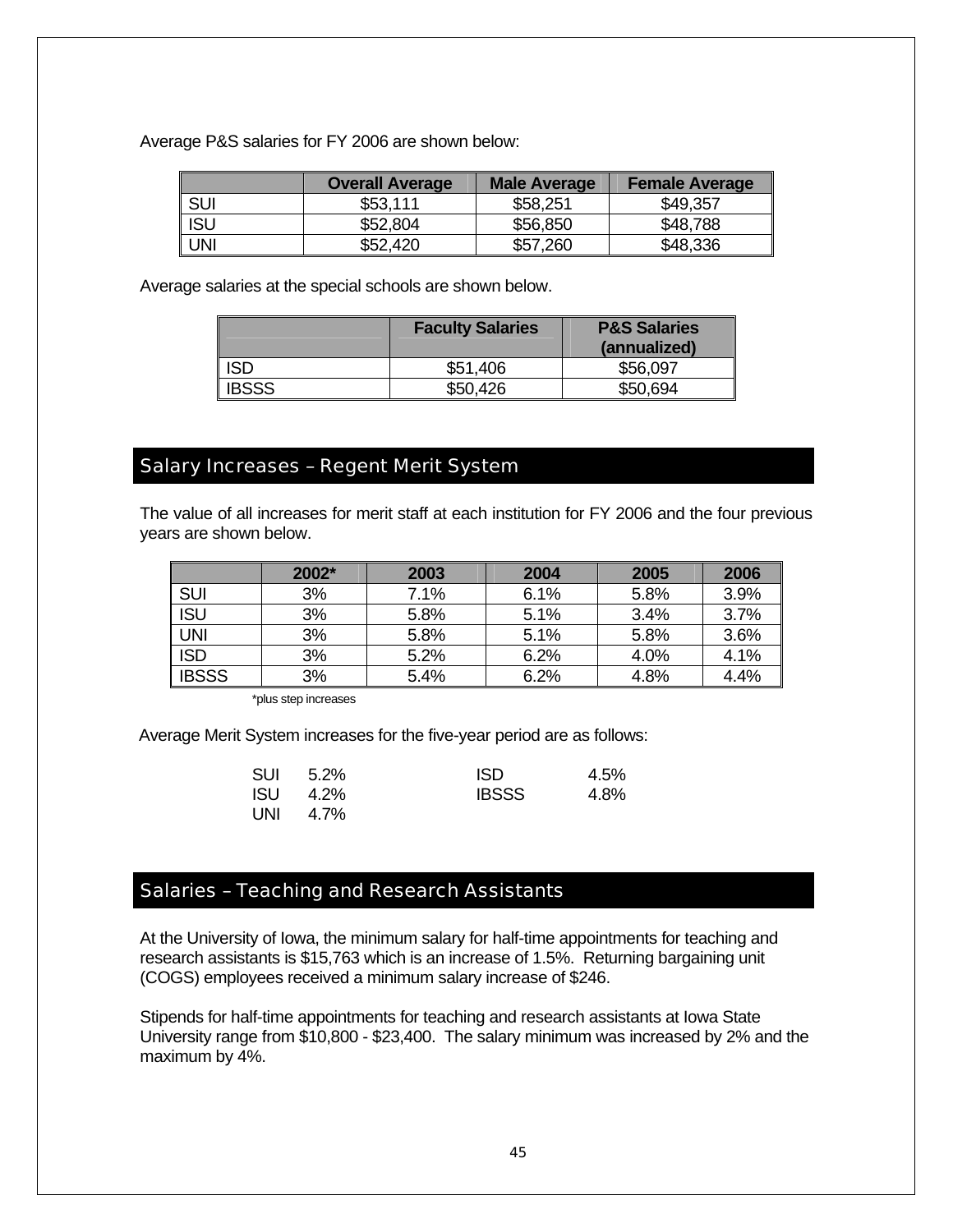Salaries of ½ time, 9-month teaching assistants at the University of Northern Iowa increased by 2% to \$7,624 for master's level and \$11,424 for doctoral level. Exceptions at the master's level include Biology (\$15,240), Chemistry (\$15,240), Environmental Science (\$11,424), and Geography (\$10,160).

#### Average Estimated Total Compensation

Average estimated total compensation for FY 2006 is shown below. Total compensation includes salary, retirement including FICA, health and dental insurance, long-term disability and life insurance as well as unemployment and workers compensation costs. The averages do not take into account any health and dental insurance increases for the 2006 calendar year.

|                       |                                      | <b>Faculty by Rank</b> |                  |                |                |              |  |
|-----------------------|--------------------------------------|------------------------|------------------|----------------|----------------|--------------|--|
|                       | <b>Associate</b><br><b>Professor</b> |                        | <b>Assistant</b> | <b>Overall</b> | <b>P&amp;S</b> | <b>Merit</b> |  |
|                       |                                      |                        |                  | Average        |                |              |  |
| SUI                   | \$162,684                            | \$113,630              | \$109,631        | \$133,722      | \$70,481       | \$51,024     |  |
| I ISU                 | \$121,978                            | \$89,571               | \$76,470         | \$94,293       | \$69,965       | \$50,731     |  |
| l uni                 | \$105,982                            | \$82,413               | \$69,900         | \$83,204       | \$71,291       | \$53,044     |  |
| $\sqrt{\text{ISD}^*}$ |                                      |                        |                  | \$67,721       | \$62,590       | \$38,743     |  |
| <b>BSSS*</b>          |                                      |                        |                  | \$66,270       | \$60,129       | \$39,919     |  |

\*The majority of ISD and IBSSS merit employees are on nine-month appointments.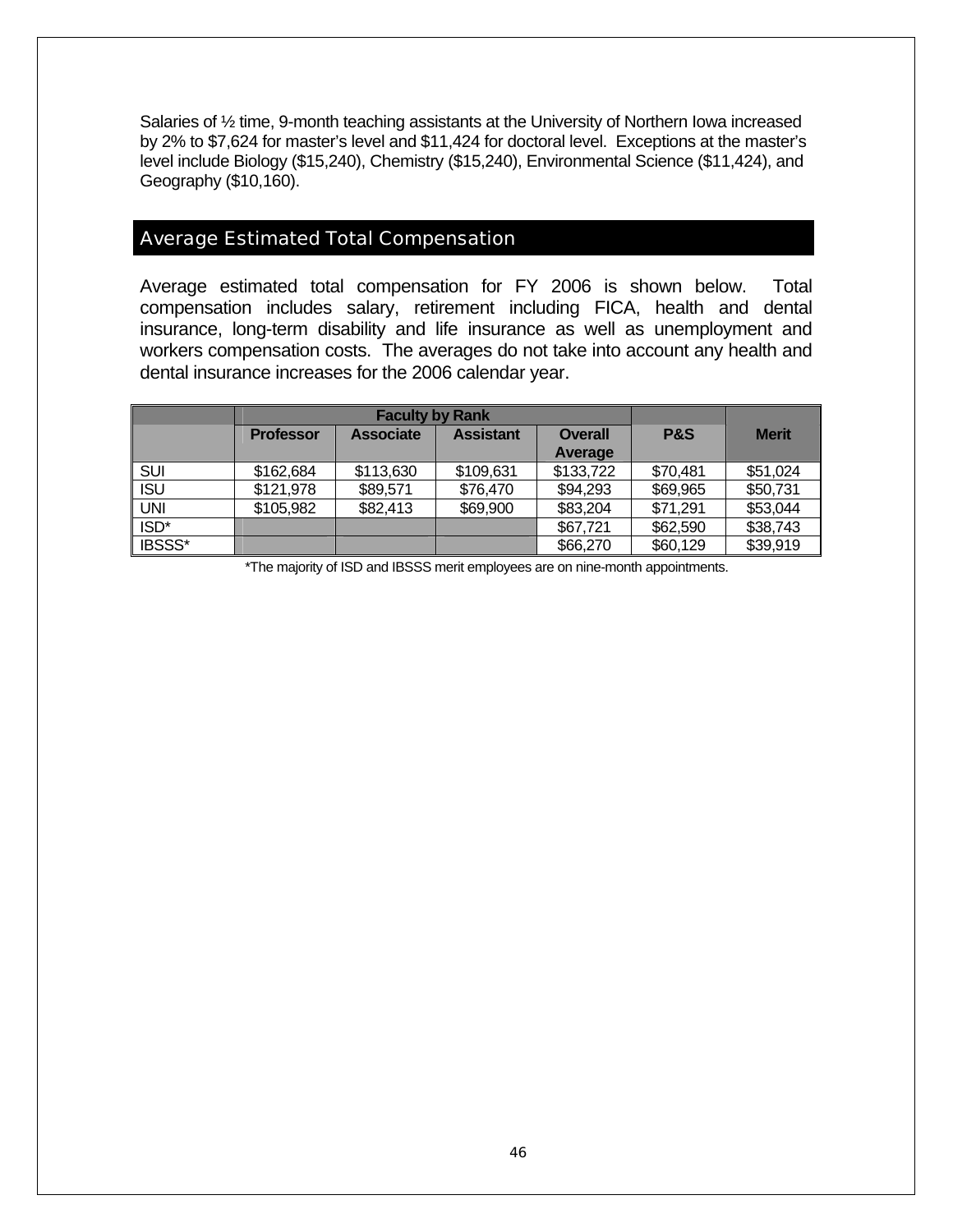# Five-year Salary Increase History

|              |         | FY 2002        |          |            | FY 2003    |       | FY 2004  |                |       |  |  |
|--------------|---------|----------------|----------|------------|------------|-------|----------|----------------|-------|--|--|
|              | Faculty | <b>P&amp;S</b> | Merit*** | Faculty    | P&S        | Merit | Faculty  | <b>P&amp;S</b> | Merit |  |  |
| SUI          | 3.80%   | 3.80%          | 3.00%    | 3.76%      | 4.00%      | 7.10% | 2.02%    | 2.50%          | 6.10% |  |  |
| <b>ISU</b>   | 3.80%   | 3.90%          | 3.00%    | 3.10%      | 2.90%      | 5.80% | 2.60%    | 2.50%          | 5.10% |  |  |
| <b>UNI</b>   | 5.60%   | 5.60%          | 3.00%    | $3.73\%$ * | $3.73***%$ | 5.80% | 3.50%    | 3.50%          | 5.10% |  |  |
| <b>ISD</b>   | 5.10%   | 5.10%          | 3.00%    | 3.20%      | 2.50%      | 5.20% | $3.90\%$ | 5.50%          | 6.20% |  |  |
| <b>IBSSS</b> | 5.50%   | 3.00%          | 3.00%    | 3.70%      | 3.50%      | 5.40% | 5.30%    | 6.25%          | 6.20% |  |  |

#### AVERAGE SALARY INCREASE BY EMPLOYEE GROUP

UNI United Faculty agreed to delay the FY 2003 increase until November 2002. Actual negotiated increase was 5.6%.

\*\* FY 2003 increase delayed until November 2003. UNI salary policy provided for an increase for P&S staff of 5.6%.

\*\*\* Plus merit step increases.

|              |         | FY 2005        |       | FY 2006 |       |       |  |  |  |  |
|--------------|---------|----------------|-------|---------|-------|-------|--|--|--|--|
|              | Faculty | <b>P&amp;S</b> | Merit | Faculty | P&S   | Merit |  |  |  |  |
| SUI          | 2.14%   | 2.23%          | 5.81% | 3.43%   | 4.50% | 3.87% |  |  |  |  |
| <b>ISU</b>   | 2.30%   | 2.20%          | 3.40% | 3.60%   | 3.70% | 3.70% |  |  |  |  |
| <b>UNI</b>   | 3.75%   | 3.80%          | 5.77% | 2.50%   | 2.50% | 3.60% |  |  |  |  |
| <b>ISD</b>   | 4.03%   | 4.45%          | 3.99% | 3.72%   | 4.79% | 4.09% |  |  |  |  |
| <b>IBSSS</b> | 4.96%   | 5.19%          | 4.84% | 5.29%   | 4.50% | 4.43% |  |  |  |  |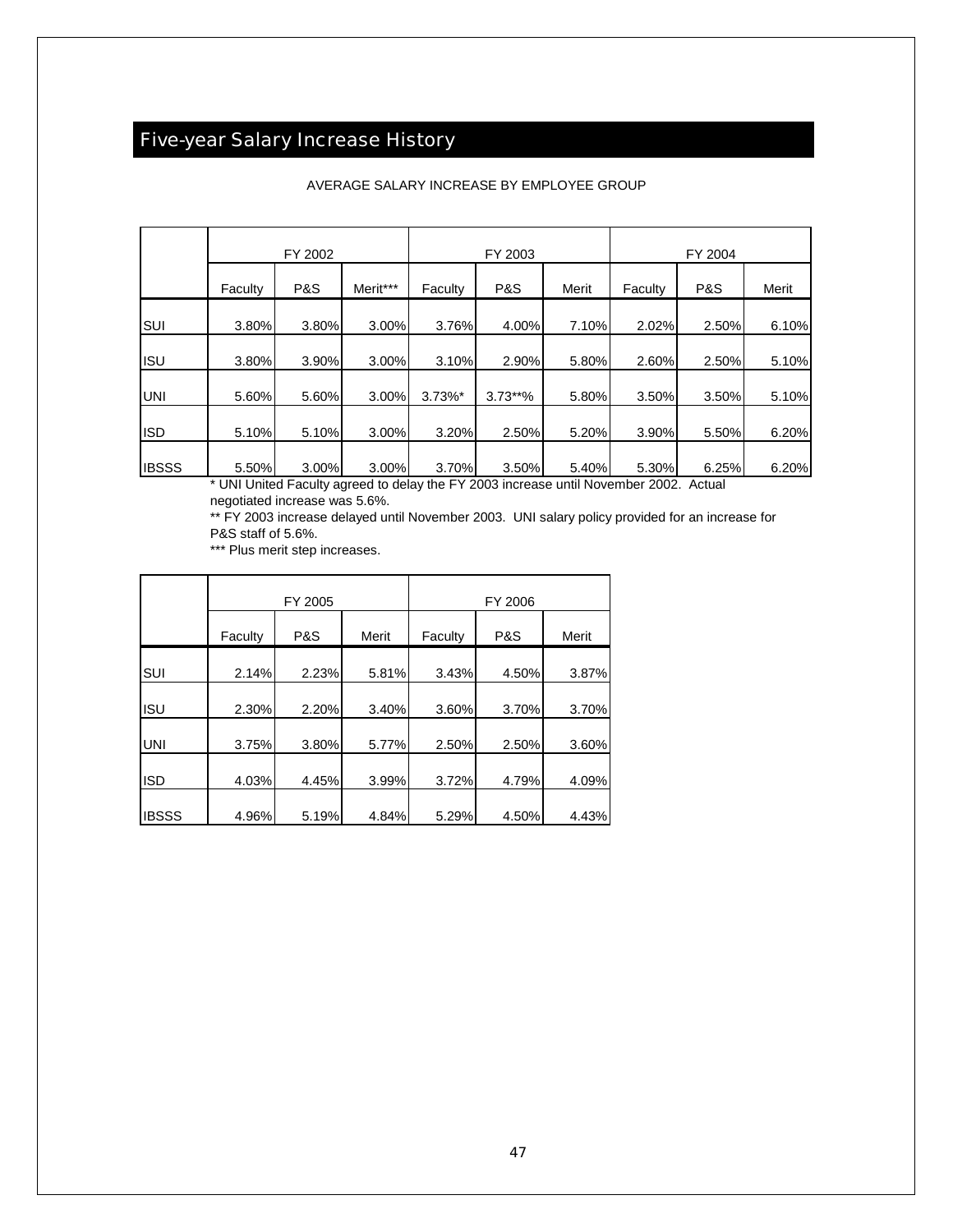

# Faculty Salary Comparisons

# Peer Institutions

For many years, the universities have used Board-designated peer groups to make comparisons in several areas such as tuition and fees, residence system rates, and salaries. Each peer group had 10 institutions which were deemed by the Board to be comparable. These institutions were public universities in Minnesota, Illinois, Indiana, Ohio, Arizona, California, Michigan, North Carolina, Texas, and Wisconsin.

In order to get a broader comparison for faculty salaries, the ISU and SUI groups were expanded last year to include 57 AAU institutions in the AAU Data Exchange (AAUDE). This group includes the original designated institutions with the exception of one – North Carolina State University which was designated as an ISU peer institution. See Exhibits 1 and 2.

The University of Northern Iowa expanded its listing to include those institutions in the Education Trust. The salaries for these institutions are those that are published by the AAUP in its annual faculty salary survey. See Exhibit 3.

The Education Trust was established in 1990 by the American Association of Higher Education as a special project to encourage colleges and universities to support K-12 reform efforts. Since then, the Education Trust has group into an independent nonprofit organization. Its mission is to make schools and colleges work for all the young people they serve. The definition of the UNI peer institution as per the Education Trust Report is "competitive student selectivity, masters-degree granting, between 5,000 and 14,000 student, and a median SAT score between 1,000 and 1,100.

Exhibits 4 (SUI) and 5 (ISU) compare average salaries as a percent of the respective peer averages.

Exhibit 6 provides a 5-year of faculty salary increase at peer institutions.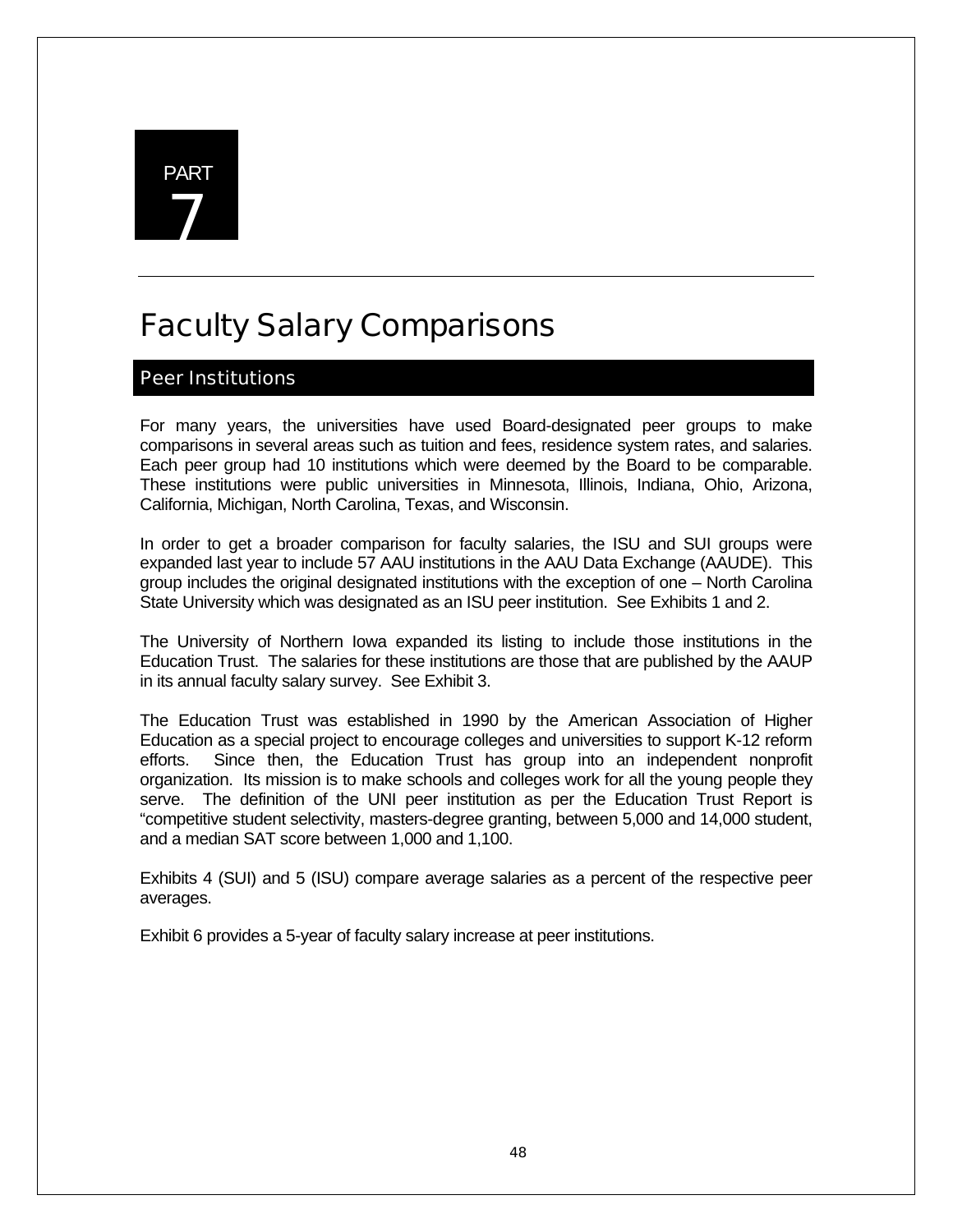## University of Iowa College of Medicine

Salary comparison information for the University of Iowa College of Medicine is shown in Exhibit 7. This information is provided by the University from survey data collected by the Association of American Medical Colleges. The Association of American Medical Colleges is a non-profit association founded in 1876 to work for reform in medical education. Originally representing only medical schools, today the AAMC represents the 125 accredited U.S. medical schools; the 17 accredited Canadian medical schools; some 400 major teaching hospitals, including more than 68 Veterans Affairs medical centers; more than 109,000 faculty in 94 academic and scientific societies; and the nation's 67,000 medical students and 104,000 residents.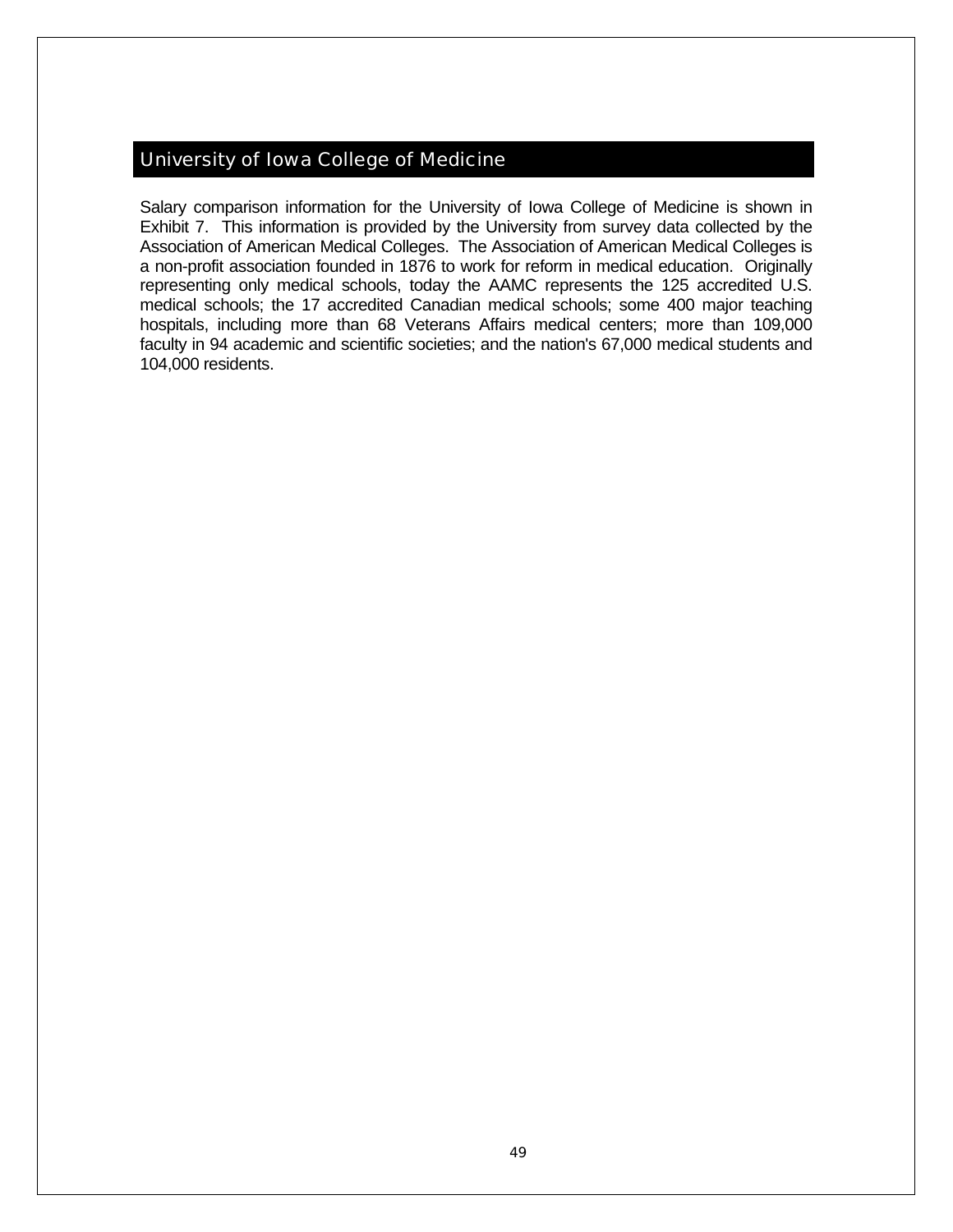#### Exhibit 1 University of Iowa

#### **Average Faculty Salaries by Academic Rank, FY2005 University of Iowa and All AAU Public and Private Universities** *(Peers Adjusted to SUI Rank Distribution)*

|                                   |                                                                                                                                                                                                                                                                    | Professor  |                |                  | <b>Associate Professor</b> |                |                  | <b>Assistant Professor</b> |                |                   | Combined       |                |
|-----------------------------------|--------------------------------------------------------------------------------------------------------------------------------------------------------------------------------------------------------------------------------------------------------------------|------------|----------------|------------------|----------------------------|----------------|------------------|----------------------------|----------------|-------------------|----------------|----------------|
|                                   | Average                                                                                                                                                                                                                                                            | N          | Salary         | Average          | N                          | Salary         | Average          | N                          | Salary         | Average           | Ν              | Salary         |
| Institution<br>Harvard            | Salary                                                                                                                                                                                                                                                             | 514        | Ranking<br>1   | Salary<br>92,300 | 360                        | Ranking<br>6   | Salary<br>82,900 | 263                        | Ranking<br>2   | Salary<br>122,200 | 1,137          | Ranking        |
| Cal Tech                          | 163,200<br>145,700                                                                                                                                                                                                                                                 | 514        | 4              | 103,300          | 360                        | 1              | 93,300           | 263                        | 1              | 120,200           | 1,137          | $\overline{2}$ |
| Stanford                          | 148.500                                                                                                                                                                                                                                                            | 514        | 3              | 103.000          | 360                        | $\overline{2}$ | 82.000           | 263                        | 3              | 118,700           | 1.137          | 3              |
| Princeton                         | 151,100                                                                                                                                                                                                                                                            | 514        | $\overline{2}$ | 95,500           | 360                        | 3              | 73,400           | 263                        | 15             | 115,500           | 1,137          | 4              |
| Columbia                          | 140,400                                                                                                                                                                                                                                                            | 514        | 6              | 94,500           | 360                        | 4              | 74,800           | 263                        | 11             | 110,700           | 1,137          | 5              |
| Northwestern                      | 136,300                                                                                                                                                                                                                                                            | 514        | 8              | 90,700           | 360                        | 8              | 79,300           | 263                        | 6              | 108,700           | 1,137          | 6              |
| M.I.T.                            | 135,000                                                                                                                                                                                                                                                            | 514        | 9              | 91,000           | 360                        | $\overline{7}$ | 79,500           | 263                        | 5              | 108,200           | 1,137          | $\overline{7}$ |
| Yale                              | 145,600                                                                                                                                                                                                                                                            | 514        | 5              | 82,100           | 360                        | 16             | 69,400           | 263                        | 21             | 107,900           | 1,137          | 8              |
| Cornell - Endowed                 | 131,100                                                                                                                                                                                                                                                            | 514        | 12             | 92,900           | 360                        | 5              | 80,600           | 263                        | $\overline{4}$ | 107,300           | 1,137          | 9              |
| New York Univ. #                  | 138,100                                                                                                                                                                                                                                                            | 514        | $\overline{7}$ | 85,400           | 360                        | 10             | 73,700           | 263                        | 13             | 106,500           | 1,137          | 10             |
| Duke                              | 131,200                                                                                                                                                                                                                                                            | 514        | 11             | 89,500           | 360                        | 9              | 75,500           | 263                        | 7              | 105,100           | 1,137          | 11             |
| Emory                             | 131,900                                                                                                                                                                                                                                                            | 514        | 10             | 84,300           | 360                        | 14             | 74,500           | 263                        | 12             | 103,600           | 1,137          | 12             |
| Wash Univ - St. Louis             | 128,400                                                                                                                                                                                                                                                            | 514        | 13             | 85,100           | 360                        | 11             | 72,400           | 263                        | 16             | 101,700           | 1.137          | 13             |
| Southern Cal #                    | 123,800                                                                                                                                                                                                                                                            | 514        | 15             | 84,600           | 360                        | 12             | 73,700           | 263                        | 13             | 99,800            | 1,137          | 14             |
| Rice                              | 123,700                                                                                                                                                                                                                                                            | 514        | 16             | 83,400           | 360                        | 15             | 75,000           | 263                        | 10             | 99,700            | 1,137          | 15             |
| Carnegie Mellon                   | 118,400                                                                                                                                                                                                                                                            | 514        | 21             | 84,500           | 360                        | 13             | 75,200           | 263                        | 8              | 97,700            | 1,137          | 16             |
| Brown                             | 123,100                                                                                                                                                                                                                                                            | 514        | 18             | 78,400           | 360                        | 22             | 69,700           | 263                        | 20             | 96,600            | 1,137          | 17             |
| Cal - Berkeley                    | 121,800                                                                                                                                                                                                                                                            | 514        | 19             | 77,700           | 360                        | 25             | 71,300           | 263                        | 18             | 96,200            | 1,137          | 18             |
| Vanderbilt                        | 123,900                                                                                                                                                                                                                                                            | 514        | 14             | 79,000           | 360                        | 20             | 65,000           | 263                        | 29             | 96,100            | 1,137          | 19             |
| Michigan                          | 120,200                                                                                                                                                                                                                                                            | 514        | 20             | 81,600           | 360                        | 17             | 67,100           | 263                        | 23             | 95,700            | 1,137          | 20             |
| Cal - Los Angeles                 | 123,300                                                                                                                                                                                                                                                            | 514        | 17             | 78,100           | 360                        | 23             | 65,500           | 263                        | 28             | 95,600            | 1,137          | 21             |
| Virginia                          | 118,100                                                                                                                                                                                                                                                            | 514        | 22             | 78,100           | 360                        | 23             | 64,100           | 263                        | 33             | 92,900            | 1,137          | 22             |
| Cornell - Contract                | 109,700                                                                                                                                                                                                                                                            | 514        | 33             | 80,700           | 360                        | 18             | 72,000           | 263                        | 17             | 91,800            | 1,137          | 23             |
| Maryland                          | 111,000                                                                                                                                                                                                                                                            | 514<br>514 | 29<br>27       | 76,300           | 360                        | 29             | 75,200           | 263                        | 8              | 91,700            | 1,137          | 24             |
| Case Western #                    | 112,300                                                                                                                                                                                                                                                            | 514        | 25             | 79,800<br>77,200 | 360<br>360                 | 19<br>27       | 66,800           | 263<br>263                 | 25<br>27       | 91,500<br>90,600  | 1,137          | 25<br>26       |
| North Carolina<br>Rutgers         | 112,700<br>112,900                                                                                                                                                                                                                                                 | 514        | 24             | 77,700           | 360                        | 25             | 65,800<br>62,800 | 263                        | 40             | 90,200            | 1,137<br>1,137 | 27             |
| Illinois                          | 111,800                                                                                                                                                                                                                                                            | 514        | 28             | 75,100           | 360                        | 32             | 68,200           | 263                        | 22             | 90,100            | 1,137          | 28             |
| Penn St                           | 112,600                                                                                                                                                                                                                                                            | 514        | 26             | 75,400           | 360                        | 31             | 64,000           | 263                        | 34             | 89,600            | 1,137          | 29             |
| Rochester                         | 105,800                                                                                                                                                                                                                                                            | 514        | 38             | 76,400           | 360                        | 28             | 70,200           | 263                        | 19             | 88,300            | 1,137          | 31             |
| <b>SUNY - Stony Brook</b>         | 107,000                                                                                                                                                                                                                                                            | 514        | 37             | 78,800           | 360                        | 21             | 64,600           | 263                        | 32             | 88,300            | 1,137          | 30             |
| Cal - San Diego                   | 113,800                                                                                                                                                                                                                                                            | 514        | 23             | 70,600           | 360                        | 44             | 62,300           | 263                        | 42             | 88,200            | 1,137          | 32             |
| Pittsburgh                        | 109,800                                                                                                                                                                                                                                                            | 514        | 32             | 74,000           | 360                        | 33             | 63,600           | 263                        | 35             | 87,800            | 1,137          | 33             |
| <b>Texas</b>                      | 109,900                                                                                                                                                                                                                                                            | 514        | 31             | 70,300           | 360                        | 47             | 66,900           | 263                        | 24             | 87,400            | 1,137          | 34             |
| SUNY - Buffalo                    | 107,700                                                                                                                                                                                                                                                            | 514        | 36             | 75,700           | 360                        | 30             | 61,400           | 263                        | 44             | 86,900            | 1,137          | 35             |
| <b>Ohio State</b>                 | 108,400                                                                                                                                                                                                                                                            | 514        | 35             | 72,100           | 360                        | 39             | 64,800           | 263                        | 30             | 86,800            | 1,137          | 36             |
| Cal-Irvine                        | 108,500                                                                                                                                                                                                                                                            | 514        | 34             | 71,600           | 360                        | 40             | 63,300           | 263                        | 37             | 86,400            | 1,137          | 37             |
| Cal - Santa Barbara               | 110,600                                                                                                                                                                                                                                                            | 514        | 30             | 68,400           | 360                        | 54             | 61,000           | 263                        | 47             | 85,800            | 1,137          | 38             |
| <b>Minnesota</b>                  | 105,400                                                                                                                                                                                                                                                            | 514        | 39             | 70,700           | 360                        | 41             | 62,500           | 263                        | 41             | 84,500            | 1,137          | 39             |
| Tulane #                          | 102,800                                                                                                                                                                                                                                                            | 514        | 41             | 73,500           | 360                        | 35             | 61,300           | 263                        | 45             | 83,900            | 1,137          | 40             |
| Brandeis                          | 99,300                                                                                                                                                                                                                                                             | 514        | 48             | 73,300           | 360                        | 37             | 66,500           | 263                        | 26             | 83,500            | 1,137          | 41             |
| Michigan State                    | 101,800                                                                                                                                                                                                                                                            | 514        | 43             | 73,700           | 360                        | 34             | 59,700           | 263                        | 51             | 83,200            | 1,137          | 42             |
| Colorado                          | 100,600                                                                                                                                                                                                                                                            | 514        | 46             | 72,700           | 360                        | 38             | 63.000           | 263                        | 38             | 83,100            | 1.137          | 43             |
| lowa                              | 102,800                                                                                                                                                                                                                                                            | 514        | 41             | 69,100           | 360                        | 50             | 61,700           | 263                        | 43             | 82,600            | 1,137          | 44             |
| ndiana                            | 101,800                                                                                                                                                                                                                                                            | 514        | 43             | 70,700           | 360                        | 41             | 61,300           | 263                        | 45             | 82,600            | 1,137          | 45             |
| Cal-Davis                         | 103,300                                                                                                                                                                                                                                                            | 514        | 40             | 68,800           | 360                        | 53             | 60,700           | 263                        | 48             | 82,500            | 1,137          | 46             |
| Purdue                            | 100,700                                                                                                                                                                                                                                                            | 514        | 45             | 70,600           | 360                        | 44             | 62,900           | 263                        | 39             | 82,400            | 1,137          | 47             |
| Wisconsin<br><b>Texas A&amp;M</b> | 97,800<br>100,200                                                                                                                                                                                                                                                  | 514<br>514 | 50<br>47       | 73,400<br>70,300 | 360<br>360                 | 36<br>47       | 63,600<br>60,600 | 263<br>263                 | 35<br>49       | 82,200<br>81,600  | 1,137<br>1,137 | 48<br>49       |
| Washington                        | 98,100                                                                                                                                                                                                                                                             | 514        | 49             | 70,200           | 360                        | 49             | 64,700           | 263                        | 31             | 81,500            | 1,137          | 50             |
| Florida                           | 96,000                                                                                                                                                                                                                                                             | 514        | 51             | 69,100           | 360                        | 50             | 59,500           | 263                        | 54             | 79,000            | 1,137          | 51             |
| Syracuse                          | 94,500                                                                                                                                                                                                                                                             | 514        | 53             | 70,700           | 360                        | 41             | 59,600           | 263                        | 52             | 78,900            | 1,137          | 52             |
| Arizona                           | 95,900                                                                                                                                                                                                                                                             | 514        | 52             | 67,200           | 360                        | 56             | 59,800           | 263                        | 50             | 78,500            | 1,137          | 53             |
| <b>lowa State</b>                 | 93,300                                                                                                                                                                                                                                                             | 514        | 56             | 70,600           | 360                        | 44             | 59,600           | 263                        | 52             | 78,300            | 1,137          | 54             |
| Nebraska                          | 93.900                                                                                                                                                                                                                                                             | 514        | 55             | 68.100           | 360                        | 55             | 57,600           | 263                        | 56             | 77,300            | 1.137          | 55             |
| Missouri                          | 94,300                                                                                                                                                                                                                                                             | 514        | 54             | 65,900           | 360                        | 57             | 53,500           | 263                        | 59             | 75,900            | 1,137          | 56             |
| Toronto                           | 87,900                                                                                                                                                                                                                                                             | 514        | 58             | 69,100           | 360                        | 50             | 58,700           | 263                        | 55             | 75,200            | 1,137          | 57             |
| Kansas                            | 92,400                                                                                                                                                                                                                                                             | 514        | 57             | 65,200           | 360                        | 58             | 54,500           | 263                        | 57             | 75,000            | 1,137          | 58             |
| Oregon                            | 83,600                                                                                                                                                                                                                                                             | 514        | 59             | 59,000           | 360                        | 59             | 54,400           | 263                        | 58             | 69,100            | 1,137          | 59             |
| Mean                              | \$114,100                                                                                                                                                                                                                                                          |            |                | \$77,600         |                            |                | \$67,100         |                            |                | \$91,700          |                |                |
|                                   | note: Salaries of faculty on 12-month contracts are adjusted to an academic year basis using a 9/11 factor, unless specified otherwise by the reporting institution.<br>source: Annual AAUP Faculty Salary Surveys as exchanged via the AAU Data Exchange (AAUDE). |            |                |                  |                            |                |                  |                            |                |                   |                |                |

In comparison data provided for FY 2004, the position of the University of Iowa was  $15<sup>th</sup>$  from the bottom. It is 16<sup>th</sup> from the bottom in the above table for FY 2005.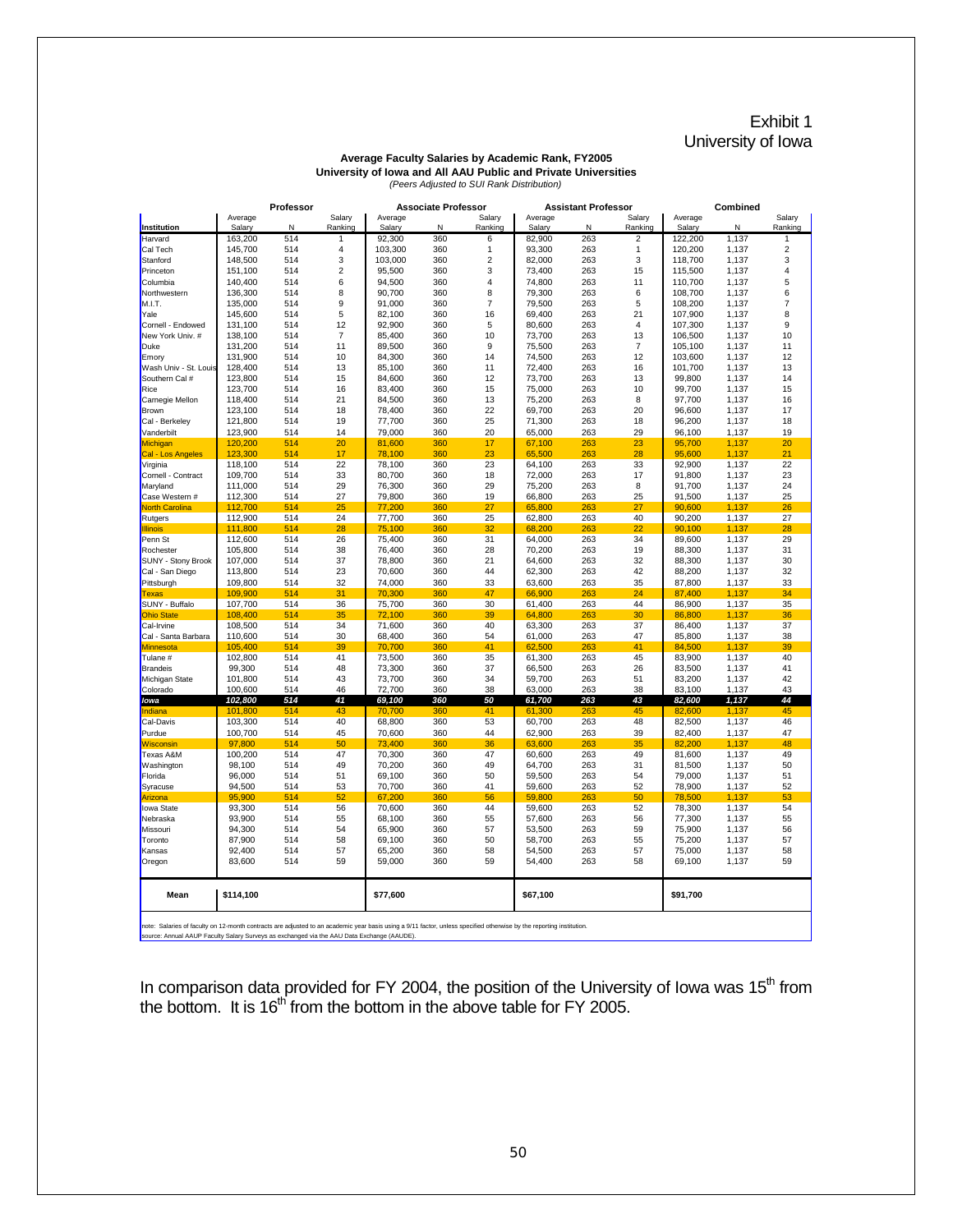#### Exhibit 2 Iowa State University

|                                 |                   |           | <b>Average Instructional Faculty Salaries and Relative Standing</b><br>by Academic Rank, AAU Public and Private Institutions, Fall 2004 |                                                |                            |                |                  |                            |                            |                                 |                 |                  |
|---------------------------------|-------------------|-----------|-----------------------------------------------------------------------------------------------------------------------------------------|------------------------------------------------|----------------------------|----------------|------------------|----------------------------|----------------------------|---------------------------------|-----------------|------------------|
| <b>AAUDE salaries, 2004</b>     |                   |           |                                                                                                                                         | <b>Peers Adjusted to ISU Rank Distribution</b> |                            |                |                  |                            |                            | <b>Three-Professorial-Ranks</b> |                 |                  |
|                                 |                   | Professor |                                                                                                                                         |                                                | <b>Associate Professor</b> |                |                  | <b>Assistant Professor</b> |                            |                                 | <b>Combined</b> |                  |
|                                 | Average           |           | Salary                                                                                                                                  | Average                                        |                            | Salary         | Average          |                            | Salary                     | Average                         |                 | Salary           |
| Institution                     | Salary<br>163,162 | Ν<br>492  | Ranking<br>1                                                                                                                            | Salary<br>92,324                               | N<br>389                   | Ranking<br>6   | Salary<br>82,869 | N<br>350                   | Ranking<br>2               | Salary<br>117,948               | N<br>1,231      | Ranking<br>1     |
| Harvard<br>Cal Tech             | 145,744           | 492       | 4                                                                                                                                       | 103,273                                        | 389                        | 1              | 93,299           | 350                        | 1                          | 117,412                         | 1,231           | 2                |
| Stanford                        | 148,548           | 492       | 3                                                                                                                                       | 102,998                                        | 389                        | 2              | 81,992           | 350                        | 3                          | 115,230                         | 1,231           | 3                |
| Princeton                       | 151,077           | 492       | $\overline{2}$                                                                                                                          | 95,450                                         | 389                        | 3              | 73,384           | 350                        | 15                         | 111,409                         | 1,231           | 4                |
| Columbia                        | 140,391           | 492       | 6                                                                                                                                       | 94,510                                         | 389                        | 4              | 74,799           | 350                        | 11                         | 107,243                         | 1,231           | 5                |
| Northwestern                    | 136,326           | 492       | 8                                                                                                                                       | 90,670                                         | 389                        | 8              | 79,262           | 350                        | 6                          | 105,674                         | 1,231           | 6                |
| M.I.T.                          | 135,005           | 492       | 9                                                                                                                                       | 90,965                                         | 389                        | $\overline{7}$ | 79,480           | 350                        | 5                          | 105,301                         | 1,231           | 7                |
| Cornell - Endowed               | 131,092           | 492       | 12                                                                                                                                      | 92,893                                         | 389                        | 5              | 80,641           | 350                        | 4                          | 104,677                         | 1,231           | 8                |
| Yale                            | 145,550           | 492       | 5                                                                                                                                       | 82,142                                         | 389                        | 16             | 69,402           | 350                        | 21                         | 103,862                         | 1,231           | 9                |
| New York Univ. #                | 138,100           | 492       | $\overline{7}$                                                                                                                          | 85,400                                         | 389                        | 10             | 73,700           | 350                        | 13                         | 103,136                         | 1,231           | 10               |
| Duke                            | 131,246           | 492       | 11                                                                                                                                      | 89,481                                         | 389                        | 9              | 75,460           | 350                        | 7                          | 102,187                         | 1,231           | 11               |
| Emory                           | 131,898           | 492       | 10                                                                                                                                      | 84,309                                         | 389                        | 14             | 74,471           | 350                        | 12                         | 100,532                         | 1,231           | 12               |
| Wash Univ - St. Louis           | 128,385           | 492       | 13                                                                                                                                      | 85,123                                         | 389                        | 11             | 72,443           | 350                        | 16                         | 98,809                          | 1,231           | 13               |
| Southern Cal #                  | 123,800           | 492       | 15                                                                                                                                      | 84,600                                         | 389                        | 12             | 73,700           | 350                        | 13                         | 97,168                          | 1,231           | 14               |
| Rice                            | 123,716           | 492       | 16                                                                                                                                      | 83,378                                         | 389                        | 15             | 74,977           | 350                        | 10                         | 97,112                          | 1,231           | 15               |
| Carnegie Mellon                 | 118,399           | 492       | 21                                                                                                                                      | 84,511                                         | 389                        | 13             | 75,186           | 350                        | 8                          | 95,404                          | 1,231           | 16               |
| Brown                           | 123,090           | 492       | 18                                                                                                                                      | 78,370                                         | 389                        | 22             | 69,725           | 350                        | 20                         | 93,786                          | 1,231           | 17               |
| Cal - Berkeley                  | 121,781           | 492       | 19                                                                                                                                      | 77,713                                         | 389                        | 26             | 71,304           | 350                        | 18                         | 93,504                          | 1,231           | 18               |
| Vanderbilt                      | 123,905           | 492       | 14                                                                                                                                      | 79,043                                         | 389                        | 20             | 65,009           | 350                        | 29                         | 92,983                          | 1,231           | 19               |
| Michigan                        | 120,173           | 492       | 20                                                                                                                                      | 81,570                                         | 389                        | 17             | 67,060           | 350                        | 23                         | 92,873                          | 1,231           | 20               |
| Cal - Los Angeles               | 123,328           | 492       | 17                                                                                                                                      | 78,061                                         | 389                        | 24             | 65,475           | 350                        | 28                         | 92,575                          | 1,231           | 21               |
| Virginia                        | 118,073           | 492       | 22                                                                                                                                      | 78,079                                         | 389                        | 23             | 64,115           | 350                        | 33                         | 90,093                          | 1,231           | 22               |
| Maryland                        | 111,037           | 492       | 29                                                                                                                                      | 76,296                                         | 389                        | 29             | 75,185           | 350                        | 9                          | 89,865                          | 1,231           | 23               |
| Cornell - Contract              | 109,674           | 492       | 33                                                                                                                                      | 80,720                                         | 389                        | 18             | 71,965           | 350                        | 17                         | 89,803                          | 1,231           | 24               |
| Case Western #                  | 112,300           | 492       | 27                                                                                                                                      | 79,800                                         | 389                        | 19             | 66,800           | 350                        | 25                         | 89,093                          | 1,231           | 25               |
| North Carolina                  | 112,718           | 492       |                                                                                                                                         | 77,219                                         | 389                        | 27             | 65,757           | 350                        | 27                         | 88,148                          | 1,231           | 26               |
| <b>Illinois</b>                 | 111,820           | 492       | 28                                                                                                                                      | 75,058                                         | 389                        | 32             | 68,181           | 350                        | 22                         | 87,795                          | 1,231           | 27               |
| Rutgers                         | 112,874           | 492       | 24                                                                                                                                      | 77,743                                         | 389                        | 25             | 62,793           | 350                        | 40                         | 87,533                          | 1,231           | 28               |
| Penn St                         | 112,580           | 492       | 26                                                                                                                                      | 75,417                                         | 389                        | 31             | 64,043           | 350                        | 34                         | 87,036                          | 1,231           | 29               |
| Rochester                       | 105,792           | 492       | 38                                                                                                                                      | 76,410                                         | 389                        | 28             | 70,242           | 350                        | 19                         | 86,400                          | 1,231           | 30               |
| <b>SUNY - Stony Brook</b>       | 106,951           | 492       | 37                                                                                                                                      | 78,791                                         | 389                        | 21             | 64,639           | 350                        | 32                         | 86,022                          | 1,231           | 31               |
| Cal - San Diego                 | 113,838           | 492       | 23                                                                                                                                      | 70,576                                         | 389                        | 44             | 62,293           | 350                        | 42                         | 85,512                          | 1,231           | 32               |
| Pittsburgh                      | 109,814           | 492       | 32                                                                                                                                      | 74,026                                         | 389                        | 33             | 63,594           | 350                        | 35                         | 85,363                          | 1,231           | 33               |
| Texas                           | 109,940           | 492       | 31                                                                                                                                      | 70,269                                         | 389                        | 48             | 66,885           | 350                        | 24                         | 85,163                          | 1,231           | 34               |
| <b>Ohio State</b>               | 108,421           | 492       | 35                                                                                                                                      | 72,128                                         | 389                        | 39             | 64,767           | 350                        | 30                         | 84,541                          | 1,231           | 35               |
| SUNY - Buffalo                  | 107,693           | 492       | 36                                                                                                                                      | 75,673                                         | 389                        | 30             | 61,436           | 350                        | 44                         | 84,422                          | 1,231           | 36               |
| Cal-Irvine                      | 108,466           | 492       | 34                                                                                                                                      | 71,571                                         | 389                        | 40             | 63,281           | 350                        | 37                         | 83,960                          | 1,231           | 37               |
| Cal - Santa Barbara             | 110,637           | 492       | 30                                                                                                                                      | 68,368                                         | 389                        | 54             | 61,028           | 350                        | 47                         | 83,175                          | 1,231           | 38               |
| Minnesota                       | 105,362           | 492       | 39                                                                                                                                      | 70,676                                         | 389                        | 43             | 62,525           | 350                        | 41                         | 82,222                          | 1,231           | 39               |
| Tulane #                        | 102,800           | 492       | 42                                                                                                                                      | 73,500                                         | 389                        | 35             | 61,300           | 350                        | 45                         | 81,742                          | 1,231           | 40               |
| <b>Brandeis</b>                 | 99,257            | 492       | 48                                                                                                                                      | 73,294                                         | 389                        | 37             | 66,468           | 350                        | 26                         | 81,730                          | 1,231           | 41               |
| Colorado                        | 100,590           | 492       | 46                                                                                                                                      | 72,708                                         | 389                        | 38             | 62,990           | 350                        | 38                         | 81,089                          | 1,231           | 42               |
| <b>Michigan State</b>           | 101,845           | 492       | 43                                                                                                                                      | 73,720                                         | 389                        | 34             | 59,695           | 350                        | 51                         | 80,973                          | 1,231           | 43               |
| lowa                            | 102,808           | 492       | 41                                                                                                                                      | 69,070                                         | 389                        | 52             | 61,659           | 350                        | 43                         | 80,447                          | 1,231           | 44               |
| Indiana                         | 101,774           | 492       | 44                                                                                                                                      | 70,688                                         | 389                        | 41             | 61,269           | 350                        | 46                         | 80,434                          | 1,231           | 45               |
| Purdue                          | 100,658           | 492       | 45                                                                                                                                      | 70,576                                         | 389                        | 45             | 62,948           | 350                        | 39                         | 80,430                          | 1,231           | 46               |
| Wisconsin                       | 97,823            | 492       | 50                                                                                                                                      | 73,443                                         | 389                        | 36             | 63,569           | 350                        | 36                         | 80,380                          | 1,231           | 47               |
| <b>Cal-Davis</b>                | 103,302           | 492       | 40                                                                                                                                      | 68,812                                         | 389                        | 53             | 60,689           | 350                        | 48                         | 80,287                          | 1,231           | 48               |
| Washington                      | 98,102            | 492       | 49                                                                                                                                      | 70,205                                         | 389                        | 49             | 64,669           | 350                        | 31                         | 79,781                          | 1,231           | 49               |
| Texas A&M                       | 100,151           | 492       | 47                                                                                                                                      | 70,288                                         | 389                        | 47             | 60,634           | 350                        | 49                         | 79,479                          | 1,231           | 50               |
| Florida                         | 95,954            | 492       | 51                                                                                                                                      | 69,092                                         | 389                        | 51             | 59,483           | 350                        | 54                         | 77,096                          | 1,231           | 51               |
| Syracuse                        | 94,532            | 492       | 53                                                                                                                                      | 70,678                                         | 389                        | 42             | 59,643           | 350                        | 52                         | 77,074                          | 1,231           | 52               |
| Arizona                         | \$95,876          | 492       | 52                                                                                                                                      | \$67,230                                       | 389                        | 56             | \$59,754         | 350                        | 50                         | \$76,554                        | 1,231           | 53               |
| owa State                       | 93,274            | 492       | 56                                                                                                                                      | 70,566                                         | 389                        | 46             | 59,637           | 350                        | 53                         | 76,535                          | 1,231           | 54               |
| Nebraska                        | 93,929            | 492       | 55                                                                                                                                      | 68,119                                         | 389                        | 55             | 57,572           | 350                        | 56                         | 75,436                          | 1,231           | 55               |
| Missouri                        | 94,341            | 492       | 54                                                                                                                                      | 65,938                                         | 389                        | 57             | 53,503           | 350                        | 59                         | 73,755                          | 1,231           | 56               |
| Toronto                         | 87,890            | 492       | 58                                                                                                                                      | 69,132                                         | 389                        | 50             | 58,718           | 350                        | 55                         | 73,668                          | 1,231           | 57               |
| Kansas                          | 92,442            | 492       | 57                                                                                                                                      | 65,180                                         | 389                        | 58             | 54,524           | 350                        | 57                         | 73,046                          | 1,231           | 58               |
| Oregon                          | 83,566            | 492       | 59                                                                                                                                      | 59,000                                         | 389                        | 59             | 54,405           | 350                        | 58                         | 67,512                          | 1,231           | 59               |
|                                 |                   |           |                                                                                                                                         |                                                |                            |                |                  |                            |                            |                                 |                 |                  |
| institutions included, $n = 59$ |                   |           |                                                                                                                                         |                                                |                            |                |                  |                            |                            |                                 |                 |                  |
| Mean (unweighted)               | \$114,129         | 492       | = mean # fa                                                                                                                             | \$77,574                                       | 389                        | $=$ mean $\#$  | \$67,056         | 350                        | $=$ mean                   | \$89,193                        | 1,231           | $=$ mean $#$ fac |
| Mean (weighted)                 | \$114,129         | 29,028    | $=$ total # fac                                                                                                                         | \$77,574                                       | 22,951                     | $=$ total #    | \$67,056         |                            | $20,650 = \text{total } #$ | \$89,193                        | 72,629          | $=$ total # fac  |

# **Average Instructional Faculty Salaries and Relative Standing**

The 'weighted' means are calculated by allowing the number of faculty at each institution/rank to have that proportional influence on the calculation.<br>source: Annual AAUP Faculty Salary Surveys as exchanged via the AAU Dat

In comparison data provided for FY 2004, Iowa State University was  $9<sup>th</sup>$  from the bottom. In the table above for FY 2005, it is  $6<sup>th</sup>$  from the bottom.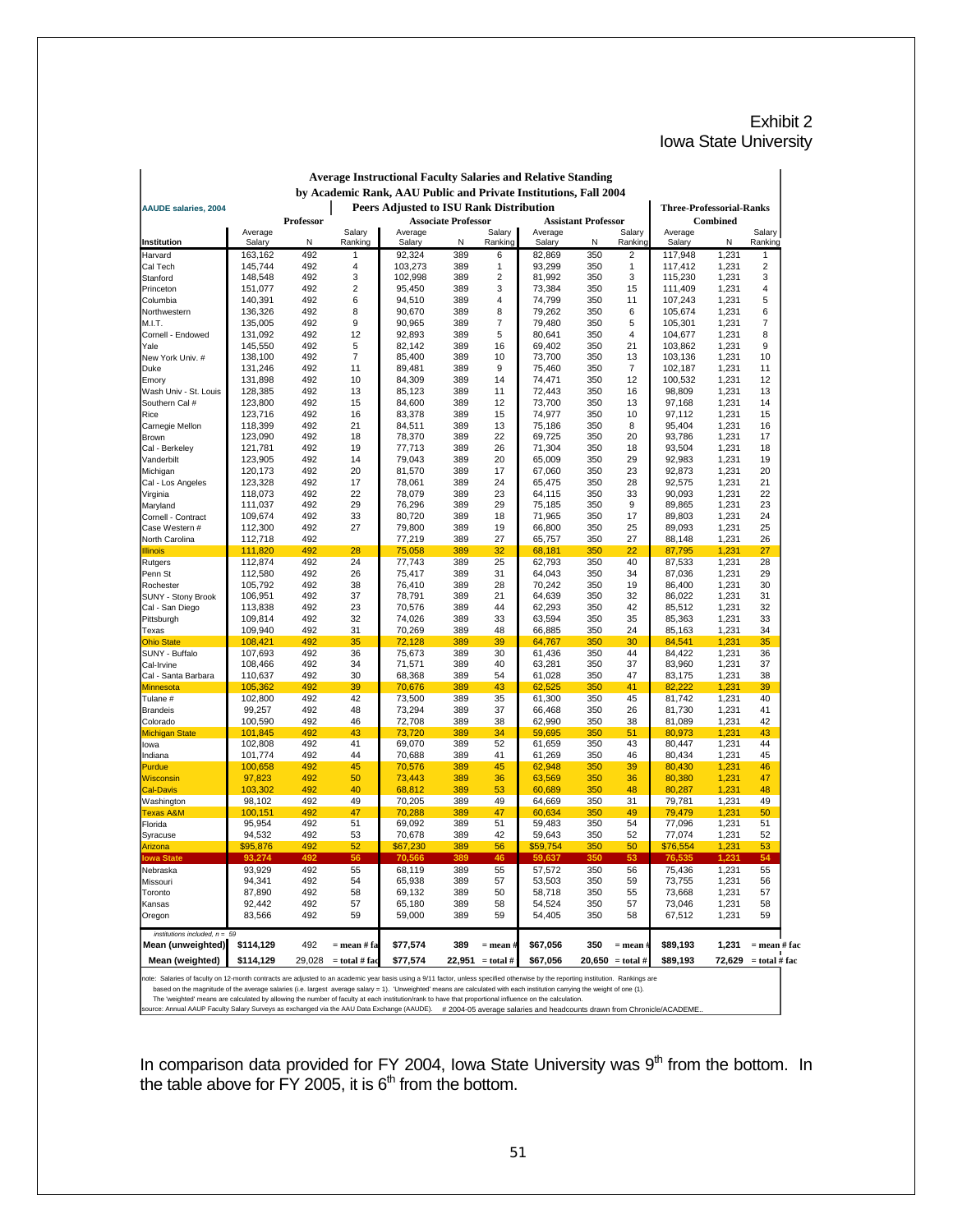#### Exhibit 3 University of Northern Iowa

|                                                                                                                                                                                 |                  |            |                         | Average Faculty Salaries by Academic Rank, FY 2005 |            |                |                            |            |                         |                             |            |                         |
|---------------------------------------------------------------------------------------------------------------------------------------------------------------------------------|------------------|------------|-------------------------|----------------------------------------------------|------------|----------------|----------------------------|------------|-------------------------|-----------------------------|------------|-------------------------|
|                                                                                                                                                                                 |                  |            |                         | (Peer institutions as listed by Education Trust*)  |            |                |                            |            |                         |                             |            |                         |
|                                                                                                                                                                                 |                  |            |                         | Peers Adjusted to UNI Rank Distribution            |            |                |                            |            |                         |                             |            |                         |
|                                                                                                                                                                                 |                  | Professor  |                         | <b>Associate Professor</b>                         |            |                | <b>Assistant Professor</b> |            |                         | <b>Three Ranks Combined</b> |            |                         |
|                                                                                                                                                                                 | Average          | <b>UNI</b> | Salary                  | Average                                            |            | UNI Salary     | Average                    |            | UNI Salary              | Average                     | <b>UNI</b> | Salary                  |
| <b>University</b>                                                                                                                                                               | Salary           | N          | Ranking                 | Salary                                             | N          | Ranking        | Salary                     | N          | Ranking                 | Salary                      | N          | Ranking                 |
| University of California-Riverside                                                                                                                                              | 102,900          | 175        | 1                       | 70,100                                             | 206        | 2              | 63,400                     | 136        | 1                       | 86,789                      | 517        |                         |
| University of New Hampshire-Main                                                                                                                                                | 95,400           | 175        | $\overline{\mathbf{c}}$ | 71,600                                             | 206        | 1              | 60,200                     | 136        | $\overline{\mathbf{c}}$ | 74,194                      | 517        | $\overline{c}$          |
| Bloomsburg University of Pennsylvania                                                                                                                                           | 85,300           | 175        | $\overline{7}$          | 68,100                                             | 206        | 3              | 54,300                     | 136        | 8                       | 70,617                      | 517        | $\overline{\mathbf{3}}$ |
| Kent State University-Main                                                                                                                                                      | 88,700           | 175        | 5                       | 62,800                                             | 206        | 14             | 50,700                     | 136        | 22                      | 68,757                      | 517        | $\overline{\mathbf{4}}$ |
| University of North Carolina-Charlotte                                                                                                                                          | 89,000           | 175        | $\overline{\mathbf{4}}$ | 65,700                                             | 206        | 5              | 57,100                     | 136        | 3                       | 66,104                      | 517        | $\overline{5}$          |
| Oakland University                                                                                                                                                              | 82,800           | 175        | 11                      | 64,500                                             | 206        | 9              | 55,700                     | 136        | 5                       | 66,092                      | 517        | 6                       |
| University of Alabama                                                                                                                                                           | 90,700           | 175        | 3                       | 65,600                                             | 206        | 6              | 52,100                     | 136        | 15                      | 65,646                      | 517        | $\overline{7}$          |
| <b>Central Michigan University</b>                                                                                                                                              | 81,600           | 175        | 12                      | 63,700                                             | 206        | 11             | 51,800                     | 136        | 17                      | 64,982                      | 517        | 8                       |
| University of North Carolina-Greensboro                                                                                                                                         | 86,400           | 175        | 6                       | 63,200                                             | 206        | 12             | 54,800                     | 136        | $6\phantom{1}6$         | 63,801                      | 517        | $\overline{9}$          |
| <b>University of Minnesota-Duluth</b>                                                                                                                                           | 80,900           | 175        | 13                      | 66,900                                             | 206        | 4              | 51,100                     | 136        | 20                      | 63,762                      | 517        | 10                      |
| Bowling Green State University-Main                                                                                                                                             | 84,000           | 175        | 8                       | 64,700                                             | 206        | $\overline{8}$ | 52,500                     | 136        | 14                      | 63,686                      | 517        | 11                      |
| <b>University of Northern Iowa</b>                                                                                                                                              | 80,700           | 175        | 14                      | 62,400                                             | 206        | 15             | 52,900                     | 136        | 11                      | 63,656                      | 517        | 12                      |
| Winona State University                                                                                                                                                         | 75,200           | 175        | 22                      | 50,900                                             | 206        | 46             | 48,900                     | 136        | 28                      | 63,408                      | 517        | 13                      |
| Mississippi State University                                                                                                                                                    | 79,300           | 175        | 15                      | 62,300                                             | 206        | 16             | 52,700                     | 136        | 12                      | 63,342                      | 517        | 14                      |
| University of Nebraska-Omaha                                                                                                                                                    | 75,400           | 175        | 19                      | 63,200                                             | 206        | 13             | 54,200                     | 136        | 9                       | 63,127                      | 517        | 15                      |
| East Carolina University                                                                                                                                                        | 84,000           | 175        | 9                       | 63,900                                             | 206        | 10             | 56,900                     | 136        | $\overline{4}$          | 62,653                      | 517        | 16                      |
| University of Mississippi-Main                                                                                                                                                  | 83,200           | 175        | 10                      | 65,100                                             | 206        | $\overline{7}$ | 54,500                     | 136        | 7                       | 62,520                      | 517        | 17                      |
| Saint Cloud State University                                                                                                                                                    | 74,100           | 175        | 23                      | 58,500                                             | 206        | 25             | 51,500                     | 136        | 18                      | 62,212                      | 517        | 18                      |
| West Virginia University                                                                                                                                                        | 76,300           | 175        | 18                      | 59,800                                             | 206        | 20             | 49,100                     | 136        | 27                      | 62,173                      | 517        | 19                      |
| Eastern Illinois University                                                                                                                                                     | 72,800           | 175        | 29                      | 59,400                                             | 206        | 21             | 49,200                     | 136        | 25                      | 61,860                      | 517        | 20                      |
| Appalachian State University                                                                                                                                                    | 73,000           | 175        | 28                      | 60,200                                             | 206        | 18             | 53,200                     | 136        | 10                      | 61,328                      | 517        | 21                      |
| <b>Illinois State University</b>                                                                                                                                                | 75,300           | 175        | 20                      | 58,100                                             | 206        | 27             | 52,700                     | 136        | 13                      | 60,071                      | 517        | 22                      |
| University of Northern Colorado                                                                                                                                                 | 68,600           | 175        | 38                      | 52,400                                             | 206        | 45             | 45,900                     | 136        | 43                      | 60,049                      | 517        | 23                      |
| University of North Carolina-Wilmington                                                                                                                                         | 75,300           | 175        | 21                      | 60,600                                             | 206        | 17             | 52,000                     | 136        | 16                      | 59,904                      | 517        | 24                      |
| Western Illinois University                                                                                                                                                     | 77,500           | 175        | 17                      | 59,400                                             | 206        | 22             | 48,000                     | 136        | 31                      | 59,768                      | 517        | 25                      |
| Northern Michigan University                                                                                                                                                    | 71,300           | 175        | 31                      | 55,500                                             | 206        | 36             | 45,800                     | 136        | 45                      | 59,498                      | 517        | 26                      |
| <b>Tennessee Technological University</b>                                                                                                                                       | 70,300           | 175        | 33                      | 59,400                                             | 206        | 23             | 46,600                     | 136        | 39                      | 59,043                      | 517        | 27                      |
| University of Wisconsin-Whitewater                                                                                                                                              | 70,800           | 175        | 32                      | 55,900                                             | 206        | 33             | 51,100                     | 136        | 21                      | 58,959                      | 517        | 28                      |
| South Dakota State University                                                                                                                                                   | 67,200           | 175        | 39                      | 57,300                                             | 206        | 31             | 51,200                     | 136        | 19                      | 57,861                      | 517        | 29                      |
| The University of Montana-Missoula                                                                                                                                              | 69,100           | 175        | 36                      | 53,200                                             | 206        | 41             | 47,200                     | 136        | 37                      | 57,769                      | 517        | 30                      |
| Murray State University                                                                                                                                                         | 71,800           | 175        | 30                      | 56,900                                             | 206        | 32             | 49,200                     | 136        | 26                      | 57,639                      | 517        | 31                      |
| University of Wisconsin-Stevens Point                                                                                                                                           | 66,700           | 175        | 42                      | 53,200                                             | 206        | 42             | 44,800                     | 136        | 46                      | 57,528                      | 517        | 32                      |
| <b>Grand Valley State University</b>                                                                                                                                            | 78,600           | 175        | 16                      | 60,100                                             | 206        | 19             | 47,500                     | 136        | 34                      | 57,468                      | 517        | 33                      |
| Montana State University-Bozeman                                                                                                                                                | 69,300           | 175        | 34<br>25                | 55,900                                             | 206        | 34<br>26       | 47,900                     | 136<br>136 | 32<br>23                | 57,444                      | 517        | 34<br>35                |
| Georgia Southern University                                                                                                                                                     | 73,700           | 175        | 24                      | 58,500                                             | 206        | 35             | 50,400                     |            | 36                      | 57,352                      | 517        | 36                      |
| <b>Northern Arizona University</b>                                                                                                                                              | 74,000<br>68,800 | 175<br>175 | 37                      | 55,900<br>54,400                                   | 206<br>206 | 38             | 47,300<br>50,000           | 136<br>136 | 24                      | 57,311<br>57,282            | 517<br>517 | 37                      |
| North Dakota State University-Main<br><b>University of Wisconsin-Eau Claire</b>                                                                                                 |                  | 175        | 43                      | 54,700                                             | 206        | 37             | 47,500                     | 136        | 35                      | 57,120                      | 517        | 38                      |
| University of Wisconsin-Oshkosh                                                                                                                                                 | 66,500<br>67,100 | 175        | 40                      | 58,000                                             | 206        | 29             | 48,100                     | 136        | 30                      | 57,019                      | 517        | 39                      |
| <b>Ball State University</b>                                                                                                                                                    | 73,200           | 175        | 26                      | 58,100                                             | 206        | 28             | 45,900                     | 136        | 44                      | 56,713                      | 517        | 40                      |
| University of Wisconsin-Stout                                                                                                                                                   | 66,800           | 175        | 41                      | 53,800                                             | 206        | 39             | 46,100                     | 136        | 41                      | 56,204                      | 517        | 41                      |
| <b>Radford University</b>                                                                                                                                                       | 63,700           | 175        | 46                      | 52,500                                             | 206        | 43             | 48,600                     | 136        | 29                      | 55,150                      | 517        | 42                      |
| University of West Georgia                                                                                                                                                      | 73,200           | 175        | 27                      | 53,400                                             | 206        | 40             | 46,500                     | 136        | 40                      | 54,580                      | 517        | 43                      |
| University of Central Arkansas                                                                                                                                                  | 66,000           | 175        | 44                      | 57,500                                             | 206        | 30             | 47,000                     | 136        | 38                      | 54,576                      | 517        | 44                      |
| SUNY College At Oswego                                                                                                                                                          | 69,200           | 175        | 35                      | 59,100                                             | 206        | 24             | 47,800                     | 136        | 33                      | 54,057                      | 517        | 45                      |
| Stephen F Austin State University                                                                                                                                               | 64,600           | 175        | 45                      | 52,500                                             | 206        | 44             | 46,100                     | 136        | 42                      | 52,288                      | 517        | 46                      |
| Mean                                                                                                                                                                            | \$76,093         |            |                         | \$59,541                                           |            |                | \$50,609                   |            |                         | \$62,794                    |            |                         |
| *Peer institutions from the report titled A Matter of Degrees: Improving Graduation Rates in Four-Year Colleges and Universities, Education Trust, May 2004.                    |                  |            |                         |                                                    |            |                |                            |            |                         |                             |            |                         |
| Definition of peer institutions: "Competitive" student selectivity, Masters-degree granting, between 5,000 and 14,000 students, and a median SAT score between 1,000 and 1,100. |                  |            |                         |                                                    |            |                |                            |            |                         |                             |            |                         |
| Data not available for the following peer institutions: West Chester University of Pennsylvania, Kutztown University of Pennsylvania & Florida A & M University                 |                  |            |                         |                                                    |            |                |                            |            |                         |                             |            |                         |
| Data Source: ACADEME, AAUP, March-April 2005.                                                                                                                                   |                  |            |                         |                                                    |            |                |                            |            |                         |                             |            |                         |

In comparison information provided for FY 2004, the University of Northern Iowa was 13<sup>th</sup> from the top. It is  $12<sup>th</sup>$  from the top in the table above for FY 2005.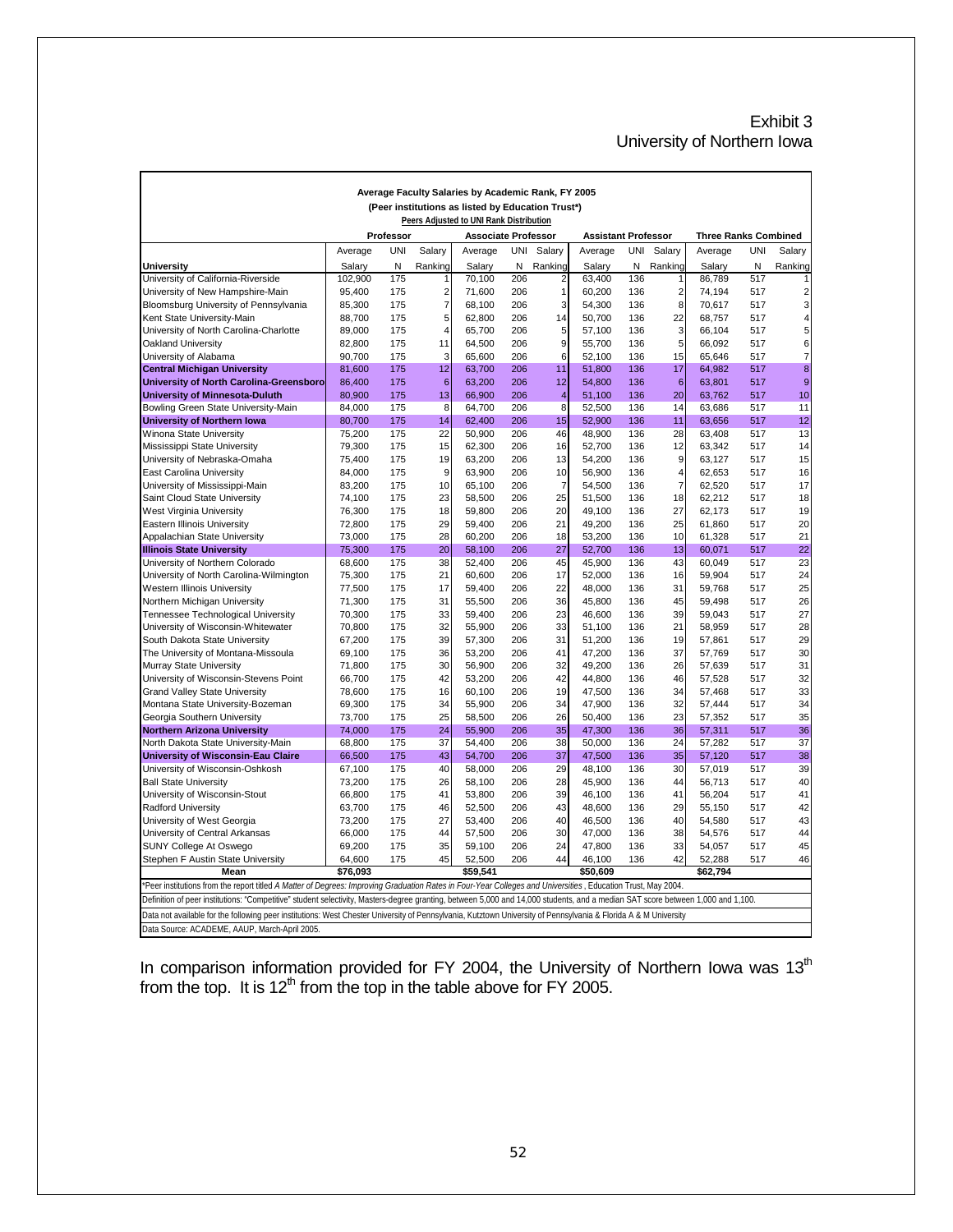Exhibit 4 University of Iowa



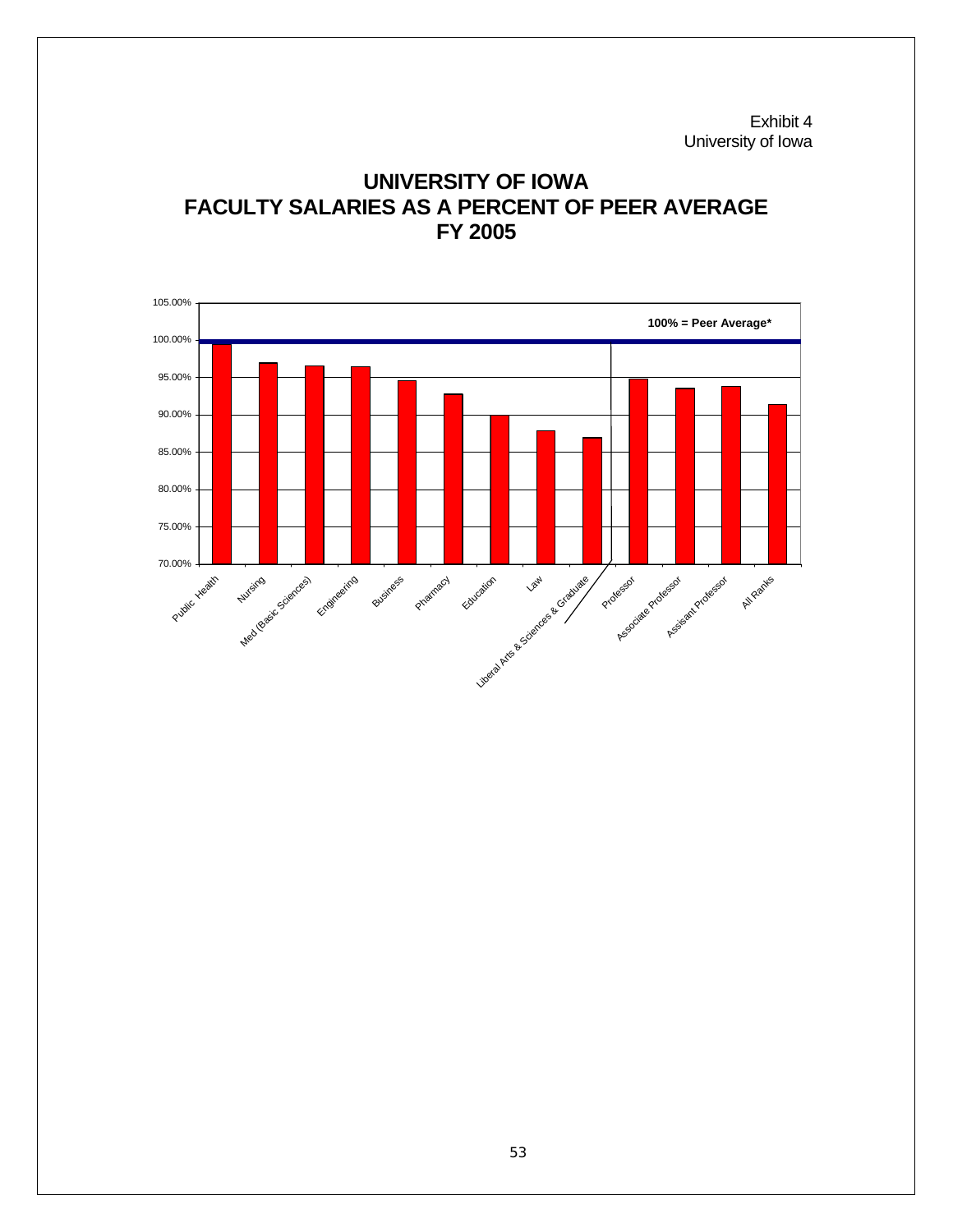Exhibit 5 Iowa State University



#### **IOWA STATE UNIVERSITY**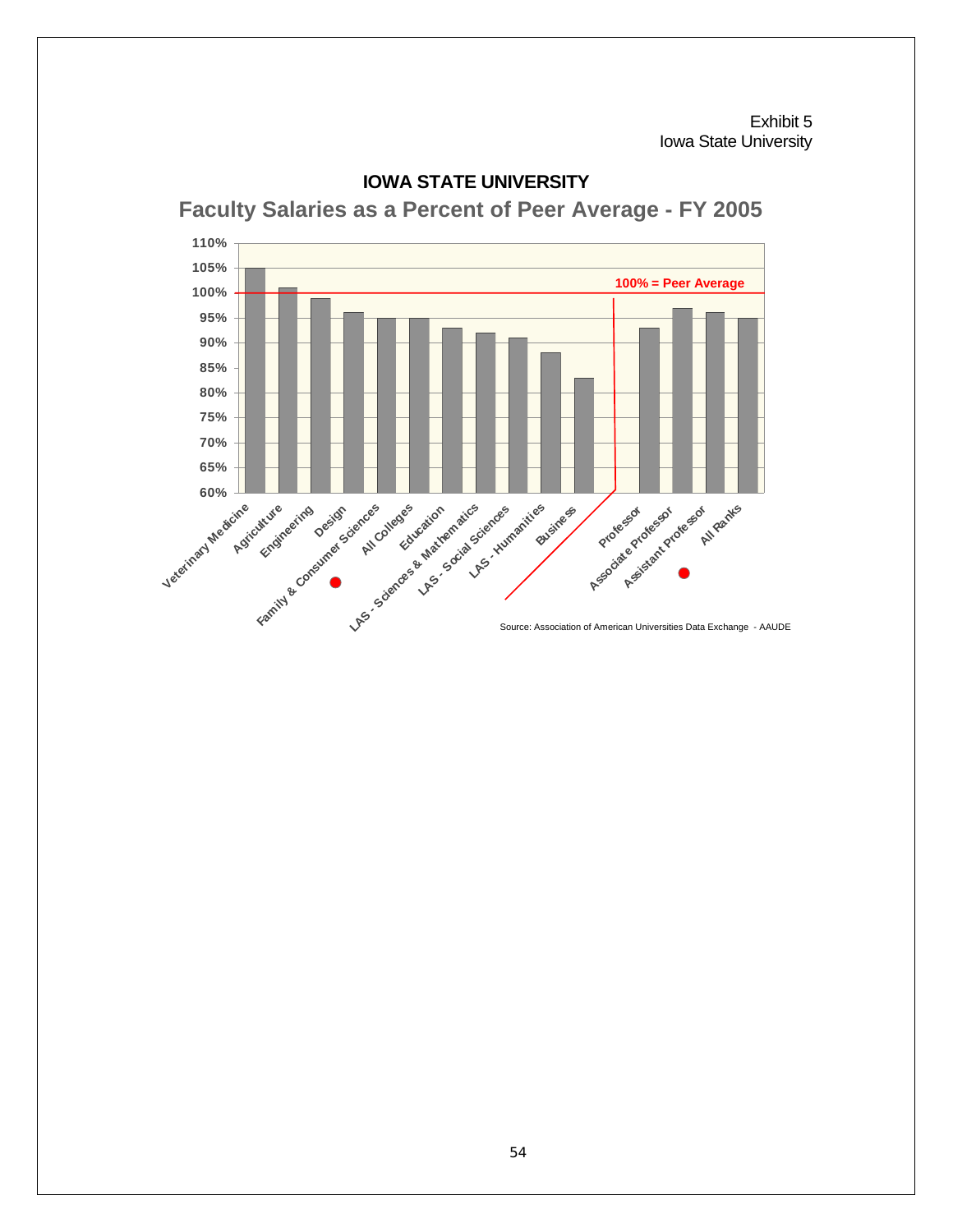#### Exhibit 6 5-year Increase History

| <b>SUI PEER GROUP</b>                     | FY 2002 | FY 2003 | FY 2004 | FY 2005 | <b>FY 2006</b> |
|-------------------------------------------|---------|---------|---------|---------|----------------|
| University of Arizona                     | 5.00%   | 2.00%   | 0.00%   | 2.00%   | 6.50%          |
| University of North Carolina, Chapel Hill | 2.00%   | n/a     | 1.50%   | 3.00%   | 5.00%          |
| University of Illinois, Urbana            | 5.50%   | 0.00%   | 4.90%   | 3.00%   | 4.60%          |
| Indiana University, Bloomington           | 6.70%   | 3.50%   | 2.00%   | 2.80%   | 3.60%          |
| University of California, Los Angeles     | 3.00%   | 1.50%   | 0.00%   | 1.75%   | 3.50%          |
| University of Michigan, Ann Arbor         | 4.30%   | 3.50%   | 2.25%   | 3.00%   | 3.50%          |
| <b>UNIVERSITY OF IOWA</b>                 | 3.80%   | 3.76%   | 2.02%   | 2.14%   | 3.43%          |
| Ohio State University, Main Campus        | 0.50%   | 4.00%   | 3.50%   | 3.30%   | 3.30%          |
| University of Minnesota, Twin Cities      | 3.00%   | 3.00%   | 0.00%   | 2.50%   | 3.00%          |
| University of Texas, Austin               | 4.00%   | 3.30%   | 0.00%   | 3.00%   | 3.00%          |
| University of Wisconsin                   | 1.50%   | 4.20%   | 0.00%   | 1.00%   | 2.00%          |
|                                           |         |         |         |         |                |
| <b>ISU PEER GROUP</b>                     |         |         |         |         |                |
| Texas A & M                               | 3.00%   | 3.00%   | 2.00%   | 3.00%   | 8.20%          |
| University of Arizona                     | 5.00%   | 2.00%   | 0.00%   | 2.00%   | 6.50%          |
| University of Illinois, Urbana            | 5.50%   | 0.00%   | 4.90%   | 3.00%   | 4.60%          |
| University of California, Davis           | 3.00%   | 1.50%   | 1.50%   | 0.00%   | 3.80%          |
| <b>IOWA STATE UNIVERSITY</b>              | 3.80%   | 3.10%   | 2.60%   | 2.30%   | 3.60%          |
| Ohio State University, Main Campus        | 0.50%   | 4.00%   | 3.50%   | 3.30%   | 3.30%          |
| Purdue University, Main Campus            | 4.20%   | 3.30%   | 4.40%   | 3.30%   | 3.30%          |
| Michigan State University                 | 5.00%   | 4.00%   | 2.00%   | 3.00%   | 3.00%          |
| University of Minnesota, Twin Cities      | 3.00%   | 3.00%   | 0.00%   | 2.50%   | 3.00%          |
| North Carolina State University           | 2.00%   | 2.00%   | 0.00%   | 2.50%   | 2.00%          |
| University of Wisconsin                   | 1.50%   | 4.20%   | 0.00%   | 1.00%   | 2.00%          |
|                                           |         |         |         |         |                |
| <b>UNI PEER GROUP</b>                     |         |         |         |         |                |
| Northern Arizona University               | 5.00%   | 4.00%   | 2.00%   | 5.70%   | 4.00%          |
| <b>Central Michigan University</b>        | 4.00%   | n/a     | 2.00%   | 4.00%   | 3.00%          |
| <b>Illinois State University</b>          | 6.20%   | 0.00%   | 2.70%   | n/a     | 3.00%          |
| University of Minnesota, Duluth           | 3.00%   | 3.00%   | 0.00%   | 2.50%   | 3.00%          |
| UNIVERSITY OF NORTHERN IOWA               | 5.60%   | 3.70%   | 3.50%   | 3.75%   | 2.50%          |
| Ohio University, Athens                   | 3.00%   | 3.00%   | 2.00%   | 3.50%   | 2.00%          |
| University of North Carolina, Greensboro  | 5.90%   | n/a     | 0.00%   | n/a     | 2.00%          |
| University of North Texas                 | 4.00%   | 2.00%   | 0.00%   | 2.00%   | 2.00%          |
| University of Wisconsin, Eau Claire       | 4.20%   | 2.10%   | 0.00%   | 1.00%   | 2.00%          |
| Indiana State University, Terre Haute     | 2.80%   | 2.50%   | 5.00%   | 2.00%   | 1.00%          |
| California State University, Fresno       | 2.00%   | 2.00%   | 2.00%   | n/a     | 0.00%          |

#### **FY 2002 -- FY 2006 AVERAGE FACULTY SALARY INCREASES IN PEER INSTITUTIONS**